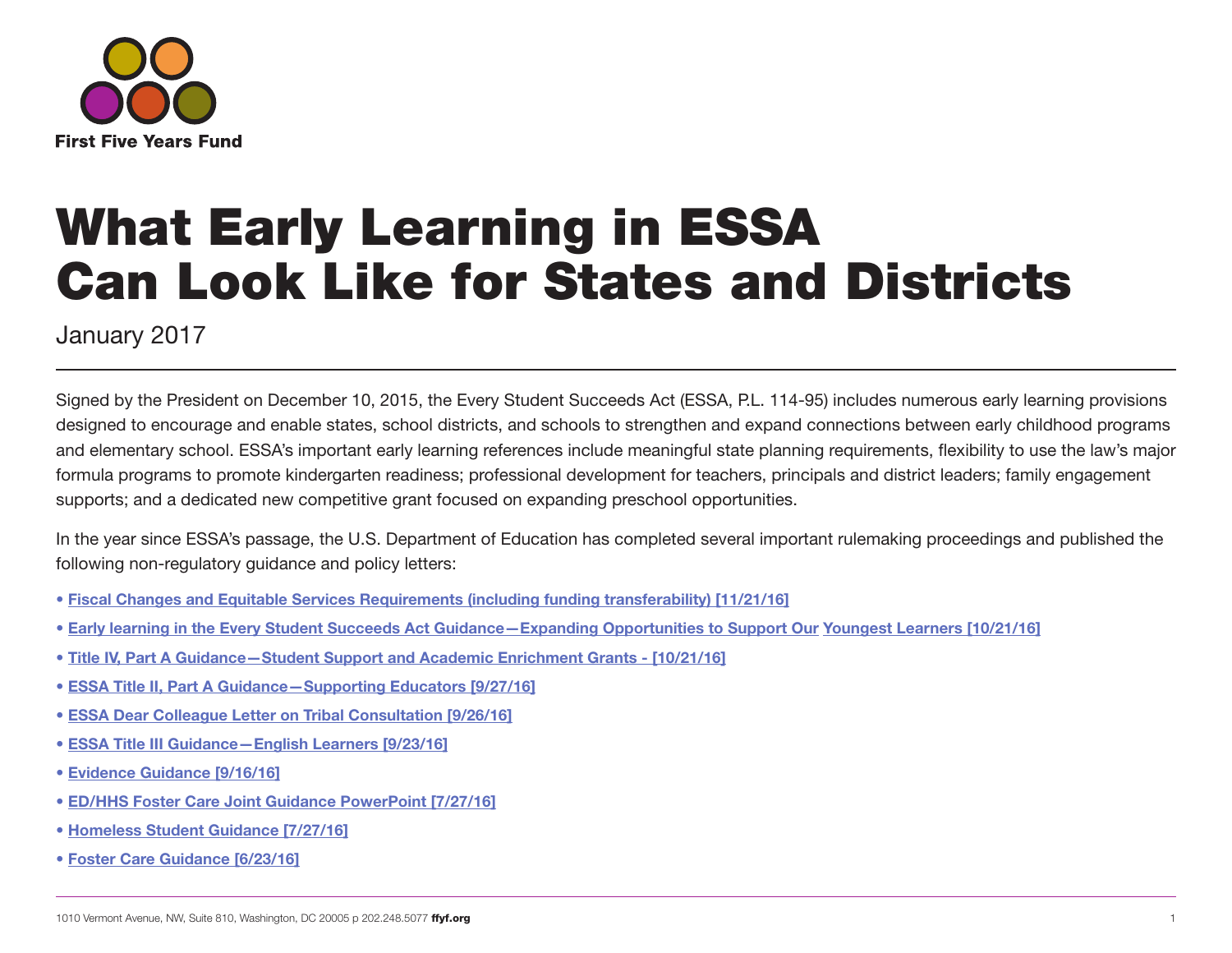

The First Five Years Fund recognizes that state and local leaders must make an array of policy decisions prior to ESSA's implementation beginning in school year 2017-18, including identifying and adopting effective strategies for maximizing the impact of the law's early learning provisions. To that end, FFYF designed this resource, 'What Early Learning in ESSA Can Look Like for States and Districts', to highlight the law's express early learning provisions as well as others that could strengthen and expand early childhood initiatives at the state and local level. Non-regulatory ESSA Guidance is hyperlinked to electronic versions throughout, select provisions from the guidance is highlighted below, and initial ideas and supplementary resources for integrating the law's early learning provisions into state and local policy and practice are provided. These ideas and resources are not exhaustive. Pending a funding announcement for the Preschool Development Grants Program authorized under Title IX of ESSA, FFYF will share a state and local level resource.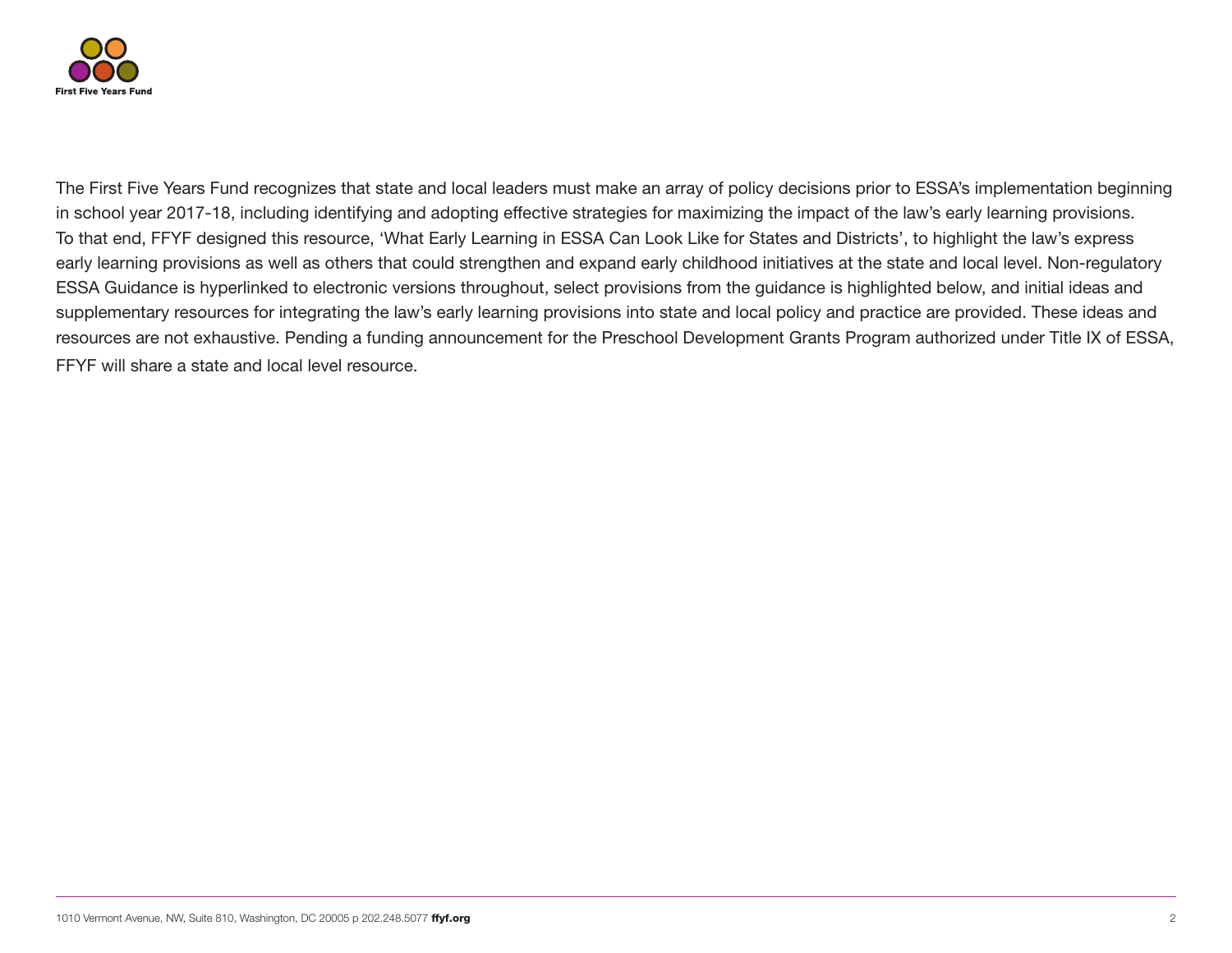

### State ESSA Title I Plans Must Address Early Childhood.

ESSA requires states to submit Title I plans to the U.S. Department of Education. As part of this planning requirement, the new law calls on states to describe how they will assist school districts and elementary schools that elect to use Title I funds to support early childhood education programs. ESSA requires states to engage community stakeholders in this planning effort.

#### ESSA Sections:

- $1111(c)$
- $1111(q)(1)(A)$

#### [Early Learning in the Every Student](https://www2.ed.gov/policy/elsec/leg/essa/essaelguidance10202016.pdf) Succeeds Act (October 2016)

Title I. LEAs must describe in their Title I plans how they will support. coordinate, and integrate Title I services (if applicable) with early childhood education programs at the LEA or school level, including plans for the transition of children to elementary school. SEAs must describe in the state plan how the State will provide assistance to LEAs and schools choosing to use Title I funds to support early childhood education programs. State plans should address the comprehensive needs of all young children (e.g., children with disabilities, children in poverty, ELs, immigrants, homeless, etc.).

Children in Foster Care. If an LEA offers a public preschool education, it must meet all of the ESSA foster care requirements, including ensuring that a child in foster care remains in his or her preschool of origin, unless a determination is made that it is not in the child's best interest. For further information about ESSA and foster care students, please see [Ensuring Education Stability](https://www2.ed.gov/policy/elsec/leg/essa/edhhsfostercarenonregulatorguide.pdf)  [for Children in Foster Care](https://www2.ed.gov/policy/elsec/leg/essa/edhhsfostercarenonregulatorguide.pdf) guidance, which was released jointly by the Department and HHS in June 2016.

Allowable/Possible Opportunity (Guidance Appendix A). For the State ESSA Consolidated Plan, the State may consider using an early learning measure as one indicator of school quality or student success.

[Ensuring Educational Stability for Children](https://www2.ed.gov/policy/elsec/leg/essa/edhhsfostercarenonregulatorguide.pdf) in Foster Care (June 2016)

Title I educational stability provisions apply to preschool-age children in foster care (see Children in Foster Care above).

Examples of the Potential Roles and Responsibilities of a Child Eelfare Agency POC. If a child welfare agency identifies a POC, some examples of the possible roles and responsibilities of that child welfare agency POC include coordinating services so that children in foster care can access early educational services for which they are eligible, including Head Start and Early Head Start, home visiting, and preschool programs administered by the SEA or LEA, and screening and referrals to health, mental health, dental, and other appropriate services.

### ESSA Early Learning Provisions Non-Regulatory ESSA Guidance Planning Ideas and Supplementary Resources

States could include the following topics in their ESSA stakeholder planning discussions and embed related policies in their Title I Plans:

- Strategy for promoting PreK-3rd Grade alignment and supporting district and elementary school capacity building focused on the following early learning areas including: (1) educator effectiveness; (2) instructional tools (standards, curriculum and assessments); (3) learning environments (culturally inclusive, promote relationships, and structured to support diverse learners); (4) data-driven improvements (child-based data and school/program data); (5) family engagement (prioritizing it, promoting two-way communication, and cultivating shared decision making); (6) continuity and pathways (access and continuity of services, PreK-3 pathway); (7) cross-sector work (governance, strategic planning, funding); and (8) administration (leader effectiveness).
- Strategy for helping districts and elementary schools satisfy the Head Start program's performance standards, including providing technical assistance for district/school leaders, teachers, and other learning professionals.
- Strategy for helping districts and elementary schools implement curricula aligned to the state's early learning standards.
- Strategy for helping districts and elementary schools understand and meet the state's quality requirements for early learning (if any).
- Strategy for helping districts and elementary schools leverage early learning to improve performance on the state's K-12 accountability indicators.
- Strategy for helping districts and elementary schools understand and use preschool and early elementary assessments that are developmentally appropriate and aligned to state learning standards to assess school readiness (if any).
- Ensure that the Rural Education Initiative under Title IV, Part B has been addressed.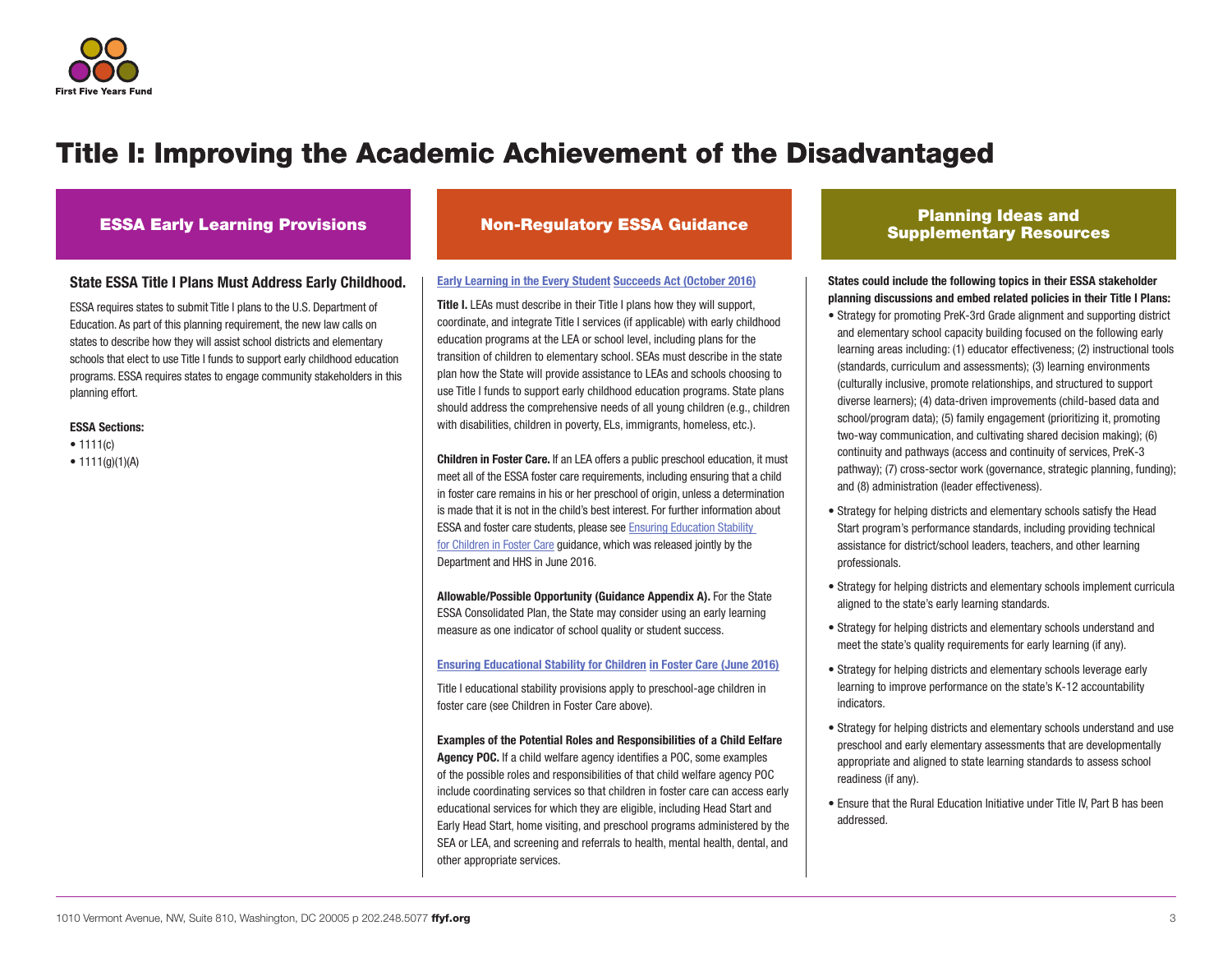

| <b>ESSA Early Learning Provisions</b> | <b>Non-Regulatory ESSA Guidance</b>                                                                                                                                                                                                                                                                                                                                                                                                                                                                                                                                                                                                                                                                                                                                                                                                                                                                                                                                                                                                                                                              | <b>Planning Ideas and</b><br><b>Supplementary Resources</b>                                                                                                                                                                                                                                                                                                                                                                                                                                                                                                                                                                                                                                                                                                                                                                                                                                                                                                                                                                                                                                                                                                                                                                                                                                      |
|---------------------------------------|--------------------------------------------------------------------------------------------------------------------------------------------------------------------------------------------------------------------------------------------------------------------------------------------------------------------------------------------------------------------------------------------------------------------------------------------------------------------------------------------------------------------------------------------------------------------------------------------------------------------------------------------------------------------------------------------------------------------------------------------------------------------------------------------------------------------------------------------------------------------------------------------------------------------------------------------------------------------------------------------------------------------------------------------------------------------------------------------------|--------------------------------------------------------------------------------------------------------------------------------------------------------------------------------------------------------------------------------------------------------------------------------------------------------------------------------------------------------------------------------------------------------------------------------------------------------------------------------------------------------------------------------------------------------------------------------------------------------------------------------------------------------------------------------------------------------------------------------------------------------------------------------------------------------------------------------------------------------------------------------------------------------------------------------------------------------------------------------------------------------------------------------------------------------------------------------------------------------------------------------------------------------------------------------------------------------------------------------------------------------------------------------------------------|
|                                       | <b>Using Evidence to Strengthen Education Investments (September 2016)</b><br>SEAs and LEAs should engage in timely and meaningful consultation with a<br>broad range of stakeholders (e.g., families, students, educators, community<br>partners) and examine relevant data to understand the most pressing needs<br>of students, schools, and/or educators and the potential root causes of<br>those needs. Interviews, focus groups, and surveys, as well as additional<br>information on students (e.g., assessment results, graduation rates), schools<br>(e.g., resources, climate) and educators (e.g., effectiveness, retention rates),<br>provide insights into local needs.<br>Once needs have been identified, SEAs, LEAs, schools, and other<br>stakeholders will determine the interventions that will best serve their needs.<br>By using rigorous and relevant evidence and assessing the local capacity<br>to implement the intervention (e.g., funding, staff, staff skills, stakeholder<br>support), SEAs and LEAs are more likely to implement interventions<br>successfully. | <b>Related Resources:</b><br>• Kauerz, K. & Coffman, J. Framework for Planning, Implementing, and<br>Evaluating PreK-3rd Grade Approaches. Seattle, WA: College of Education,<br>University of Washington (2013)<br>• Head Start Program Performance Standards (2016)<br>• CEELO. A Supplemental Tool for Structuring Your Plan for Preschool to<br><b>Third Grade</b><br>• QRIS Resource Guide<br>. Ounce of Prevention. Valuing the Early Years in State Accountability<br><b>Systems Under the Every Child Succeeds Act</b><br>• School Readiness T/TA Resource. Office of Head Start<br>• NAEYC. Choosing an Appropriate Assessment System<br>• Accreditation Resource at the National Association for the Education of<br><b>Young Children</b><br>· Golan, et. al. Case Studies of the Early Implementation of Kindergarten<br>Entry Assessments. U.S. Department of Education (2016)<br>. National Association of State Boards of Education. Opportunities in ESSA<br>for Improving Early Education (2016)<br>• State ESSA Implementation Planning Grade-Level Reading Policy Priority<br><b>Checklist. The Campaign for Grade-Level Reading</b><br>. Preschool Through Third Grade Alignment and Differentiated Instruction:<br>A Literature Review. U.S. Department of Education (2016) |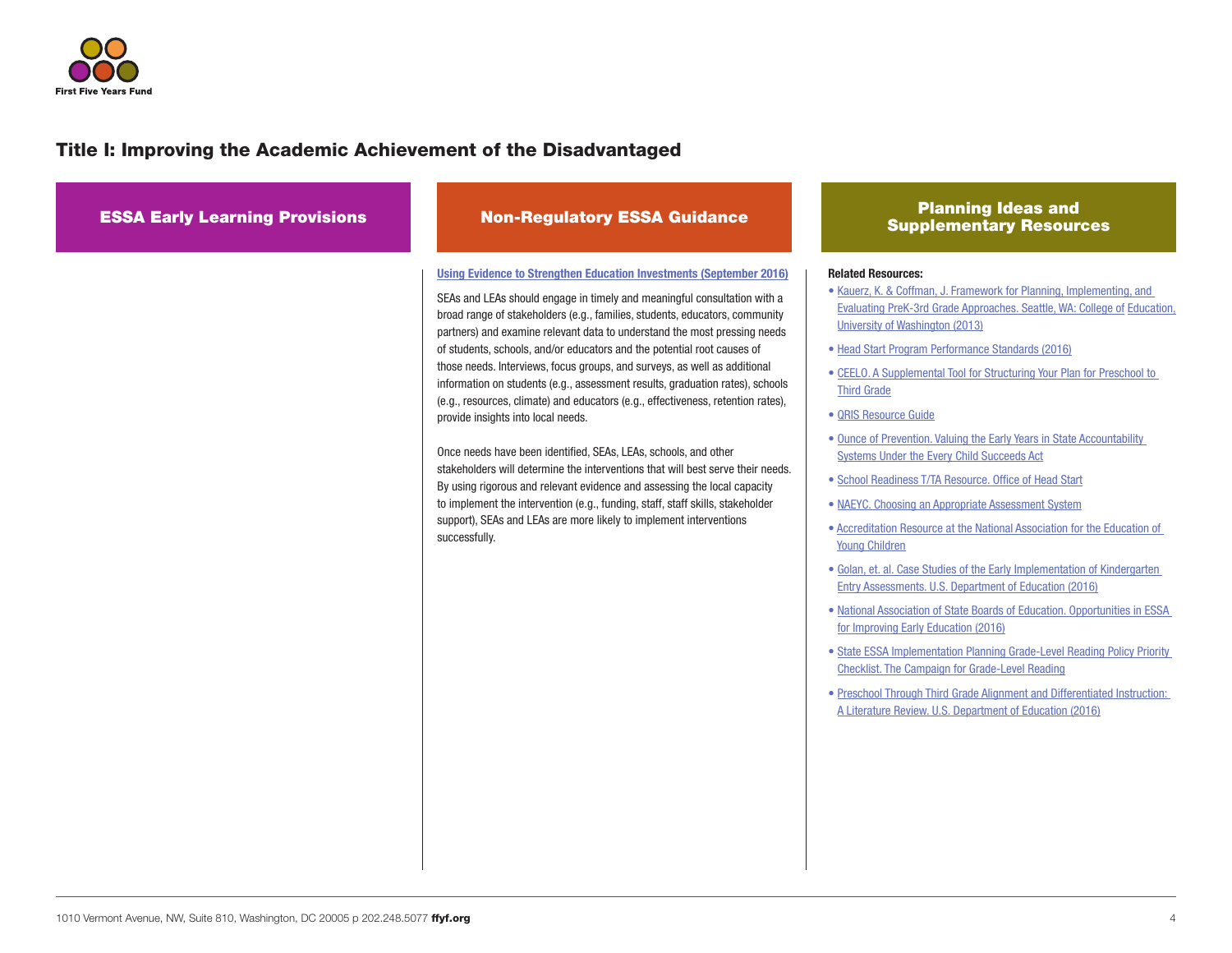

## ESSA Early Learning Provisions Non-Regulatory ESSA Guidance Planning Ideas and

#### State Report Cards Must Address Preschool.

ESSA requires states to publish annual "report cards" describing how public schools are performing, and otherwise promoting, greater transparency about educational opportunities. Among other data, ESSA, Title I requires state report cards to include the number and percentage of students enrolled in preschool programs. This requirement appears to be broadly inclusive of any programs serving children less than age 6 (based on other provisions in Title I and other ESSA initiatives).

#### ESSA Sections:

• 1111(h)(1)(C)(viii)(ll)(aa)

•  $1111(h)(2)(C)$ 

#### [Early Learning in the Every Student](https://www2.ed.gov/policy/elsec/leg/essa/essaelguidance10202016.pdf) Succeeds Act (October 2016)

**Data.** The quidance reiterates that LEAs are responsible for reporting the number and percentage of children enrolled in preschool programs. Further, State report cards must include the number and percentage of children enrolled in preschool programs.

## Supplementary Resources

#### States should consider including the following early learning information in their annual report cards:

- The number and percentage of students enrolled in preschool programs, including any programs serving children under age six.
- The availability and accessibility of ECE services.
- The quality of available ECE services.
- The capacity of the existing ECE workforce.

#### Related Resources

- • [Early Childhood Data Collaborative. The Ten ECE Fundamentals](http://www.ecedata.org)
- • [Build Initiative. Rising to the Challenge: Building Effective Systems for](http://www.childtrends.org/wp-content/uploads/2015/08/2015-35BuildChap7.pdf)  [Young Children and Families](http://www.childtrends.org/wp-content/uploads/2015/08/2015-35BuildChap7.pdf)
- • [Investments in Early Childhood State by State Fact Sheet. Office of Child](https://www.acf.hhs.gov/occ/investments-in-early-childhood)  [Care](https://www.acf.hhs.gov/occ/investments-in-early-childhood)
- • [NIEER Yearbook](http://nieer.org/state-preschool-yearbooks)
- • [CLASP Fact Sheets](http://www.clasp.org/in-the-states)
- • [National Association of State Boards of Education. Opportunities in ESSA](http://www.nasbe.org/wp-content/uploads/Dichter_ESSAECE-Final.pdf)  [for Improving Early Education \(2016\)](http://www.nasbe.org/wp-content/uploads/Dichter_ESSAECE-Final.pdf)
- • [State ESSA Implementation Planning Grade-Level Reading Policy Priority](http://gradelevelreading.net/wp-content/uploads/2016/10/GLR_ESSA-checklist-for-ESSA-state-implementation-planning-10_12_16-1-1.pdf)  [Checklist. The Campaign for Grade-Level Reading](http://gradelevelreading.net/wp-content/uploads/2016/10/GLR_ESSA-checklist-for-ESSA-state-implementation-planning-10_12_16-1-1.pdf)
- • [U.S. Department of HHS and U.S. Department of Education. The](https://www2.ed.gov/about/inits/ed/earlylearning/files/integration-of-early-childhood-data.pdf)  [Integration of Early Childhood Data: State Profiles.](https://www2.ed.gov/about/inits/ed/earlylearning/files/integration-of-early-childhood-data.pdf)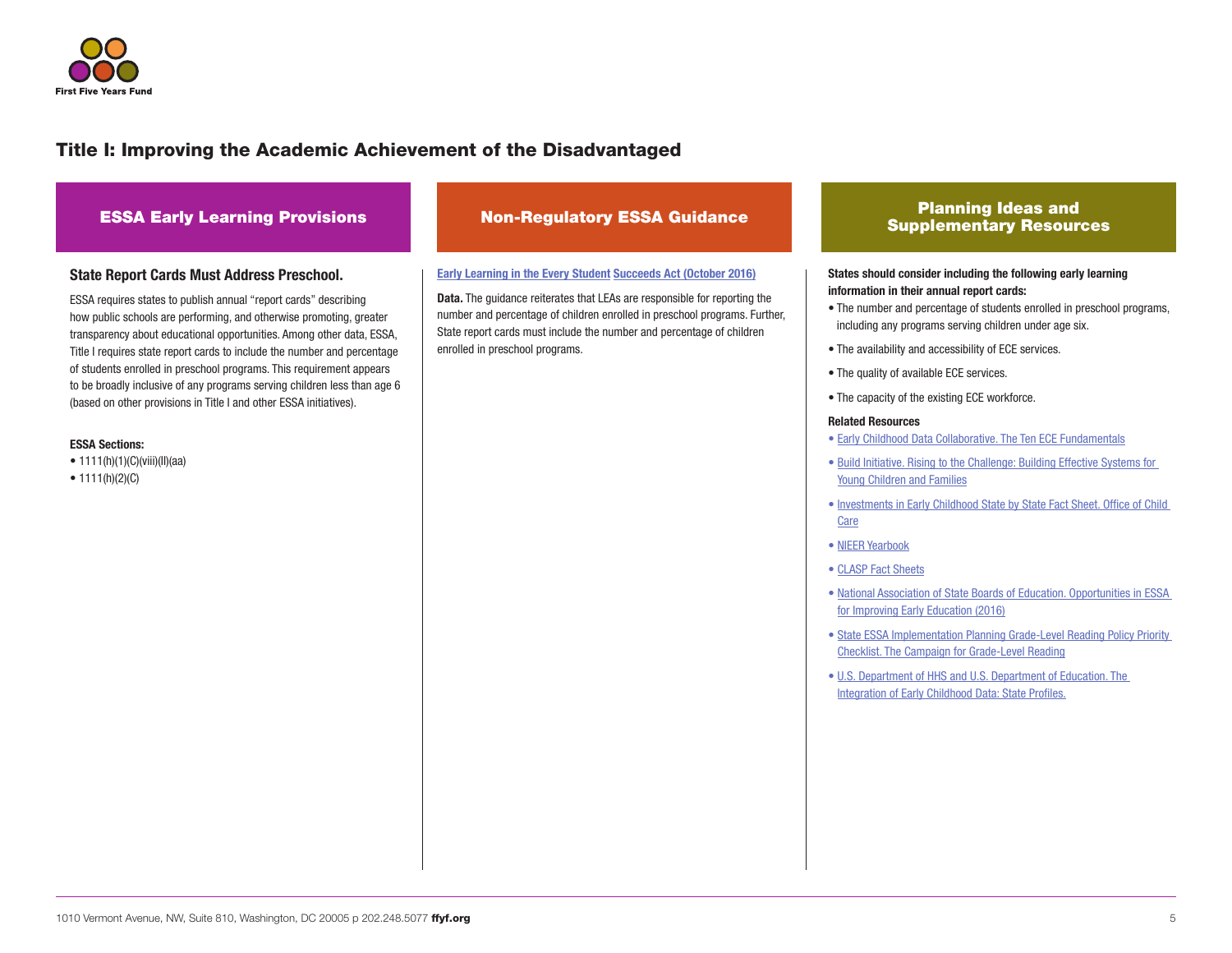

### School District's Title I Plans Must Describe The Early Childhood Programs Supported Using Title I Resources.

ESSA permits, but does not require, Title I funding to be used for early childhood education. If a school district plans to use Title I resources for early learning, it's Title I plans must describe how the district will "support, coordinate, and integrate services" provided under this part with early childhood education programs at the district or school level. Plans must include a description of how the district will support participating students' transition to local elementary schools. In other words, districts are not obligated to use Title I funding for early learning, but if they elect do so, they must develop and describe a strategy as part of their Title I plan.

#### ESSA Sections:

- 1112(b)(8)
- 1113(c)(5)
- 1304(c)(4)

#### [Early Learning in the Every Student](https://www2.ed.gov/policy/elsec/leg/essa/essaelguidance10202016.pdf) Succeeds Act (October 2016)

**Preschool Programs.** Title I. Part A of ESSA allows LEAs to provide preschool programs to improve educational outcomes for eligible children from birth to the age at which the LEA provides a free public elementary education.

A Title I LEA or school may use its Title I funds to support a districtoperated preschool program or a school-operated preschool program, or for coordination with other preschool programs, based on the needs of its eligible students and the most effective use of those funds. The use of Title I funds for a preschool program is a local decision. The ways in which an LEA or school may use Title I funds to support a preschool program are described in the guidance document.

As a Title I recipient, an LEA or school that uses Title I funds to operate a preschool program must comply with the same requirements that apply to all Title I programs.

Migrant Education. The State must provide an assurance that it has or will address the unmet education needs of preschool migratory children.

### ESSA Early Learning Provisions Non-Regulatory ESSA Guidance Planning Ideas and Planning Ideas and Supplementary Resources

#### Districts electing to use Title I resources should consider describing the following areas in their Title I Plans (as applicable):

- The district's vision for high-quality, developmentally appropriate learning PreK-3.
- Resources available for supporting children's transition to kindergarten.
- Plans for coordinating with community based early learning programs.
- A Strategy for promoting PreK-3rd Grade alignment and supporting district and elementary school capacity building focused on the following early learning areas: (1) educator effectiveness; (2) instructional tools (standards, curriculum and assessments); (3) learning environments (culturally inclusive, promote relationships, and structured to support diverse learners); (4) data-driven improvements (child based data and school/program data); (5) family engagement (prioritizing it, promoting two-way communication, and cultivating shared decision making); (6) continuity and pathways (access and continuity of services, PreK-3 pathway); (7) cross-sector work (governance, strategic planning, funding); and (8) administration (leader effectiveness).
- Ensure that the Rural Education Initiative under Title IV, Part B has been addressed.

#### Related Resources:

- [Kauerz, K. & Coffman, J. Framework for Planning, Implementing, and](https://depts.washington.edu/pthru3/PreK-3rd_Framework_Legal%20paper.pdf)  [Evaluating PreK-3rd Grade Approaches. Seattle, WA: College of](https://depts.washington.edu/pthru3/PreK-3rd_Framework_Legal%20paper.pdf) Education, [University of Washington \(2013\)](https://depts.washington.edu/pthru3/PreK-3rd_Framework_Legal%20paper.pdf)
- • [Head Start Program Performance Standards \(2016\)](http://eclkc.ohs.acf.hhs.gov/policy/presenting)
- • [QRIS Resource Guide](https://qrisguide.acf.hhs.gov/index.cfm?do=resourceguide)
- • [CEELO. A Supplemental Tool for Structuring Your Plan for Preschool to](http://ceelo.org/wp-content/uploads/2016/11/P-3Supplement_DevelopingComprehensiveStatePlanESSA.pdf)  [Third Grade](http://ceelo.org/wp-content/uploads/2016/11/P-3Supplement_DevelopingComprehensiveStatePlanESSA.pdf)
- • [School Readiness T/TA Resource. Office of Head Start](https://eclkc.ohs.acf.hhs.gov/hslc/tta-system/health/school-readiness)
- • [Accreditation Resource at the National Association for the Education of](https://www.naeyc.org/academy/)  [Young Children](https://www.naeyc.org/academy/)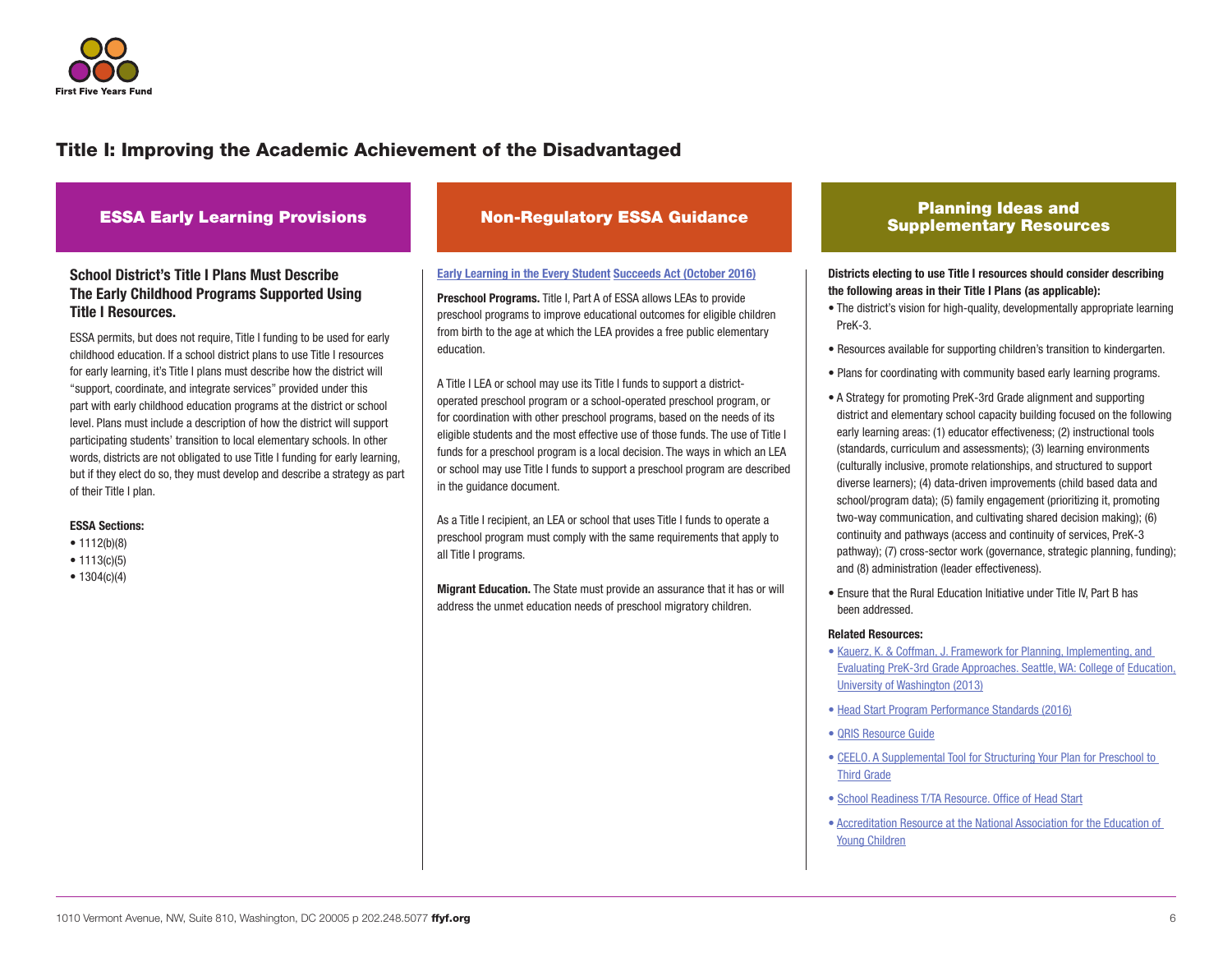

| <b>ESSA Early Learning Provisions</b>                                                                                                                                                                                                                                                                                                                                                                                        | <b>Non-Regulatory ESSA Guidance</b>                                                                                                                                                                                                                                                                                                                                                                                                                                                                                                                                                                                                                                                                                                                                                                                                                                                                                                                                                                                                                                                                                                                                                                                                                                                                                                                                                                                                                                       | <b>Planning Ideas and</b><br><b>Supplementary Resources</b>                                                                                                                                                                                                                                                                                                                                                                                                                                                                                                                                                                                                                                                                                                                                                                                                                                                                                                                                                                                                                                                                                                                                                                                                                                                                                                                                                                                                                                                                                                                                                                                                                                       |
|------------------------------------------------------------------------------------------------------------------------------------------------------------------------------------------------------------------------------------------------------------------------------------------------------------------------------------------------------------------------------------------------------------------------------|---------------------------------------------------------------------------------------------------------------------------------------------------------------------------------------------------------------------------------------------------------------------------------------------------------------------------------------------------------------------------------------------------------------------------------------------------------------------------------------------------------------------------------------------------------------------------------------------------------------------------------------------------------------------------------------------------------------------------------------------------------------------------------------------------------------------------------------------------------------------------------------------------------------------------------------------------------------------------------------------------------------------------------------------------------------------------------------------------------------------------------------------------------------------------------------------------------------------------------------------------------------------------------------------------------------------------------------------------------------------------------------------------------------------------------------------------------------------------|---------------------------------------------------------------------------------------------------------------------------------------------------------------------------------------------------------------------------------------------------------------------------------------------------------------------------------------------------------------------------------------------------------------------------------------------------------------------------------------------------------------------------------------------------------------------------------------------------------------------------------------------------------------------------------------------------------------------------------------------------------------------------------------------------------------------------------------------------------------------------------------------------------------------------------------------------------------------------------------------------------------------------------------------------------------------------------------------------------------------------------------------------------------------------------------------------------------------------------------------------------------------------------------------------------------------------------------------------------------------------------------------------------------------------------------------------------------------------------------------------------------------------------------------------------------------------------------------------------------------------------------------------------------------------------------------------|
| <b>School Districts That Receive Title I Funding Must</b><br><b>Coordinate With Early Childhood Programs.</b><br>Districts must, regardless if they elect to use Title I resources to support<br>early learning initiatives, undertake activities that increase coordination<br>with early childhood education programs.<br><b>ESSA Sections:</b><br>• $1111(a)(1)(B)$<br>• $1114(a)(1)$ , (3)<br>• $1119(a)$<br>• $1119(b)$ | Title I, Schoolwide Program Guidance (September 2016)<br><b>Funding.</b> A school operating a schoolwide program may consolidate Federal,<br>State, and local education funds to better address the needs of students in<br>the school (ESSA section $1114(a)(1),(3)$ ).<br>Conducting a Comprehensive Needs Assessment. To ensure that a<br>school's comprehensive plan best serves the needs of those children who<br>are failing, or are at-risk of failing, to meet the challenging State academic<br>standards, the school must conduct a comprehensive needs assessment.<br>Through the needs assessment, a school must consult with a broad range of<br>stakeholders, including parents, school staff, and others in the community,<br>and examine relevant academic achievement data to understand students'<br>most pressing needs and their root causes.<br><b>Early Learning in the Every Student Succeeds Act (October 2016)</b><br>If an LEA chooses to provide preschool services using Title I funds, the district<br>must "support, coordinate, and integrate services provided under (Title I)<br>with early childhood education programs." The program must also meet, at<br>a minimum, the education performance standards of the Head Start Program<br>Performance Standards that are aligned with the Head Start Child Early<br>Learning Outcomes Framework Ages Birth to Five (2015), which the Secretary<br>of Education must disseminate to LEAs. | • Golan, et. al. Case Studies of the Early Implementation of Kindergarten<br>Entry Assessments. U.S. Department of Education (2016)<br>. National Association of State Boards of Education. Opportunities in ESSA<br>for Improving Early Education (2016)<br>• State ESSA Implementation Planning Grade-Level Reading Policy Priority<br><b>Checklist. The Campaign for Grade-Level Reading</b><br>• Preschool Through Third Grade Alignment and Differentiated Instruction: A<br>Literature Review. U.S. Department of Education (2016)<br>Districts should consider the following steps to help ensure the<br>obligation to coordinate with community early childhood programs<br>is met:<br>• Establishing a shared vision for PreK-3 quality and alignment with<br>community providers.<br>• Understanding "feeder patterns" of children into public schools.<br>• Developing and implementing a systemic procedure for receiving records<br>for community providers.<br>• Establishing regular channels of communication with providers and<br>stakeholders.<br>• Conducting meetings with families and other programs to cultivate two<br>way communication.<br>• Ensuring school leaders and educators organize and participate in<br>training related to strengthening the transition to elementary school.<br>• Ensure that the Rural Education Initiative under Title IV, Part B has been<br>addressed.<br><b>Related Resources:</b><br>• Ounce of Prevention. Birth to Third Grade Case Studies<br>• Kauerz, K. & Coffman, J. Framework for Planning, Implementing, and<br>Evaluating PreK-3rd Grade Approaches. Seattle, WA: College of Education,<br>University of Washington (2013) |
|                                                                                                                                                                                                                                                                                                                                                                                                                              |                                                                                                                                                                                                                                                                                                                                                                                                                                                                                                                                                                                                                                                                                                                                                                                                                                                                                                                                                                                                                                                                                                                                                                                                                                                                                                                                                                                                                                                                           |                                                                                                                                                                                                                                                                                                                                                                                                                                                                                                                                                                                                                                                                                                                                                                                                                                                                                                                                                                                                                                                                                                                                                                                                                                                                                                                                                                                                                                                                                                                                                                                                                                                                                                   |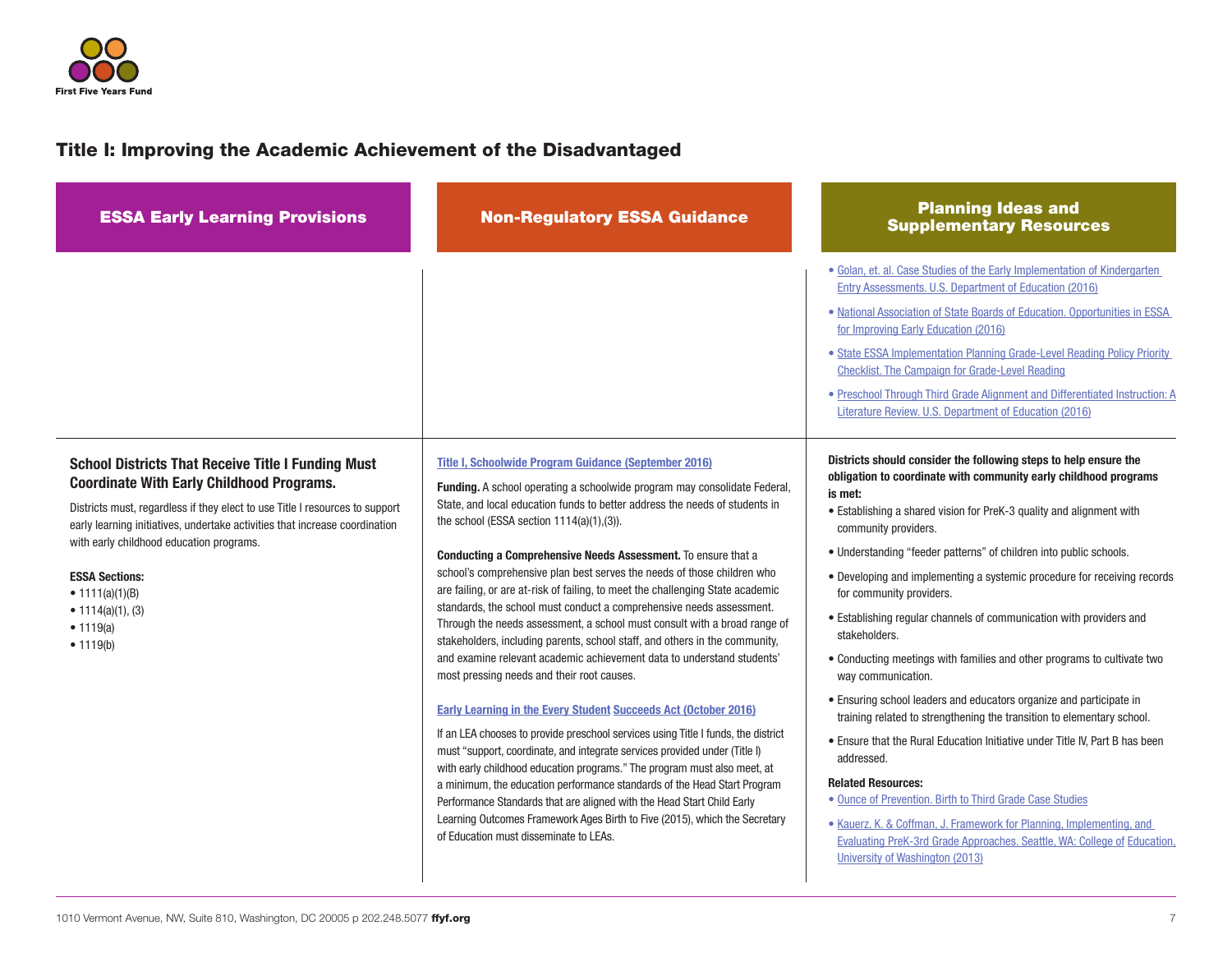

| <b>ESSA Early Learning Provisions</b> | <b>Non-Regulatory ESSA Guidance</b>                                                                                                                                                                                                                                                                                                                                                                                                                                                                                                                                                                                                                                                                                                                                                                                                                                                                                                                                                                                                                                                                                                                                                                                                                                                                                                                                                                                                                                                                                                                                                                                                                                                                                                                                                                                                                                                                                                                                                     | <b>Planning Ideas and</b><br><b>Supplementary Resources</b>                                                                                                                                                                                                                                                                                                                                                                                                                                                                                                                                                                                                                                                                                                                                                                                                                                                                                 |
|---------------------------------------|-----------------------------------------------------------------------------------------------------------------------------------------------------------------------------------------------------------------------------------------------------------------------------------------------------------------------------------------------------------------------------------------------------------------------------------------------------------------------------------------------------------------------------------------------------------------------------------------------------------------------------------------------------------------------------------------------------------------------------------------------------------------------------------------------------------------------------------------------------------------------------------------------------------------------------------------------------------------------------------------------------------------------------------------------------------------------------------------------------------------------------------------------------------------------------------------------------------------------------------------------------------------------------------------------------------------------------------------------------------------------------------------------------------------------------------------------------------------------------------------------------------------------------------------------------------------------------------------------------------------------------------------------------------------------------------------------------------------------------------------------------------------------------------------------------------------------------------------------------------------------------------------------------------------------------------------------------------------------------------------|---------------------------------------------------------------------------------------------------------------------------------------------------------------------------------------------------------------------------------------------------------------------------------------------------------------------------------------------------------------------------------------------------------------------------------------------------------------------------------------------------------------------------------------------------------------------------------------------------------------------------------------------------------------------------------------------------------------------------------------------------------------------------------------------------------------------------------------------------------------------------------------------------------------------------------------------|
|                                       | <b>Coordination with Other Early Childhood Programs.</b> An LEA or school may<br>use Title I funds to improve the quality or extend the day or number of days<br>of State preschool, Head Start, child care, or other community-based early<br>learning programs for eligible children. See page 10 of the guidance document<br>for further information. SEAs may want to use State advisory councils to<br>ensure coordination of early childhood programs and services. Further, the<br>Department encourages SEAs to think holistically when they create various<br>State plans. This means ensuring, as appropriate, vertical and horizontal<br>alignment and addressing the comprehensive needs of all young children,<br>including children with disabilities or developmental delays, those in poverty,<br>and those who are ELs, immigrants, refugees, migrant, homeless, or in foster<br>care. SEAs may find it helpful to coordinate with their State Advisory Council on<br>Early Childhood Education and Care (SACs), as applicable.<br>Another way to support the coordination of programs and services for<br>children at the local level is through place-based initiatives, such as Promise<br>Neighborhoods, which is authorized in Title IV, Part X of the ESSA (see below).<br>This program provides a continuum of coordinated supports, services, and<br>opportunities for children and families, including early learning programs.<br><b>Ensuring Educational Stability for Children in Foster Care (June 2016)</b><br>Roles and Responsibilities of a Child Welfare Agency POC. POCs are<br>responsible for coordinating services so that children in foster care can access<br>early educational services for which they are eligible, including Head Start and<br>Early Head Start, home visiting, and preschool programs administered by the<br>SEA or LEA, and screening and referrals to health, mental health, dental, and<br>other appropriate services. | • Ounce of Prevention. An Early Learning User's Guide for Illinois School<br><b>Boards</b><br>• Golan, et. al. Case Studies of the Early Implementation of Kindergarten<br>Entry Assessments. U.S. Department of Education (2016)<br>. National Association of State Boards of Education. Opportunities in ESSA<br>for Improving Early Education (2016)<br>• CCSSO. Advancing Equity through ESSA: Strategies for State Leaders<br>(2016)<br>• Information on Integrating Early Care and Education Funding, U.S.<br>Government Accountability Office (2016)<br>• State ESSA Implementation Planning Grade-Level Reading Policy Priority<br><b>Checklist. The Campaign for Grade-Level Reading</b><br>• Preschool Through Third Grade Alignment and Differentiated Instruction: A<br>Literature Review. U.S. Department of Education (2016)<br>• CEELO. A Supplemental Tool for Structuring Your Plan for Preschool to<br><b>Third Grade</b> |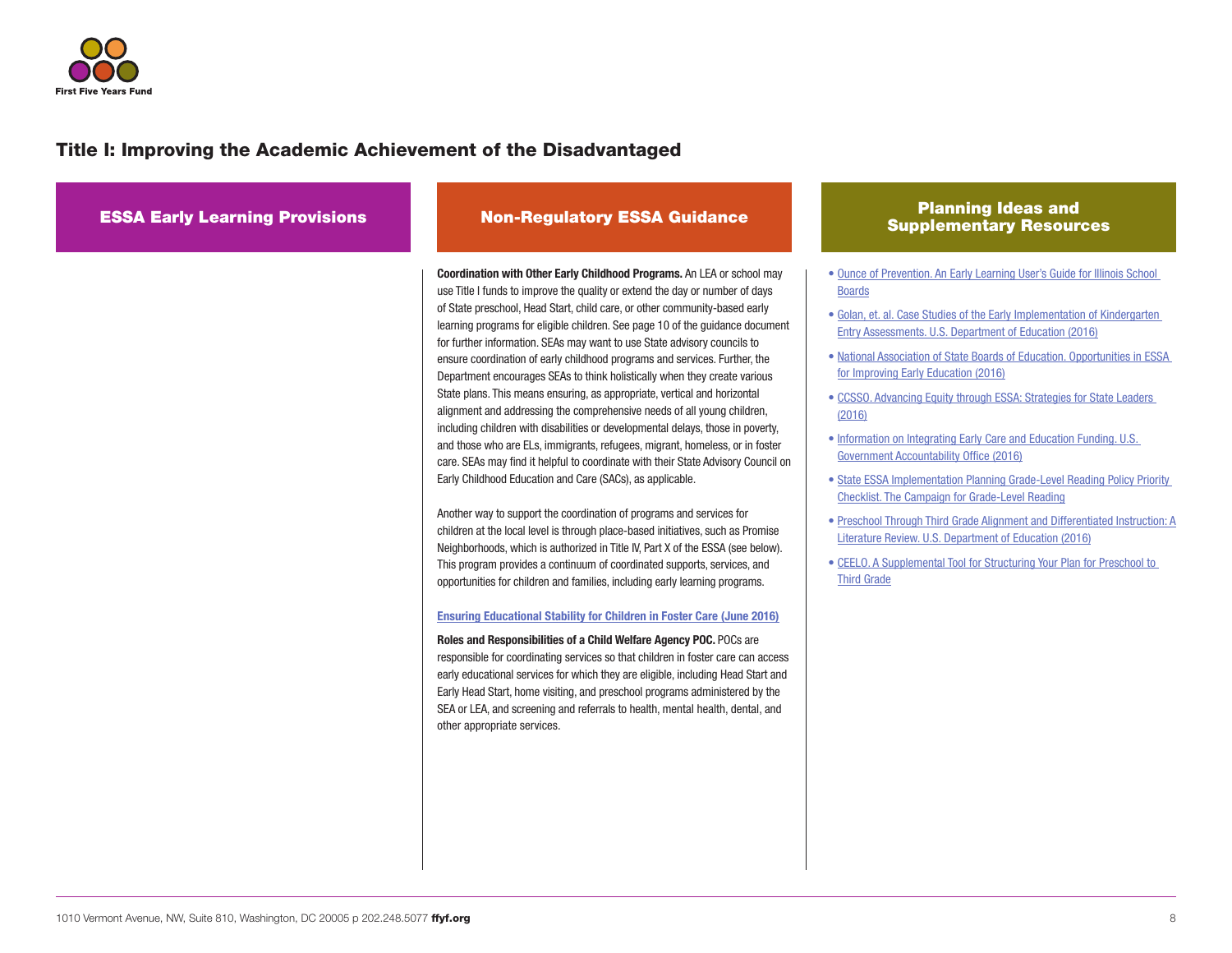

ESSA Early Learning Provisions Non-Regulatory ESSA Guidance Planning Ideas and<br>Research Constanting Provisions Non-Regulatory ESSA Guidance

### School Districts Using Title I Resources For Early Learning Must Meet Head Start Performance Standards.

If a district elects to use Title I resources for early learning, ESSA requires that the services comply with the performance standards established by the Head Start Act. The U.S. Department of Health and Human published a final revision and reorganization of the Head Start Program Performance Standards effective starting November 2016.

#### ESSA Sections:

- 1112(c)(7)
- 1119(a)
- 1119(b)

#### [Early Learning in the Every Student](https://www2.ed.gov/policy/elsec/leg/essa/essaelguidance10202016.pdf) Succeeds Act (October 2016)

If an LEA chooses to provide preschool services using Title I funds, the district must "support, coordinate, and integrate services provided under (Title I) with early childhood education programs." The program must also meet, at a minimum, the education performance standards of the Head Start Program Performance Standards that are aligned with the Head Start Child Early Learning Outcomes Framework Ages Birth to Five (2015), which the Secretary of Education must disseminate to LEAs.

Now as part of ESSA, an LEA is also responsible for developing agreements with Head Start programs to coordinate services, such as data reporting and sharing, alignment of standards and curricula, and transition activities for children moving from Head Start into public school programs. Transition activities might include sharing assessment data, promoting summer learning programs, engaging families, and implementing joint professional development opportunities that involve both community-based providers and school staff.

## Supplementary Resources

Districts electing to use Title I resources for early learning program should consider the following activities related to meeting Head Start's performance standards:

- Using ESSA, Title II resources for ongoing professional development for educators and school leaders focused on promoting understanding and application of the standards.
- Coordinating technical assistance and other related activities with the state education agency and Head Start Collaboration Office in the state.
- Encouraging educator preparation programs to include pre-service training on the standards for early elementary and early learning educators.
- Integrating the standards into induction programs for early elementary and early learning educators.

#### Related Resources:

- • [Head Start Program Performance Standards \(2016\)](http://eclkc.ohs.acf.hhs.gov/policy/presenting)
- [Kauerz, K. & Coffman, J. Framework for Planning, Implementing, and](https://depts.washington.edu/pthru3/PreK-3rd_Framework_Legal%20paper.pdf)  [Evaluating PreK-3rd Grade Approaches. Seattle, WA: College of](https://depts.washington.edu/pthru3/PreK-3rd_Framework_Legal%20paper.pdf) Education, [University of Washington \(2013\)](https://depts.washington.edu/pthru3/PreK-3rd_Framework_Legal%20paper.pdf)
- • [Golan, et. al. Case Studies of the Early Implementation of Kindergarten](https://www2.ed.gov/rschstat/eval/disadv/kindergarten-entry-assessments/report.pdf)  [Entry Assessments. U.S. Department of Education \(2016\)](https://www2.ed.gov/rschstat/eval/disadv/kindergarten-entry-assessments/report.pdf)
- • [Jobs for the Future. Two-Generation Approaches. U.S. Department of](http://www.jff.org/sites/default/files/publications/materials/Two%20Generation%20Approaches%20Paper%20052716.pdf)  [Education \(May 2016\)](http://www.jff.org/sites/default/files/publications/materials/Two%20Generation%20Approaches%20Paper%20052716.pdf)
- • [Loewenberg, Aaron, et al. Principal's Corner: Perspectives on Teaching and](http://www.newamerica.org/education-policy/policy-papers/principals-corner/)  [Learning in PreK-3rd Grade. New America \(2016\)](http://www.newamerica.org/education-policy/policy-papers/principals-corner/)
- • [National Association of State Boards of Education. Opportunities in ESSA](http://www.nasbe.org/wp-content/uploads/Dichter_ESSAECE-Final.pdf)  [for Improving Early Education \(2016\)](http://www.nasbe.org/wp-content/uploads/Dichter_ESSAECE-Final.pdf)
- • [Information on Integrating Early Care and Education Funding. U.S.](http://www.gao.gov/assets/680/679764.pdf)  [Government Accountability Office \(2016\)](http://www.gao.gov/assets/680/679764.pdf)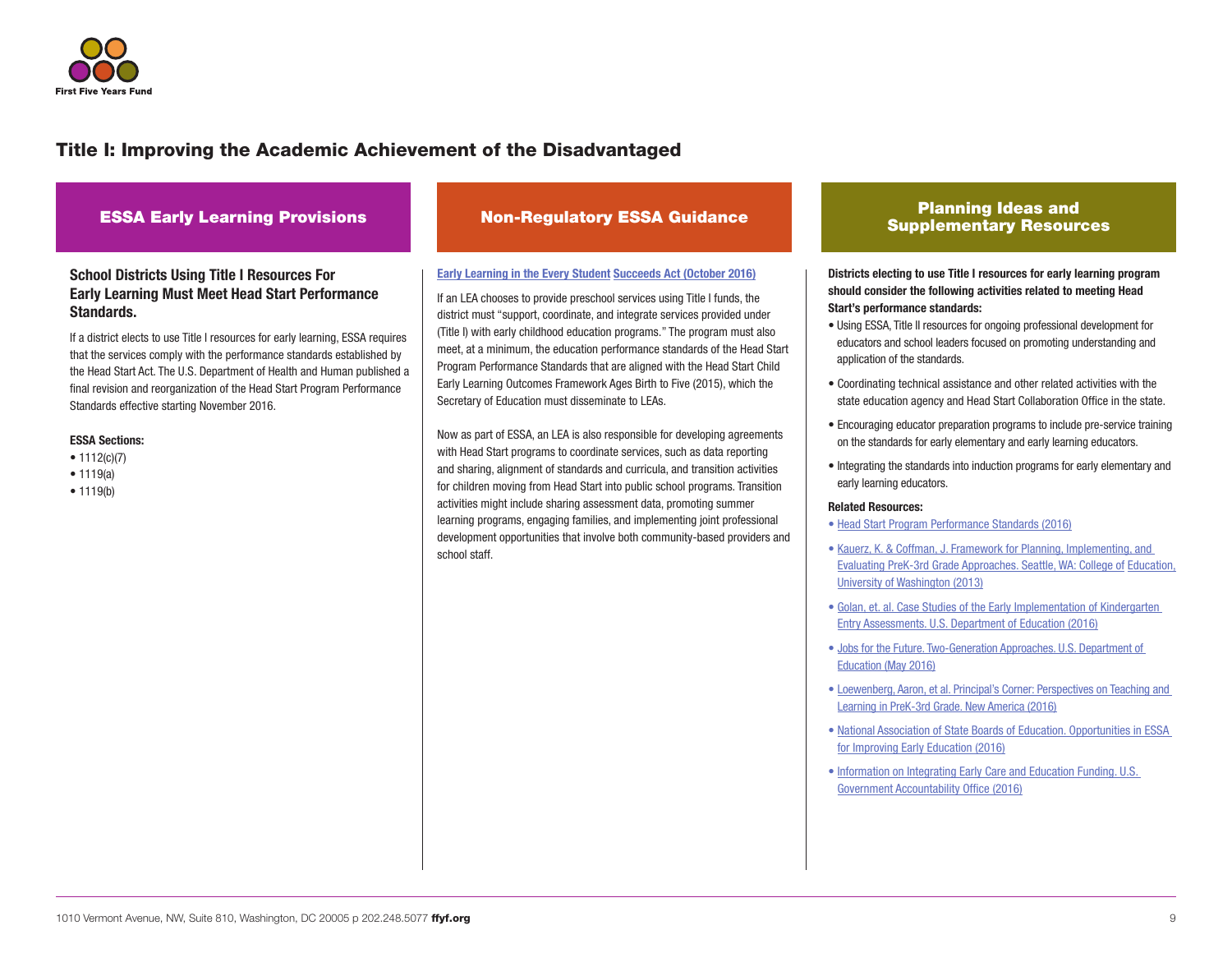

### Title I Schools Operating As "Schoolwide" Programs Are Encouraged To Address The Transition To Kindergarten In Their Comprehensive Plans.

Schools serving very large numbers of low-income students (greater than 40%) may be designated as a "schoolwide" Title I program. Such schools must have a "comprehensive" plan describing how these resources will be used for students. These plans must describe strategies for meeting the school's needs, including addressing the needs of all children in the school, particularly those at greatest risk for not meeting state standards. This step may include supporting "strategies for assisting preschool children in the transition from early childhood education programs to local elementary school programs…" but other early learning initiatives may be supported using these funds. Schools operating school wide programs have significant spending flexibility and may commingle federal funds with state and local resources.

#### ESSA Sections:

- $1114(b)(7)(A)(iii)(V)$
- 1114(c)

#### [Title I, Schoolwide Program Guidance \(September 2016\)](https://www2.ed.gov/policy/elsec/leg/essa/essaswpguidance9192016.pdf)

A schoolwide program school may use Title I funds to operate, in whole or in part, a preschool program to improve cognitive, health, and social-emotional outcomes for children from birth to the age at which the LEA provides a free public elementary education. Such programs are designed to prepare children for success in kindergarten. All preschool-aged children who reside in the school's attendance area are eligible to participate.

Consistent with the benefits [described in the guidance document], a school operating a schoolwide program may use Title I funds for any activity that supports the needs of students in the school as identified through the comprehensive needs assessment and articulated in the schoolwide plan, including activities that may provide a well-rounded education. (ESSA section 1114(b)). See page 4 in the guidance and ESSA section 1114(b)(7)(A) for more information.

#### Examples of Uses of Funds in a Schoolwide Program (Based on a Needs Assessment):

- High-quality preschool or full-day kindergarten and services to facilitate the transition from early learning to elementary education programs.
- Activities that have been shown to be effective at increasing family and community engagement in the school, including family literacy programs.
- Two-generation approaches that consider the needs of both vulnerable children and parents, together, in the design and delivery of services and programs to support improved economic, educational, health, safety, and other outcomes that address intergenerational poverty issues.

#### [Early Learning in the Every Student](https://www2.ed.gov/policy/elsec/leg/essa/essaelguidance10202016.pdf) Succeeds Act (October 2016)

As a Title I recipient, an LEA or school that uses Title I funds to operate a preschool program must comply with the same requirements that apply to all Title I programs and may use all or a portion of its Title I funds to operate a preschool program for eligible children.

### ESSA Early Learning Provisions Non-Regulatory ESSA Guidance Planning Ideas and Planning Ideas and Supplementary Resources

When crafting their comprehensive plans, Title I "schoolwide" schools should describe strategies for assisting preschool children in the transition from early childhood education programs to local elementary school programs by:

- Positioning early learning as a key component of addressing school needs in relation to meeting challenging State academic standards.
- Promoting PreK-3rd Grade alignment and supporting capacity building focused on the following early learning areas: (1) educator effectiveness; (2) instructional tools (standards, curriculum and assessments); (3) learning environments (culturally inclusive, promote relationships, and structured to support diverse learners); (4) data-driven improvements (child based data and school/program data); (5) family engagement (prioritizing it, promoting two-way communication, and cultivating shared decision making); (6) continuity and pathways (access and continuity of services, PreK-3 pathway); (7) cross-sector work (governance, strategic planning, funding); and (8) administration (leader effectiveness).

#### Related Resources:

- [Kauerz, K. & Coffman, J. Framework for Planning, Implementing, and](https://depts.washington.edu/pthru3/PreK-3rd_Framework_Legal%20paper.pdf)  [Evaluating PreK-3rd Grade Approaches. Seattle, WA: College of](https://depts.washington.edu/pthru3/PreK-3rd_Framework_Legal%20paper.pdf) Education, [University of Washington \(2013\)](https://depts.washington.edu/pthru3/PreK-3rd_Framework_Legal%20paper.pdf)
- • [Jobs for the Future. Two-Generation Approaches. U.S. Department of](http://www.jff.org/sites/default/files/publications/materials/Two%20Generation%20Approaches%20Paper%20052716.pdf)  [Education \(May 2016\)](http://www.jff.org/sites/default/files/publications/materials/Two%20Generation%20Approaches%20Paper%20052716.pdf)
- • [CCSSO. Advancing Equity through ESSA: Strategies for State Leaders](http://www.ccsso.org/Documents/2016/ESSA/AdvancingEquityThroughESSA101316.pdf)  [\(2016\)](http://www.ccsso.org/Documents/2016/ESSA/AdvancingEquityThroughESSA101316.pdf)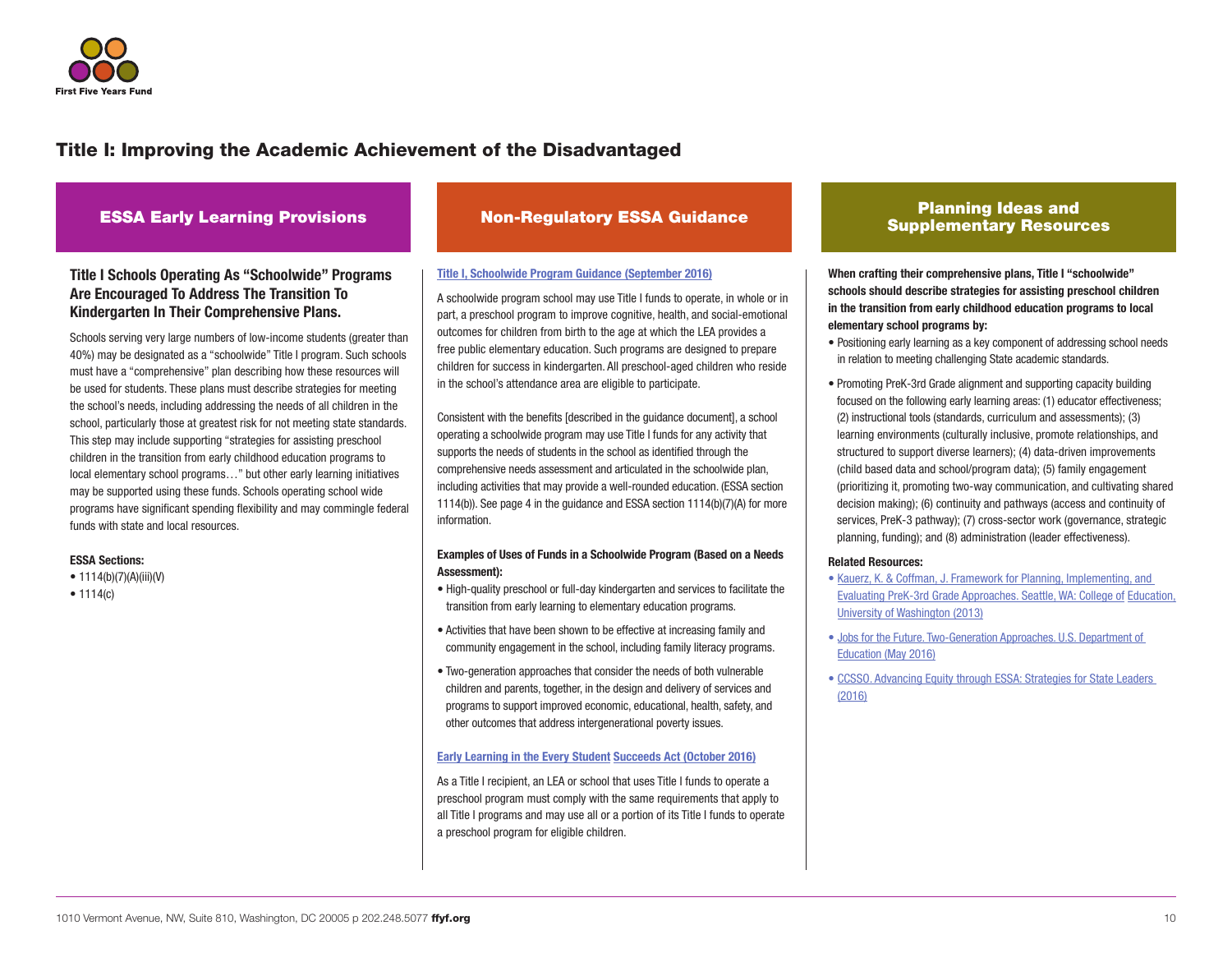

| <b>ESSA Early Learning Provisions</b>                                                                                                                                                                                                                                                                                                                                                                                                                                                                                                                                                                                                                   | <b>Non-Regulatory ESSA Guidance</b>                                                                                                                                                                                                                                                                                                                                                                                                                                                                                                                                                                                                                          | <b>Planning Ideas and</b><br><b>Supplementary Resources</b>                                                                                                                                                                                                                                                                                                                                                                                                                                                                                                                                                                                                                                                                                                                                                                                                                                                                                                                                                                                                                                                                                                                                                                                                                                                                                                 |
|---------------------------------------------------------------------------------------------------------------------------------------------------------------------------------------------------------------------------------------------------------------------------------------------------------------------------------------------------------------------------------------------------------------------------------------------------------------------------------------------------------------------------------------------------------------------------------------------------------------------------------------------------------|--------------------------------------------------------------------------------------------------------------------------------------------------------------------------------------------------------------------------------------------------------------------------------------------------------------------------------------------------------------------------------------------------------------------------------------------------------------------------------------------------------------------------------------------------------------------------------------------------------------------------------------------------------------|-------------------------------------------------------------------------------------------------------------------------------------------------------------------------------------------------------------------------------------------------------------------------------------------------------------------------------------------------------------------------------------------------------------------------------------------------------------------------------------------------------------------------------------------------------------------------------------------------------------------------------------------------------------------------------------------------------------------------------------------------------------------------------------------------------------------------------------------------------------------------------------------------------------------------------------------------------------------------------------------------------------------------------------------------------------------------------------------------------------------------------------------------------------------------------------------------------------------------------------------------------------------------------------------------------------------------------------------------------------|
|                                                                                                                                                                                                                                                                                                                                                                                                                                                                                                                                                                                                                                                         | If a school operates a preschool program in a schoolwide program school,<br>all preschool children who reside in the school's attendance area are<br>eligible to be served. A Title I school may operate a schoolwide program if a<br>minimum of 40 percent of the students enrolled in the school or residing in<br>the attendance area served by the school, are from low-income families.<br>A Title I school with less than 40 percent poverty may request a waiver<br>from the SEA to operate a schoolwide program. Guidance on schoolwide<br>programs can be found in Supporting School Reform by Leveraging Federal<br>Funds in a Schoolwide Program. |                                                                                                                                                                                                                                                                                                                                                                                                                                                                                                                                                                                                                                                                                                                                                                                                                                                                                                                                                                                                                                                                                                                                                                                                                                                                                                                                                             |
| <b>Title I Schools Operating As "Targeted" Programs</b><br>Must Describe How Eligible Students Will Be Served,<br>Which May Include Kindergarten Transition Strategies.<br>Targeted program funds may be used to deliver early learning services<br>to Title I eligible students. Such programs must determine which students<br>will be served, including describing how the program will be coordinated<br>with the regular education program. This description may include<br>services to assist preschool children in the transition from early childhood<br>education programs to elementary school.<br><b>ESSA Sections:</b><br>• $1115(b)(2)(C)$ | <b>Early Learning in the Every Student Succeeds Act (October 2016)</b><br>A Title I LEA or school may use its Title I funds to support a district-<br>operated preschool program or a school-operated preschool program, or<br>for coordination with other preschool programs, based on the needs of its<br>eligible students and the most effective use of those funds.                                                                                                                                                                                                                                                                                     | Title I "targeted" schools should consider including the following<br>activities in their comprehensive plans:<br>• Positioning early learning as a key component for addressing school needs<br>in relation to meeting the challenging State academic standards.<br>. Describing services preschool children receive when transitioning from<br>early childhood education programs to elementary school.<br>• Promoting PreK-3rd Grade alignment and supporting capacity building<br>focused on the following early learning areas: (1) educator effectiveness;<br>(2) instructional tools (standards, curriculum and assessments); (3) learning<br>environments (culturally inclusive, promote relationships, and structured to<br>support diverse learners); (4) data-driven improvements (child based data<br>and school/program data); (5) family engagement (prioritizing it, promoting<br>two-way communication, and cultivating shared decision making); (6)<br>continuity and pathways (access and continuity of services, PreK-3<br>pathway); (7) cross-sector work (governance, strategic planning, funding);<br>and (8) administration (leader effectiveness).<br><b>Related Resources:</b><br>• Kauerz, K. & Coffman, J. Framework for Planning, Implementing, and<br>Evaluating PreK-3rd Grade Approaches. Seattle, WA: College of Education, |
|                                                                                                                                                                                                                                                                                                                                                                                                                                                                                                                                                                                                                                                         |                                                                                                                                                                                                                                                                                                                                                                                                                                                                                                                                                                                                                                                              | University of Washington (2013)<br>• Golan, et. al. Case Studies of the Early Implementation of Kindergarten Entry<br>Assessments. U.S. Department of Education (2016)<br>• CCSSO. Advancing Equity through ESSA: Strategies for State Leaders (2016)                                                                                                                                                                                                                                                                                                                                                                                                                                                                                                                                                                                                                                                                                                                                                                                                                                                                                                                                                                                                                                                                                                       |
|                                                                                                                                                                                                                                                                                                                                                                                                                                                                                                                                                                                                                                                         |                                                                                                                                                                                                                                                                                                                                                                                                                                                                                                                                                                                                                                                              |                                                                                                                                                                                                                                                                                                                                                                                                                                                                                                                                                                                                                                                                                                                                                                                                                                                                                                                                                                                                                                                                                                                                                                                                                                                                                                                                                             |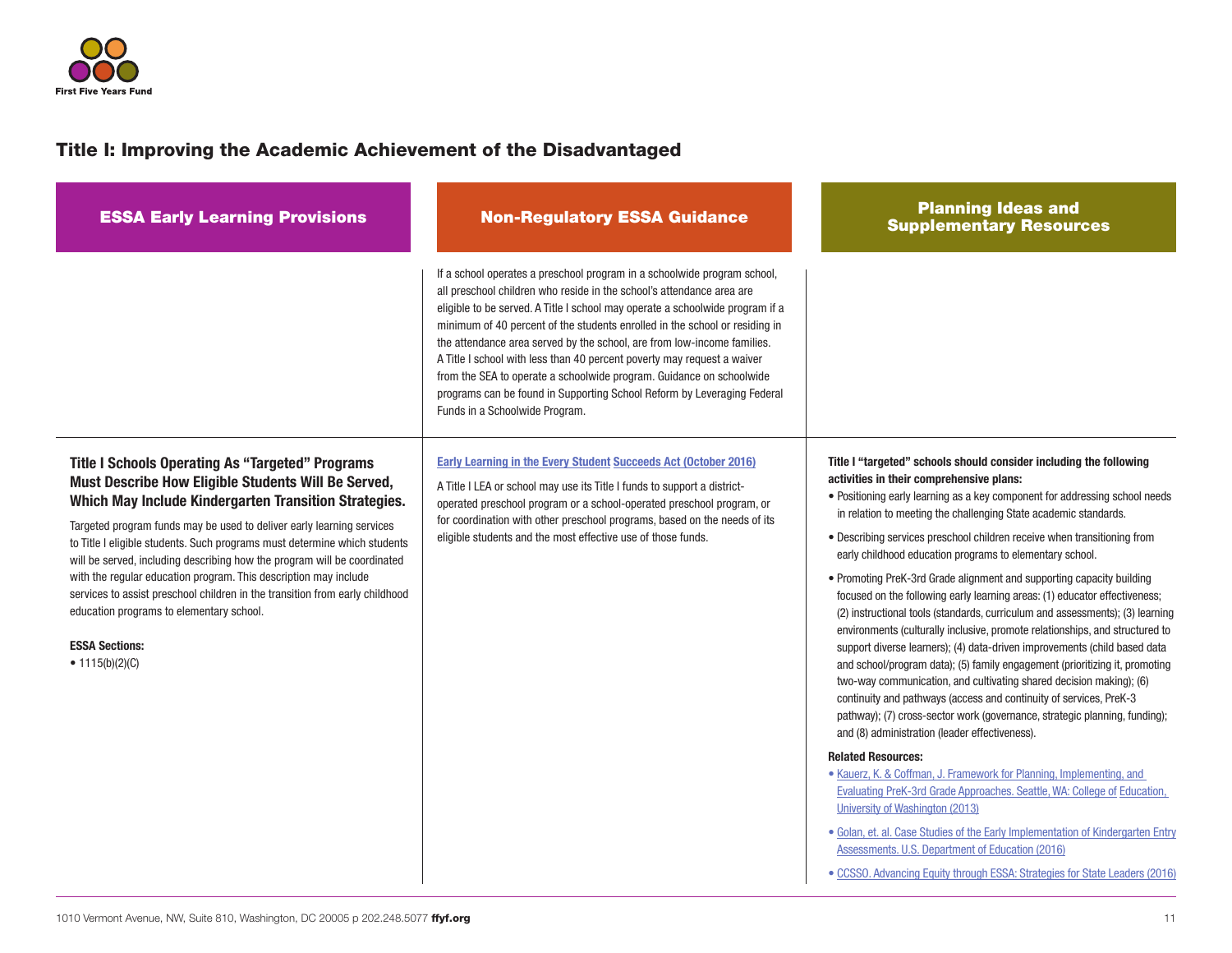

ESSA's School Improvement Sections Do Not Reference Early Learning Or Other Specific Strategies That State And Local Leaders Should Use To Improve Low-Performing Schools Identified By State Accountability Systems.

However, such activities are permissible. FFYF encourages states and districts to consider adding high-quality early learning as an element of their school turnaround policies and practices.

#### ESSA Sections:

• 1003

#### [Early Learning in the Every Student](https://www2.ed.gov/policy/elsec/leg/essa/essaelguidance10202016.pdf) Succeeds Act (October 2016)

States may wish to consider how to build a stronger continuum of learning from preschool through early elementary school to improve student outcomes. Some States have already undertaken significant efforts in this regard, such as aligning State early learning guidelines and K–12 standards. Pursuant to CCDBG, all States must develop or demonstrate the existence of early learning and developmental guidelines that describe what all children from birth to kindergarten entry should know and be able to do across multiple domains of learning. States could consider carrying this vertical alignment through to the third grade. Other strategies include integrating early education data with State longitudinal data systems so that elementary school teachers can benefit from information on early childhood assessments, and early childhood programs can receive feedback on children's progress in the elementary grades. At the local level, districts and schools can adopt strategies to align curriculum and instruction from preschool through elementary school as part of their school improvement efforts.

### ESSA Early Learning Provisions Non-Regulatory ESSA Guidance Planning Ideas and Planning Ideas and Supplementary Resources

States, districts, and schools should use early learning as a core school turnaround strategy for "comprehensive" and "targeted" support schools. This work could include:

- Adopting and using developmentally appropriate, non-assessment measures for the purpose of integrating the early elementary grades into the state accountability system used to identify low performing schools (through ESSA's "school quality" indicator).
- Including early learning in ESSA's mandatory needs analysis for "targeted" and "comprehensive support" to schools identified by the state accountability system.
- Using the ESSA needs assessment to determine how early learning initiatives would most effectively be integrated into school turnaround plans.
- Calling on identified low performing schools to implement a strategy for promoting PreK-3rd Grade alignment and supporting capacity building focused on the following early learning areas: (1) educator effectiveness; (2) instructional tools (standards, curriculum and assessments); (3) learning environments (culturally inclusive, promote relationships, and structured to support diverse learners); (4) data-driven improvements (child based data and school/program data); (5) family engagement (prioritizing it, promoting two-way communication, and cultivating shared decision making); (6) continuity and pathways (access and continuity of services, PreK-3 pathway); (7) cross-sector work (governance, strategic planning, funding); and (8) administration (leader effectiveness).

#### Related Resources:

- • [Ounce of Prevention. Valuing the Early Years in State Accountability Systems](http://www.theounce.org/resources/publications) [Under the Every Child Succeeds Act](http://www.theounce.org/resources/publications)
- • [Ounce of Prevention. Changing the Metrics of Turnaround to Encourage](http://www.theounce.org/what-we-do/policy/policy-conversations)  [Early Learning Strategies](http://www.theounce.org/what-we-do/policy/policy-conversations)
- [Kauerz, K. & Coffman, J. Framework for Planning, Implementing, and](https://depts.washington.edu/pthru3/PreK-3rd_Framework_Legal%20paper.pdf)  [Evaluating PreK-3rd Grade Approaches. Seattle, WA: College of](https://depts.washington.edu/pthru3/PreK-3rd_Framework_Legal%20paper.pdf) Education, [University of Washington \(2013\)](https://depts.washington.edu/pthru3/PreK-3rd_Framework_Legal%20paper.pdf)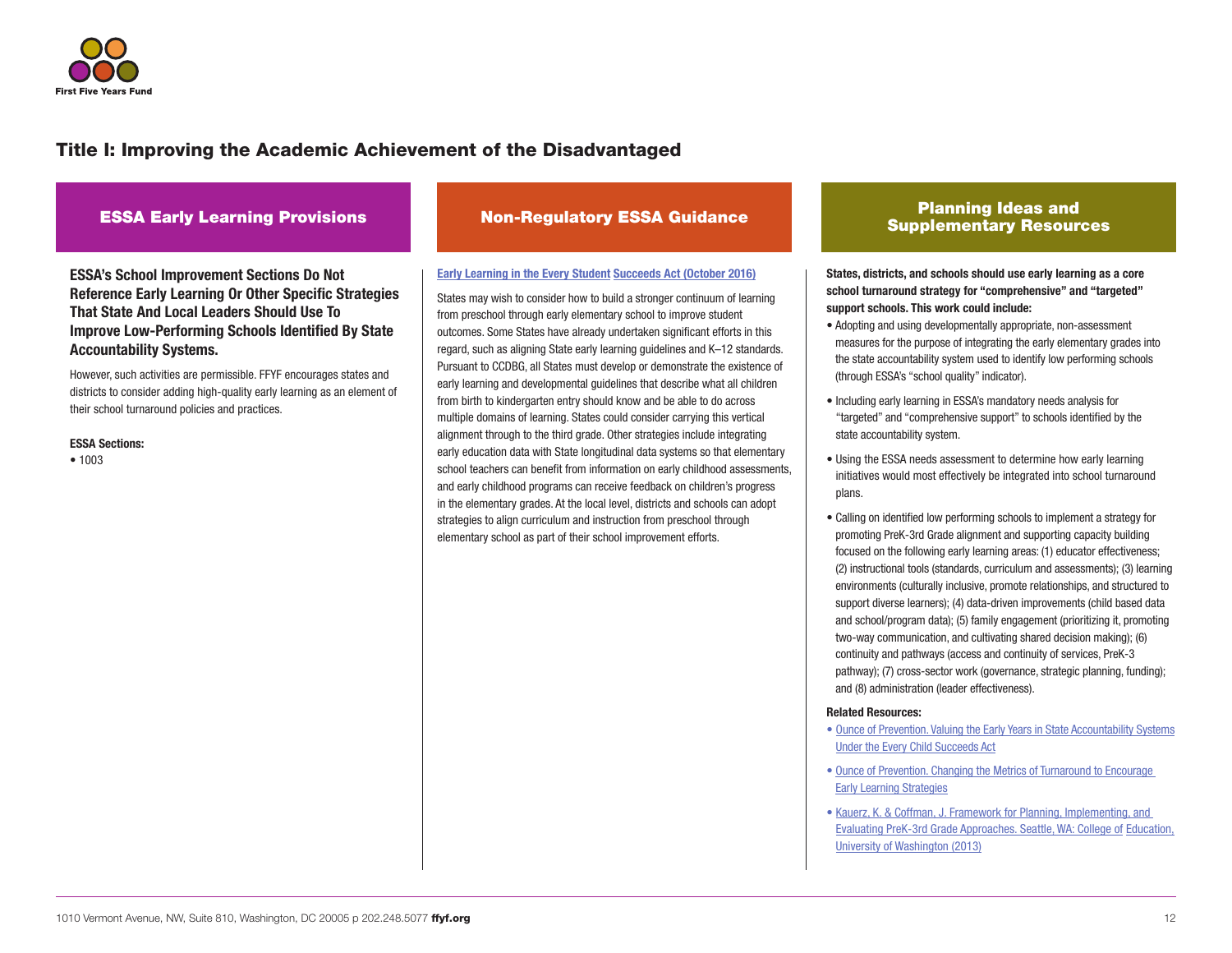

| <b>ESSA Early Learning Provisions</b>                                                                                                                                                                                                                                                                                                                                                                                     | <b>Non-Regulatory ESSA Guidance</b>                                                                                                                                                                                                                                                                                                                                                                                                                                                                                                                 | <b>Planning Ideas and</b><br><b>Supplementary Resources</b>                                                                                                                                                                                                                                                                                                                                                                                                                                                                                                                                                                                                                                                                                                                                         |
|---------------------------------------------------------------------------------------------------------------------------------------------------------------------------------------------------------------------------------------------------------------------------------------------------------------------------------------------------------------------------------------------------------------------------|-----------------------------------------------------------------------------------------------------------------------------------------------------------------------------------------------------------------------------------------------------------------------------------------------------------------------------------------------------------------------------------------------------------------------------------------------------------------------------------------------------------------------------------------------------|-----------------------------------------------------------------------------------------------------------------------------------------------------------------------------------------------------------------------------------------------------------------------------------------------------------------------------------------------------------------------------------------------------------------------------------------------------------------------------------------------------------------------------------------------------------------------------------------------------------------------------------------------------------------------------------------------------------------------------------------------------------------------------------------------------|
| Family Engagement Funds May Be Used For Joint<br>Professional Development Inclusive Of Early Childhood<br>Educators.<br>The law authorizes spending focused on promoting family and parental<br>engagement. Funding can be used to support schools and nonprofit<br>organizations in providing professional development for district and school<br>staff about parent and family engagement. The professional development | <b>Early Learning in the Every Student Succeeds Act (October 2016)</b><br>In addition to providing direct preschool services, Title I funds may also<br>be used to support early learning in other ways, such as for professional<br>learning (including joint professional development for early childhood staff<br>and elementary school staff); minor repairs or remodeling of space to<br>accommodate a Title I preschool program; and health, nutrition, and other<br>comprehensive services for children in a Title I preschool program. Many | . Jobs for the Future. Two-Generation Approaches. U.S. Department of<br>Education (May 2016)<br>. Connors-Tadros, Lori, et al. Incorporating Early Learning Strategies in the<br>School Improvement Grants Program. Center on Enhancing Early Learning<br>Outcomes, Center on School Turnaround (2015)<br>School districts should use ESSA's family engagement program to:<br>• Establish family engagement as a primary goal/priority.<br>• Create a family engagement curriculum or toolkit that is updated regularly.<br>• Gather data and evaluate the family engagement progress.<br>• Include families in planning, developing materials, and other activities<br>related to the engagement strategy.                                                                                         |
| may be provided jointly to, "teachers, principals, other school leaders,<br>specialized instructional support personnel, paraprofessionals, early<br>childhood educators, and parents and family members."<br><b>ESSA Sections:</b><br>• 1116(a)(3)(D)(i)                                                                                                                                                                 | LEAs have found strategic ways to use their Title I funds to support the<br>education needs of eligible children before they enter kindergarten.<br>This guidance also recommends sharing data (consistent with applicable<br>privacy laws), summer learning programs, family engagement activities, and<br>joint professional development opportunities that involve both community-<br>based provides with school staff.                                                                                                                          | . Incorporate family engagement into evaluations of district/school leaders<br>and educators.<br>• Support schools and nonprofit organizations in providing professional<br>development regarding parent and family engagement strategies for early<br>childhood educators, school leaders, and other educators.<br><b>Related Resources:</b><br>• National Center on Parent, Family and Community Engagement<br>. National Academies of Sciences, Engineering, Medicine. Parenting Matters:<br>Supporting Parents of Children Ages 0-8<br>• National Association of State Boards of Education. Opportunities in ESSA<br>for Improving Early Education (2016)<br>• State ESSA Implementation Planning Grade-Level Reading Policy Priority<br><b>Checklist. The Campaign for Grade-Level Reading</b> |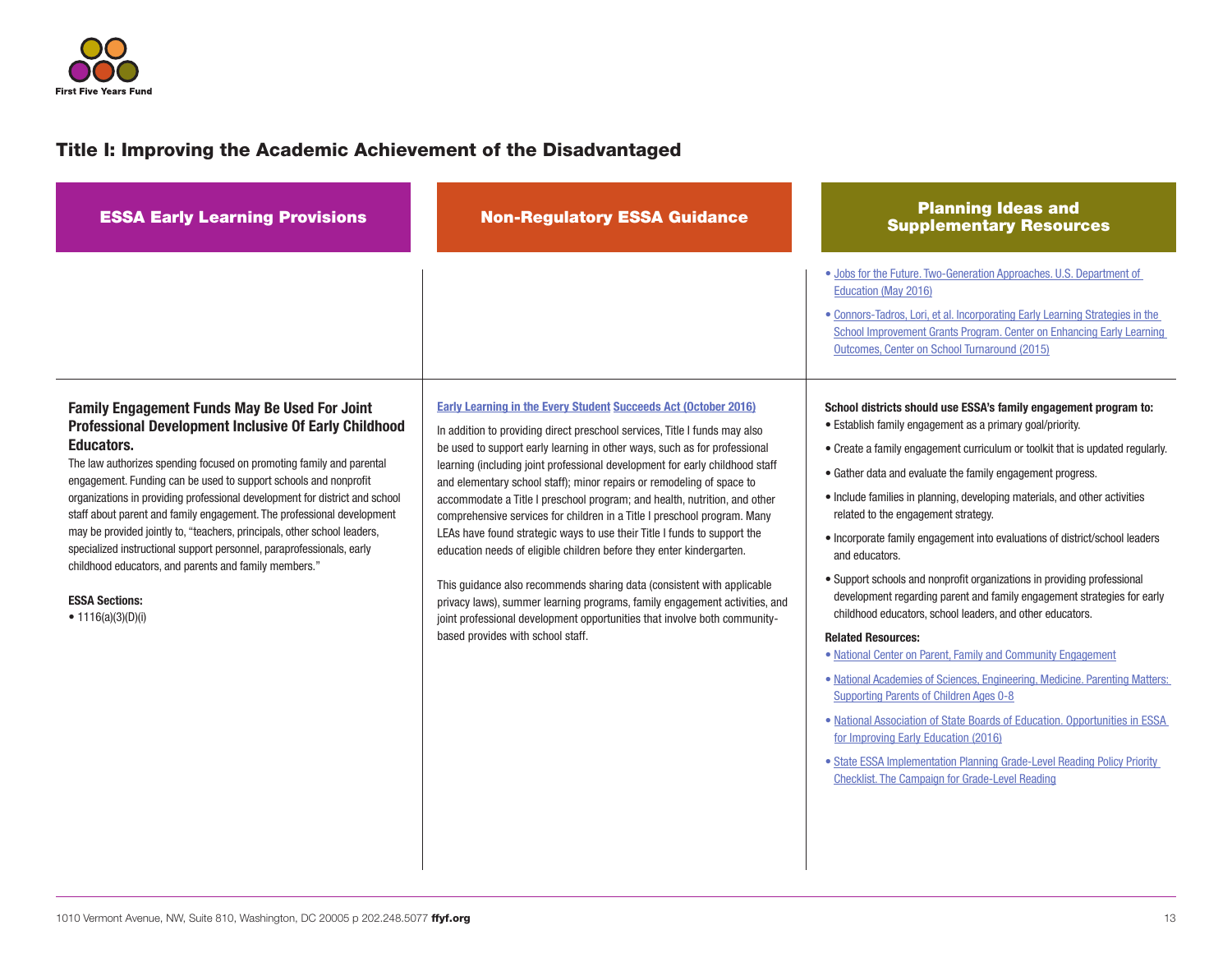

## Title II: Professional Development Formula Funds and Literacy Competitive Grant

### ESSA Early Learning Provisions

### Title II Professional Development Funds May Be Used For Early Learning Capacity Building.

Districts may use this program for a variety of professional development, including providing early learning focused professional development. The language also highlights early learning specific uses. Districts may provide programs to increase the knowledge base of teachers, principals, or other school leaders on instruction in the early grades and on strategies to measure whether young children are progressing. Districts may also provide programs designed to increase the ability of principals or other school leaders to support teachers, teacher leaders, early childhood educators, and other professionals to meet the needs of students through age 8. This might include providing joint professional learning and planning activities for school staff and educators in preschool programs addressing elementary school transition.

#### ESSA Sections:

- 2101(c)(4)(B)(xvi)
- 2103(b)(3)(G)(i)
- 2103(b)(3)(G)(ii)
- 2103(b)(3)(J)

### Supplementary Resources Non-Regulatory ESSA Guidance

### [Title II, Building Systems of Support for Excellent Teaching and Leading](https://www2.ed.gov/policy/elsec/leg/essa/essatitleiinonregguidance10132016.pdf)  [\(September 2016\)](https://www2.ed.gov/policy/elsec/leg/essa/essatitleiinonregguidance10132016.pdf)

ESSA highlights new ways SEAs and LEAs may use Title II, Part A funds to support early learning so children begin kindergarten ready to succeed. Title II, Part A funds may be used to support the professional development of early educators.

Title II, Part A funds may be used by SEAs and LEAs for the following strategies:

- For the first time, allowing LEAs to support joint professional learning and planned activities designed to increase the ability of principals or other school leaders to support teachers, teacher leaders, early childhood educators, and other professionals to meet the needs of students through age eight. (ESSA section 2103(b)(3)(G)).
- Supporting LEAs to increase the knowledge base of teachers, principals, or other school leaders regarding instruction in the early grades and developmentally appropriate strategies to measure how young children are progressing. (ESSA section 2103(b)(3)(G)).
- Supporting LEA training on the identification of students who are gifted and talented, and implementing instructional practices that support the education of such students, including early entrance to kindergarten. (ESSA section 2103(b)(3)(J)).
- Allowing SEAs to support opportunities for principals, other school leaders, teachers, paraprofessionals, early childhood education program directors, and other early childhood education program providers (to the extent the State defines elementary and secondary education to include preschool; explained further in the Early Learning Guidance) to participate in joint efforts to address the transition to elementary school, including issues related to school readiness. (ESSA section 2101(c)(4)(B)(xvi)).

For more information here, see page 25 in the guidance document.

## Planning Ideas and

Districts should use their Title II funds to provide professional development opportunities for elementary principals and school leaders to support early childhood educators teaching in their schools, in addition to training that addresses students' needs in transitioning to an elementary school setting. Such activities could include:

- Using the Title II set aside, including the additional 3% set aside for leader professional development, to build capacity of PreK-3rd Grade educators and school leaders consistent with early learning best practice.
- Constructing school districts' Title II applications to encourage the use of Title II funding for building early learning capacity.
- Targeting professional development to focus on instruction (effectively supporting language, reading, math, social and emotional development and differentiating instruction); visible practice (regularly observing classroom practice to promote effectiveness); and working as teams.
- Encouraging annual professional development related to the learning and development of children, birth through age 8.
- Developing and cultivating leadership skills around improving learning opportunities for young children.
- Establishing and implementing effective induction programs and on-going supervision/evaluation of site administrators and teachers who work in PreK-3rd grade settings.
- Instructing educators in children's language/reading, math, and social and emotional development.
- Building capacity to effectively respond to individual children's development and learning needs.
- Focusing on effectively supporting children's language/ reading, math, social, and emotional development; and on differentiating instruction for all young learners.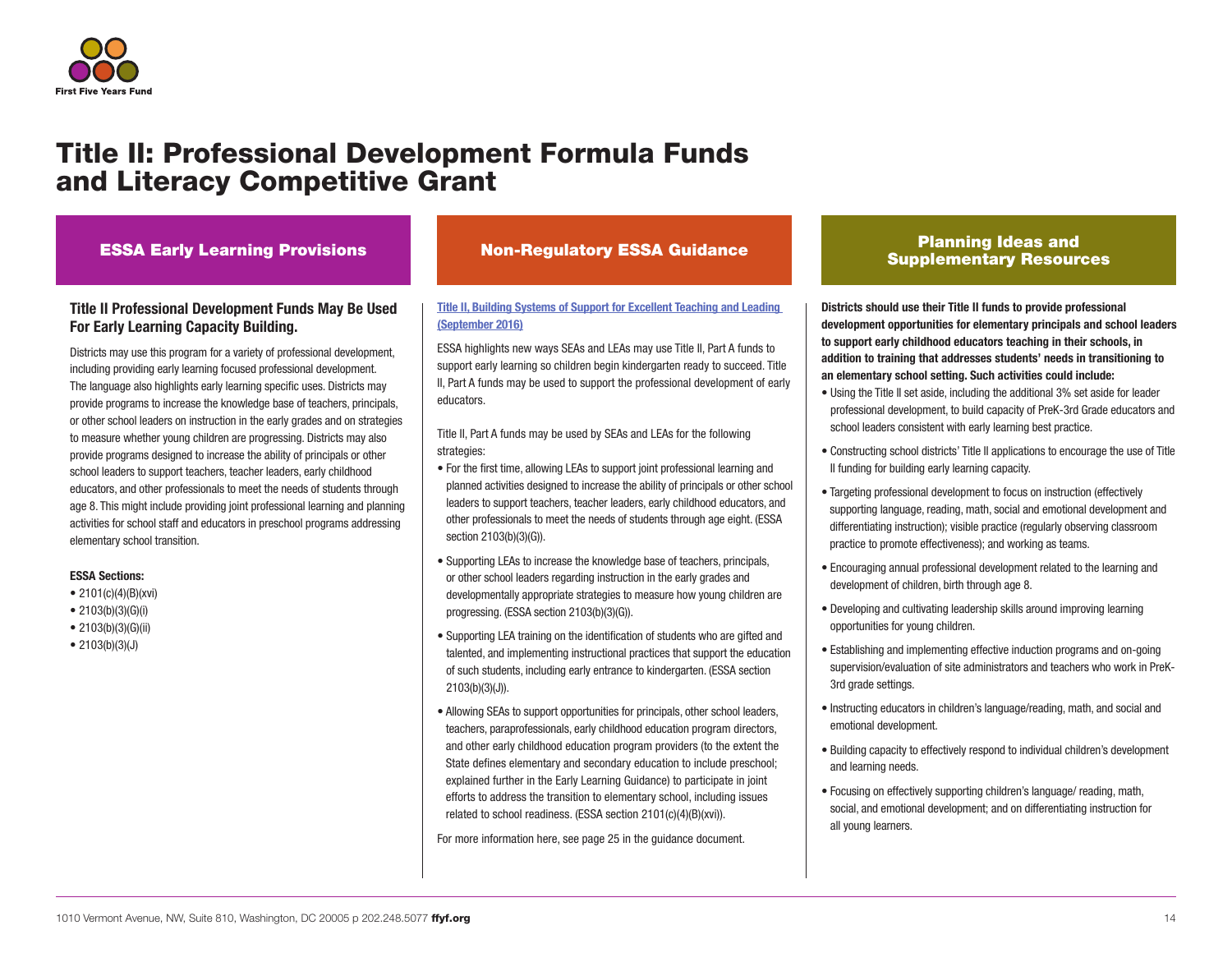

## Title II: Professional Development Formula Funds and Literacy Competitive Grant

| <b>ESSA Early Learning Provisions</b>                                                                                                                                                                                             | <b>Non-Regulatory ESSA Guidance</b>                                                                                                                                                                                                                                                                                                                                                                                                                                                                                                                                                                                                                                                                                                                                                                                                                                                                                                                                                                                                                                                                                                                                                                                                                                       | <b>Planning Ideas and</b><br><b>Supplementary Resources</b>                                                                                                                                                                                                                                                                                                                                                                                                                                                                                                                                                                                                                                                                                                                                                                                                                                                                                                                                                       |
|-----------------------------------------------------------------------------------------------------------------------------------------------------------------------------------------------------------------------------------|---------------------------------------------------------------------------------------------------------------------------------------------------------------------------------------------------------------------------------------------------------------------------------------------------------------------------------------------------------------------------------------------------------------------------------------------------------------------------------------------------------------------------------------------------------------------------------------------------------------------------------------------------------------------------------------------------------------------------------------------------------------------------------------------------------------------------------------------------------------------------------------------------------------------------------------------------------------------------------------------------------------------------------------------------------------------------------------------------------------------------------------------------------------------------------------------------------------------------------------------------------------------------|-------------------------------------------------------------------------------------------------------------------------------------------------------------------------------------------------------------------------------------------------------------------------------------------------------------------------------------------------------------------------------------------------------------------------------------------------------------------------------------------------------------------------------------------------------------------------------------------------------------------------------------------------------------------------------------------------------------------------------------------------------------------------------------------------------------------------------------------------------------------------------------------------------------------------------------------------------------------------------------------------------------------|
|                                                                                                                                                                                                                                   | Early Learning in the Every Student Succeeds Act (October 2016)<br>Title II, Part A funds may be used to support the professional development<br>of early educators. States may use funds to support opportunities for<br>joint professional development for elementary school educators and early<br>childhood education program educators to address the transitions from early<br>childhood programs to elementary school and school readiness.<br>Allowable/Possible Opportunities (Appendix A). LEAs may use funds to<br>increase the knowledge base of teachers, principals, or other school leaders<br>on instruction in the early grades and on strategies to measure whether young<br>children are progressing; and the ability of principals or other school leaders<br>to support school and preschool program educators to meet the needs of<br>students through age 8, including through joint professional learning and<br>planning activities that address the transition to elementary school.<br>LEAs may also provide training to support the identification of students who<br>are gifted and talented, and the implementation of instructional practices<br>that support the education of such students, including early entrance to<br>kindergarten. | • Ensuring observations of classroom practices are regularly used to assess<br>and improve teachers' effectiveness in creating high-quality instructional,<br>social, and emotional climates.<br>• Ensure that the Rural Education Initiative under Title IV, Part B has been<br>addressed.<br><b>Related Resources:</b><br>• Kauerz, K. & Coffman, J. Framework for Planning, Implementing, and<br>Evaluating PreK-3rd Grade Approaches. Seattle, WA: College of Education,<br>University of Washington (2013)<br>• Professional Development Resource. Head Start Early Childhood Learning<br>and Knowledge Center<br>• Loewenberg, Aaron, et al. Principal's Corner: Perspectives on Teaching and<br>Learning in PreK-3rd Grade. New America (2016)<br>• National Association of State Boards of Education. Opportunities in ESSA<br>for Improving Early Education (2016)<br>• State ESSA Implementation Planning Grade-Level Reading Policy Priority<br><b>Checklist. The Campaign for Grade-Level Reading</b> |
| <b>ESSA, Title II Includes A Separate Focus-The Literacy</b><br><b>Education For All Program.</b><br>This program promotes student literacy From early education through<br>grade 12.<br><b>ESSA Sections:</b><br>$• 2222 - 2224$ | Early Learning in the Every Student Succeeds Act (October 2016)<br>In Subpart 2 of Title II, the Literacy Education for All, Results for the Nation<br>(LEARN) includes the Comprehensive Literacy State Development Grants<br>program, which will provide competitive awards to SEAs to support<br>comprehensive literacy instruction (ESSA sections 2222-24). SEAs that<br>receive grants must spend 15 percent of the funds on early learning<br>(defined as birth to kindergarten entry). Funds must be used for high-quality<br>professional development; training to administer evidence-based early<br>childhood education literacy initiatives; and coordination of families, early<br>childhood staff, principals, and other school leaders in addressing children's<br>literacy development (ESSA section 2223). The overall purpose of the<br>program is to improve student academic achievement in reading and writing<br>for children from birth through grade 12 by providing subgrants to LEAs,                                                                                                                                                                                                                                                            | States should apply for the Literacy Education for all Program and<br>leverage its early learning focus. Investing early in children's literacy<br>development will positively impact their progress and success in<br>literacy and multiple other areas of learning. Suggested actions<br>include:<br>. Reflecting early language and literacy skills in the state adopted learning<br>standards.<br>• Supporting parents' engagement and capacity to develop their children's<br>early literacy and language skills through programs such as home visiting.<br>• Developing comprehensive early learning assessment systems to track<br>children's progress, inform instruction, and target interventions as early as<br>possible.                                                                                                                                                                                                                                                                              |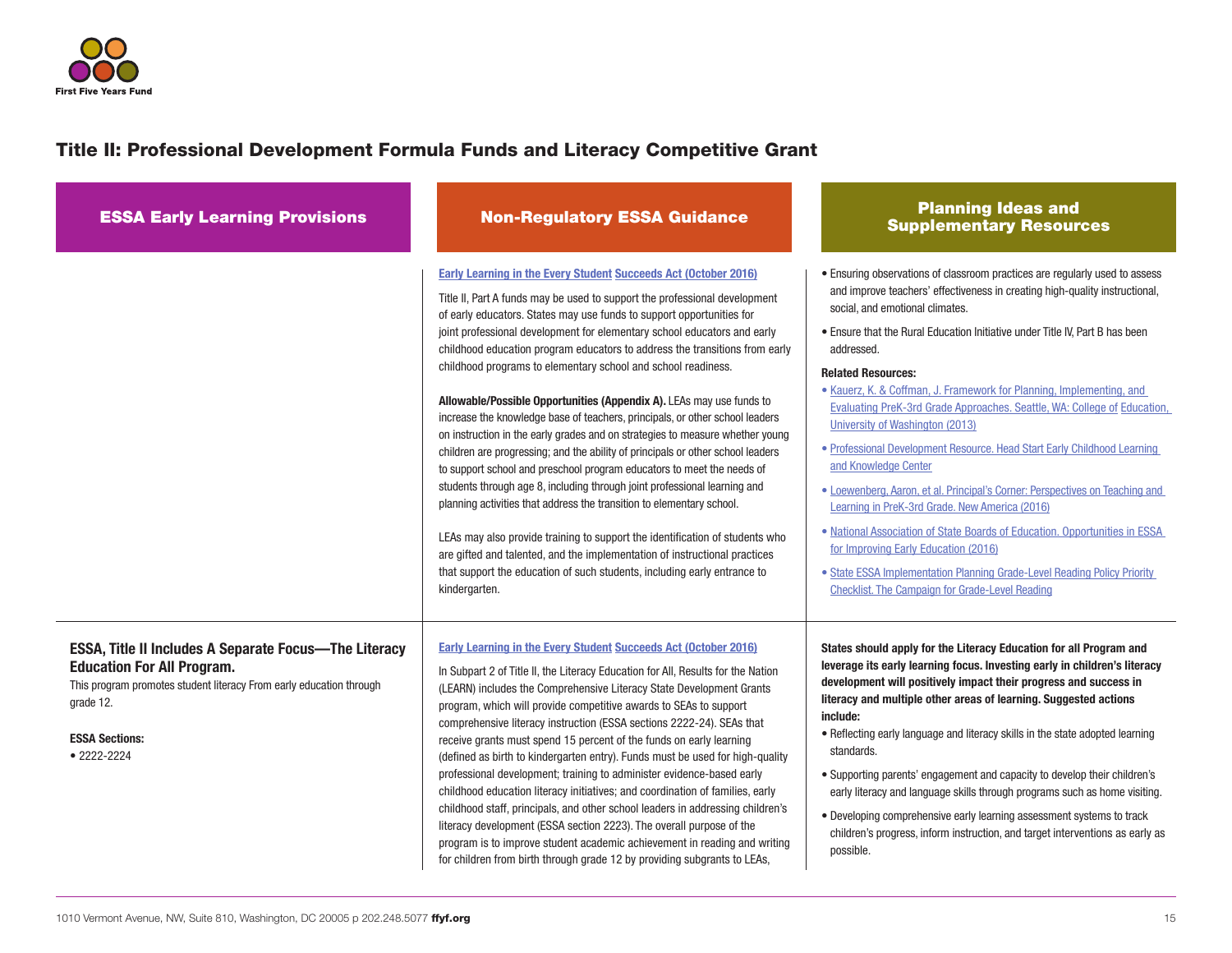

## Title II: Professional Development Formula Funds and Literacy Competitive Grant

| <b>ESSA Early Learning Provisions</b>                                                                                                                                                                                                                                                                                                                                                                                                                                                                                                                         | <b>Non-Regulatory ESSA Guidance</b>                                                                                                                                                                                                                                | <b>Planning Ideas and</b><br><b>Supplementary Resources</b>                                                                                                                                                                                                                                                                                                                                                                                                                                                                                                                                                                                                                                                                                                                                                                                                                                                                                                                                                                                                                                                                                                                                                                                                                                                                    |
|---------------------------------------------------------------------------------------------------------------------------------------------------------------------------------------------------------------------------------------------------------------------------------------------------------------------------------------------------------------------------------------------------------------------------------------------------------------------------------------------------------------------------------------------------------------|--------------------------------------------------------------------------------------------------------------------------------------------------------------------------------------------------------------------------------------------------------------------|--------------------------------------------------------------------------------------------------------------------------------------------------------------------------------------------------------------------------------------------------------------------------------------------------------------------------------------------------------------------------------------------------------------------------------------------------------------------------------------------------------------------------------------------------------------------------------------------------------------------------------------------------------------------------------------------------------------------------------------------------------------------------------------------------------------------------------------------------------------------------------------------------------------------------------------------------------------------------------------------------------------------------------------------------------------------------------------------------------------------------------------------------------------------------------------------------------------------------------------------------------------------------------------------------------------------------------|
|                                                                                                                                                                                                                                                                                                                                                                                                                                                                                                                                                               | early childhood education programs, and their partners to implement<br>evidence-based programs that ensure high-quality comprehensive<br>literacy instruction for students most in need.                                                                           | <b>Related Resources:</b><br>• National Governors Association. A Governor's Guide to Early Literacy: Getting<br>All Students Reading by Third Grade<br>• Education Commission of the States. A Problem Still in Search of a Solution:<br>A State Policy Roadmap for Improving Early Reading Proficiency<br>• Foundational Skills to Support Reading for Understanding in Kindergarten<br>Through 3rd Grade. National Center for Education Evaluation and Regional<br>Assistance (2016)                                                                                                                                                                                                                                                                                                                                                                                                                                                                                                                                                                                                                                                                                                                                                                                                                                         |
| <b>Innovative Approaches To Literacy.</b><br>The Secretary is authorized to award grants, contracts, or cooperative<br>agreements, on a competitive basis, to entities for the purposes of<br>promoting literacy programs that support the development of literacy<br>skills in low-income communities.<br><b>ESSA Sections:</b><br>• 2226 agreements, on a competitive basis, to entities for the purposes<br>of promoting literacy programs that support the development of literacy<br>skills in low-income communities.<br><b>ESSA Sections:</b><br>•2226 | Early Learning in the Every Student Succeeds Act (October 2016)<br>Allowable/Possible Opportunities (Appendix A). LEAs, BIE, and<br>nonprofit organizations may use funds for literacy programs, including<br>early childhood literacy, in low-income communities. | States should apply for the Literacy Education For All program and<br>leverage its early learning focus. Investing early in children's literacy<br>development will positively impact their progress and success in<br>literacy and multiple other areas of learning. Suggested actions<br>include:<br>. Reflecting early language and literacy skills in the state adopted learning<br>standards.<br>• Supporting parents' engagement and capacity to develop their children's<br>early literacy and language skills through programs such as home visiting.<br>• Developing comprehensive early learning assessment systems to track<br>children's progress, inform instruction, and target interventions as early as<br>possible.<br><b>Related Resources:</b><br>. National Governors Association. A Governor's Guide to Early Literacy: Getting<br>All Students Reading by Third Grade<br>• Education Commission of the States. A Problem Still in Search of a Solution:<br>A State Policy Roadmap for Improving Early Reading Proficiency<br>. Jobs for the Future. Two-Generation Approaches. U.S. Department of<br>Education (May 2016)<br>• Foundational Skills to Support Reading for Understanding in Kindergarten<br>Through 3rd Grade. National Center for Education Evaluation and Regional<br>Assistance (2016) |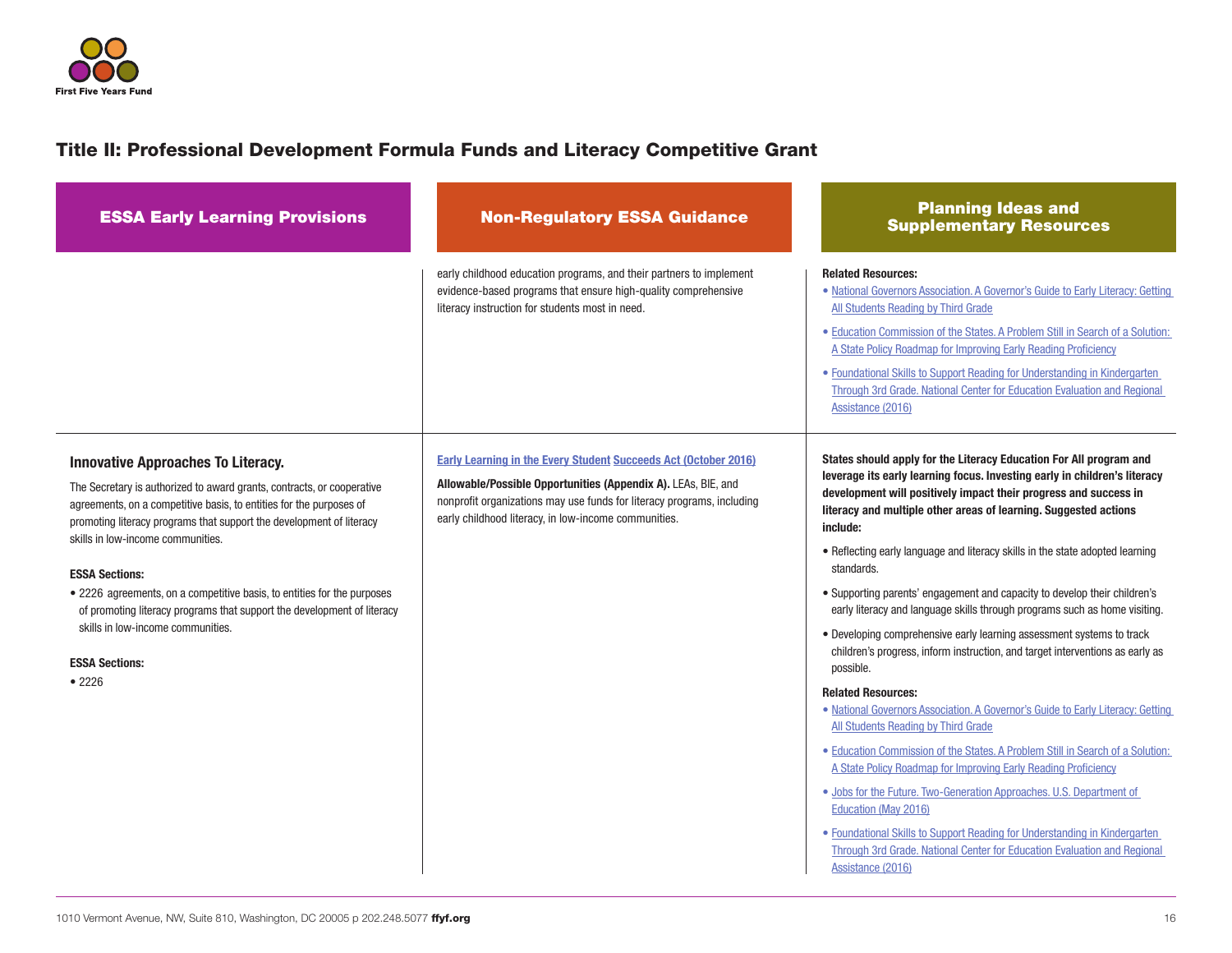

ESSA, Title III Focuses On Providing States And Districts Additional Support For Educating English Learners And Migrant Students. Among Other Investments, Title III Authorizes A National Professional Development Program Inclusive Of Early Learning.

ESSA authorizes the U.S. Department of Education to make competitive grants to higher education institutions (or public/private entities with relevant experience working with State education agencies or school districts) to provide professional development to improve instruction for English learners and support educators working with such students. Among other uses, program funds may be used to support strategies that promote school readiness of English learners and their transition from early learning programs to elementary school.

#### ESSA Sections:

- 3102(4)
- $3111(b)(2)(B)$
- 3112
- 3115
- 3116(b)(4)
- $3131(c)(1)(C)(6)$

#### [Title III, English Learners and Title III \(September 2016\)](https://www2.ed.gov/policy/elsec/leg/essa/essatitleiiiguidenglishlearners92016.pdf)

Early Learning Programs and Title III. While Title III funds could be used to serve ELs as young as age 3 under the ESEA prior to the ESSA amendments, the ESSA amendments further promote the inclusion of ELs in early learning programs as part of Title III. For example:

- ESSA Section 3102, which outlines the purposes of Title III, now explicitly includes preschool teachers. See page 31 in the guidance for further information.
- ESSA Section 3115, which outlines provisions related to the Title III EL formula subgrants, now refers to early childhood education programs as part of the stated purposes of subgrants and in the authorized uses of funds. See page 31 in the guidance for further information.
- ESSA Section 3116, which contains the requirements for local plans for the Title III EL subgrants, includes a new assurance pertaining to early learning programs, and requires that LEAs coordinate activities and share relevant data under the plan with local Head Start and Early Head Start agencies, including migrant and seasonal Head Start agencies, and other early childhood education providers.

#### Preschool Teachers and Pre-Service and In-Service Professional

Development Activities. Title III funds may be used to provide professional development for teachers of ELs in publicly funded preschool programs to help ensure that preschool teachers are well prepared to meet the unique needs of ELs in those preschool programs. We encourage States and LEAs to include preschool teachers in professional development. Early learning programs, including preschools, can set ELs on a strong path to long-term school success; professional development to strengthen the knowledge and skills of preschool teachers working with ELs may help facilitate these positive outcomes on a broader scale.

Language Instruction in Preschool Programs for ELs. An LEA receiving a Title III subgrant may use a portion of those funds to provide effective preschool LIEPs that are coordinated with other relevant programs and services by providing supplemental language instruction for ELs in public preschool programs. In doing so, an LEA may braid Title III subgrant funds

### ESSA Early Learning Provisions Non-Regulatory ESSA Guidance Planning Ideas and Supplementary Resources

States should apply for this competitive grant opportunity with an emphasis on early childhood programs in order to serve the growing population of English/Dual Language Learners. Early learning programs are serving the growing population of English/Dual Language Learners before the K-12 system; therefore investing in early learning programs should be prioritized by:

- Training all teachers to support the academic growth of English/Dual-Language Learners.
- Incentivizing bilingual teacher candidates to work in early learning programs to instruct the growing population of English/Dual-Language Learners.
- Ensure that the Rural Education Initiative under Title IV, Part B has been addressed.

#### Related Resources:

- [New America. Beyond Subprime Learning](https://static.newamerica.org/attachments/743-beyond-subprime-learning/Beyond_Subprime_Learning_by_Bornfreund-et-al_New_America_Jul2014.pdf)
- [English Learner Toolkit for SEAs and LEAs. U.S. Department of Education](https://www2.ed.gov/about/offices/list/oela/english-learner-toolkit/eltoolkit.pdf)
- [Dual Language Learner Toolkit. U.S. Department of Health and Human](https://eclkc.ohs.acf.hhs.gov/hslc/tta-system/cultural-linguistic/Dual%20Language%20Learners/toolkit)  **[Services](https://eclkc.ohs.acf.hhs.gov/hslc/tta-system/cultural-linguistic/Dual%20Language%20Learners/toolkit)**
- [National Association of State Boards of Education. Opportunities in ESSA](http://www.nasbe.org/wp-content/uploads/Dichter_ESSAECE-Final.pdf)  [for Improving Early Education \(2016\)](http://www.nasbe.org/wp-content/uploads/Dichter_ESSAECE-Final.pdf)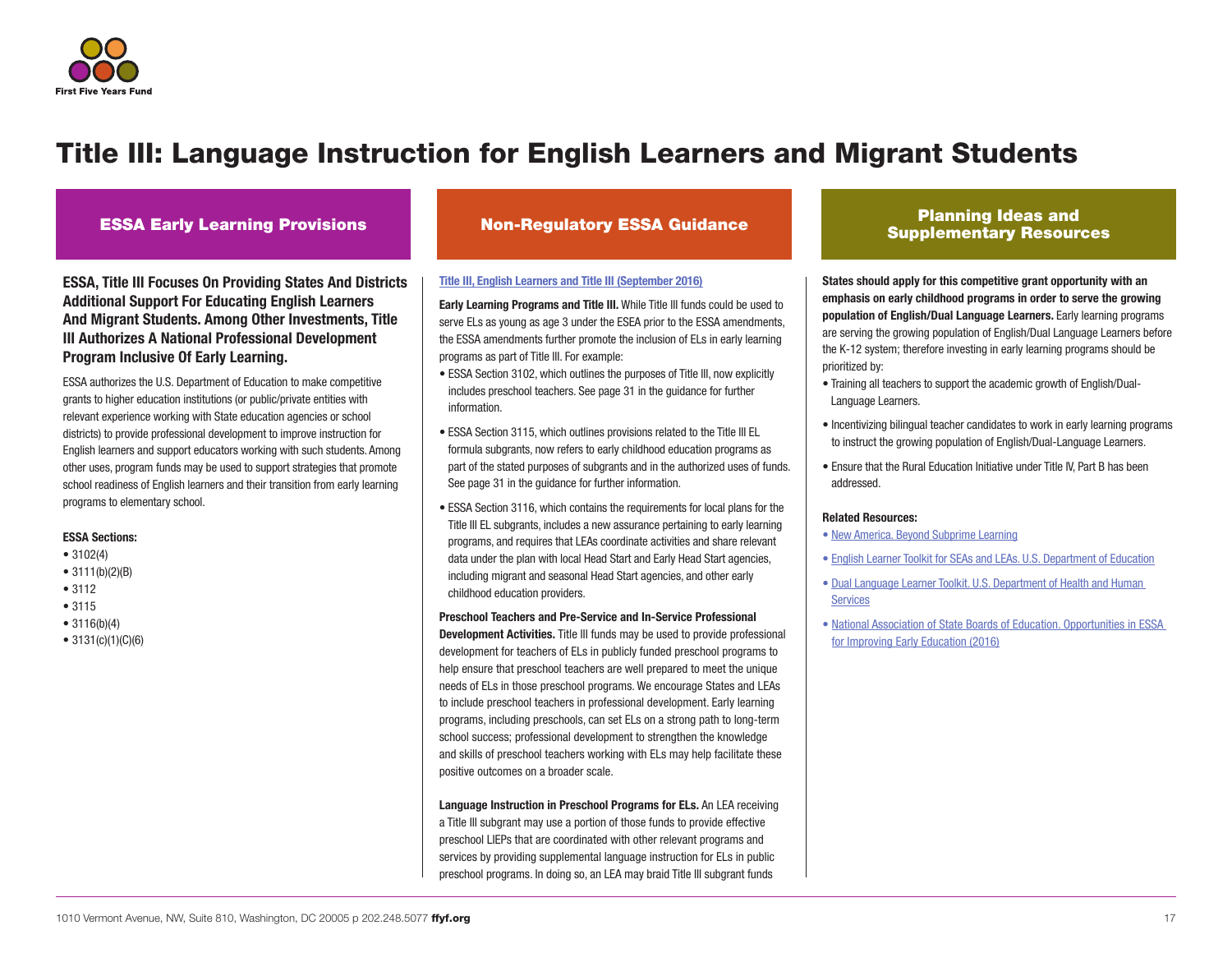

| <b>ESSA Early Learning Provisions</b> | <b>Non-Regulatory ESSA Guidance</b>                                                                                                                                                                                                                                                                                                                                                                                                                                                                                                                                                                                                                                                                                                                                                                                                                                                                       | <b>Planning Ideas and</b><br><b>Supplementary Resources</b> |
|---------------------------------------|-----------------------------------------------------------------------------------------------------------------------------------------------------------------------------------------------------------------------------------------------------------------------------------------------------------------------------------------------------------------------------------------------------------------------------------------------------------------------------------------------------------------------------------------------------------------------------------------------------------------------------------------------------------------------------------------------------------------------------------------------------------------------------------------------------------------------------------------------------------------------------------------------------------|-------------------------------------------------------------|
|                                       | with other funding streams available to provide effective preschool language<br>instruction for ELs. An LEA should prioritize funds for high-quality and<br>effective preschool programs when utilizing Title III funds to support language<br>instruction for ELs in preschool, as these programs may be more likely to<br>produce positive outcomes like improved school readiness and language<br>development. For more information, see page 32 of the guidance document.<br>Use of Title III Funds in a Preschool. A district may use Title III funds<br>for language instruction educational services in an existing preschool<br>program that the district operates or funds, as long as the use of funds is<br>supplementary and the funds are prorated proportionally to the number of<br>ELs in the program. For examples and further information, see pages 32-33<br>in the guidance document. |                                                             |
|                                       | Considerations for Using Title III Funds to Support ELs in Preschools.<br>An LEA that uses Title III subgrant funds to support preschool-aged<br>ELs should ensure that its language instruction and other services are<br>developmentally appropriate for young ELs, culturally responsive, reflective<br>of the latest research on effective instruction for ELs in early learning<br>programs, and supportive of all ELs' needs. An LEA should consider the<br>developmental and language needs of children when determining which<br>students may be served using Title III funds. Like LIEPS in elementary<br>and secondary schools, LIEPs provided in preschool for ELs must also be<br>"effective," and should be expected to demonstrate improved learning<br>outcomes for ELs. (ESSA Section 3115(a), (c)). For more information, see<br>page 33 in the guidance document.                       |                                                             |
|                                       | Data That LEAs Should Share and Activities That LEAs Should<br><b>Coordinate With Head Start Agencies (Including Early Head Start and</b><br>Migrant and Seasonal Head Start Agencies) and Other Early Childhood<br><b>Education Providers.</b> The alignment of standards, curricula, instruction, and<br>assessment systems for students from birth to age 8 may benefit children<br>in early learning programs and elementary schools, including ELs, as it<br>facilitates greater continuity and better organization of supports for students.<br>This alignment may also help to make expectations more consistent                                                                                                                                                                                                                                                                                   |                                                             |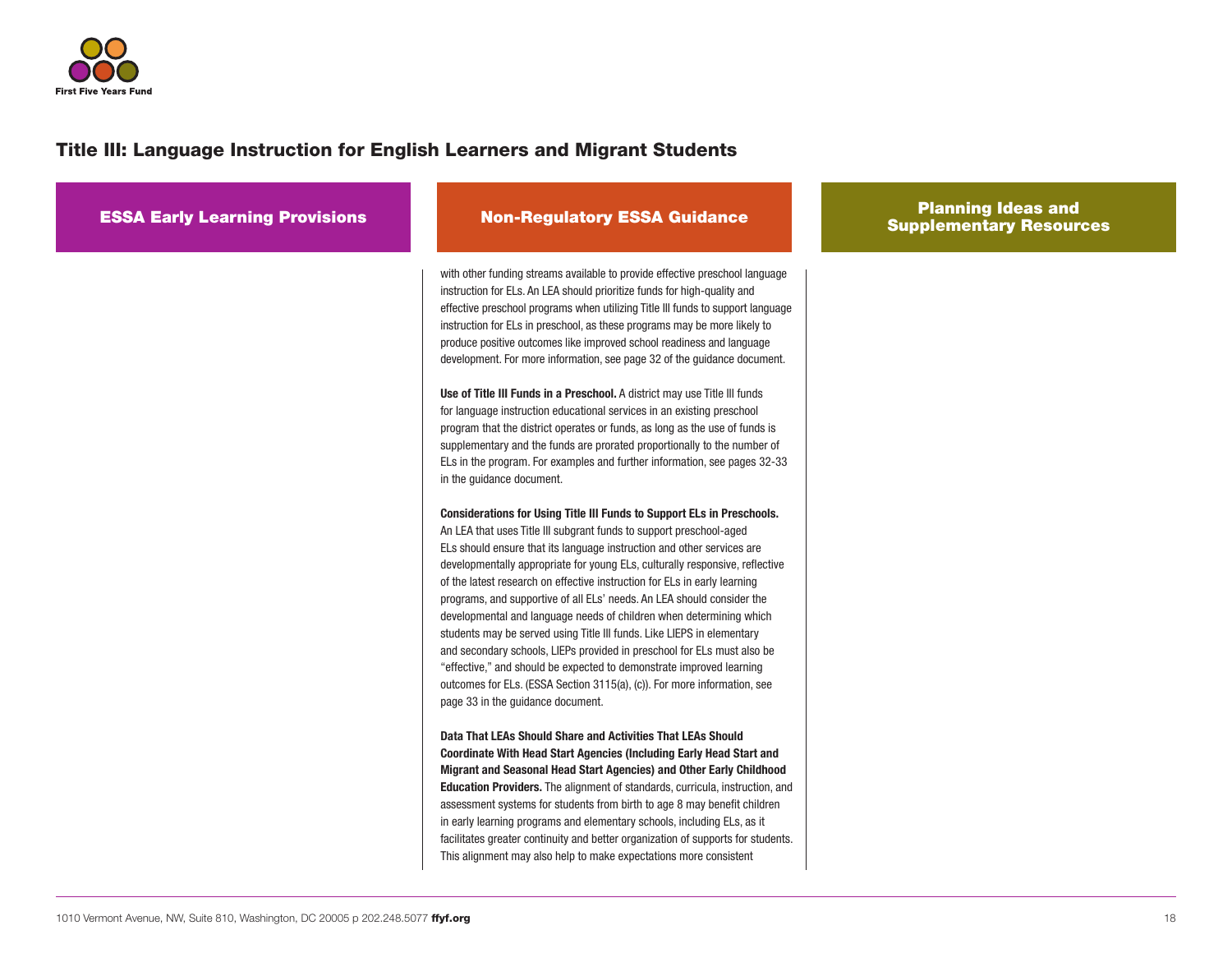

| <b>ESSA Early Learning Provisions</b> | <b>Non-Regulatory ESSA Guidance</b>                                                                                                                                                                                                                                                                                                                                                                                                                                                                                                                                                                                                                                                                                                                                      | <b>Planning Ideas and</b><br><b>Supplementary Resources</b> |
|---------------------------------------|--------------------------------------------------------------------------------------------------------------------------------------------------------------------------------------------------------------------------------------------------------------------------------------------------------------------------------------------------------------------------------------------------------------------------------------------------------------------------------------------------------------------------------------------------------------------------------------------------------------------------------------------------------------------------------------------------------------------------------------------------------------------------|-------------------------------------------------------------|
|                                       | between programs and foster greater collaboration between early learning<br>programs and elementary schools. The requirement that, as part of the local<br>plan, LEAs that receive Title III subgrant funds must coordinate activities and<br>share data with early childhood programs (ESSA Section 3116) should help<br>lead to improved alignment across the early educational years and improved<br>outcomes for ELs                                                                                                                                                                                                                                                                                                                                                 |                                                             |
|                                       | LEAs may hold joint professional development for elementary educators<br>and preschool teachers of ELs, including those in Head Start and other early<br>childhood community-based settings, coordinate data reporting and sharing,<br>align standards and curricula, and conduct transition activities for children<br>and families, as part of the activities coordinated with early childhood<br>programs.                                                                                                                                                                                                                                                                                                                                                            |                                                             |
|                                       | In determining which data would be most appropriate to share with early<br>learning programs, including Head Start agencies, we encourage LEAs<br>to consult with and solicit feedback from early learning programs in the<br>community. We also encourage LEAs to consider which indicators would be<br>most beneficial to create a feedback loop that informs the improvement of<br>programs and supports for ELs, and then to consider which data could most<br>accurately be used to measure progress against such indicators. For more<br>information here, see page 34 in the guidance document.                                                                                                                                                                   |                                                             |
|                                       | <b>Early Learning in the Every Student Succeeds Act (October 2016)</b><br>Research indicates that providing education supports for young children<br>who are ELs through early learning programs can help prepare them for<br>school success and promote their language development and academic<br>achievement. Longitudinal studies have also shown that ELs who participate<br>in early learning programs achieved English language proficiency sooner<br>than their peers who did not participate in such programs. High-quality early<br>learning programs can also present an opportunity for ELs to strengthen and<br>nurture their home language while on a path to English language acquisition.<br>For more information, see page 14 of the guidance document. |                                                             |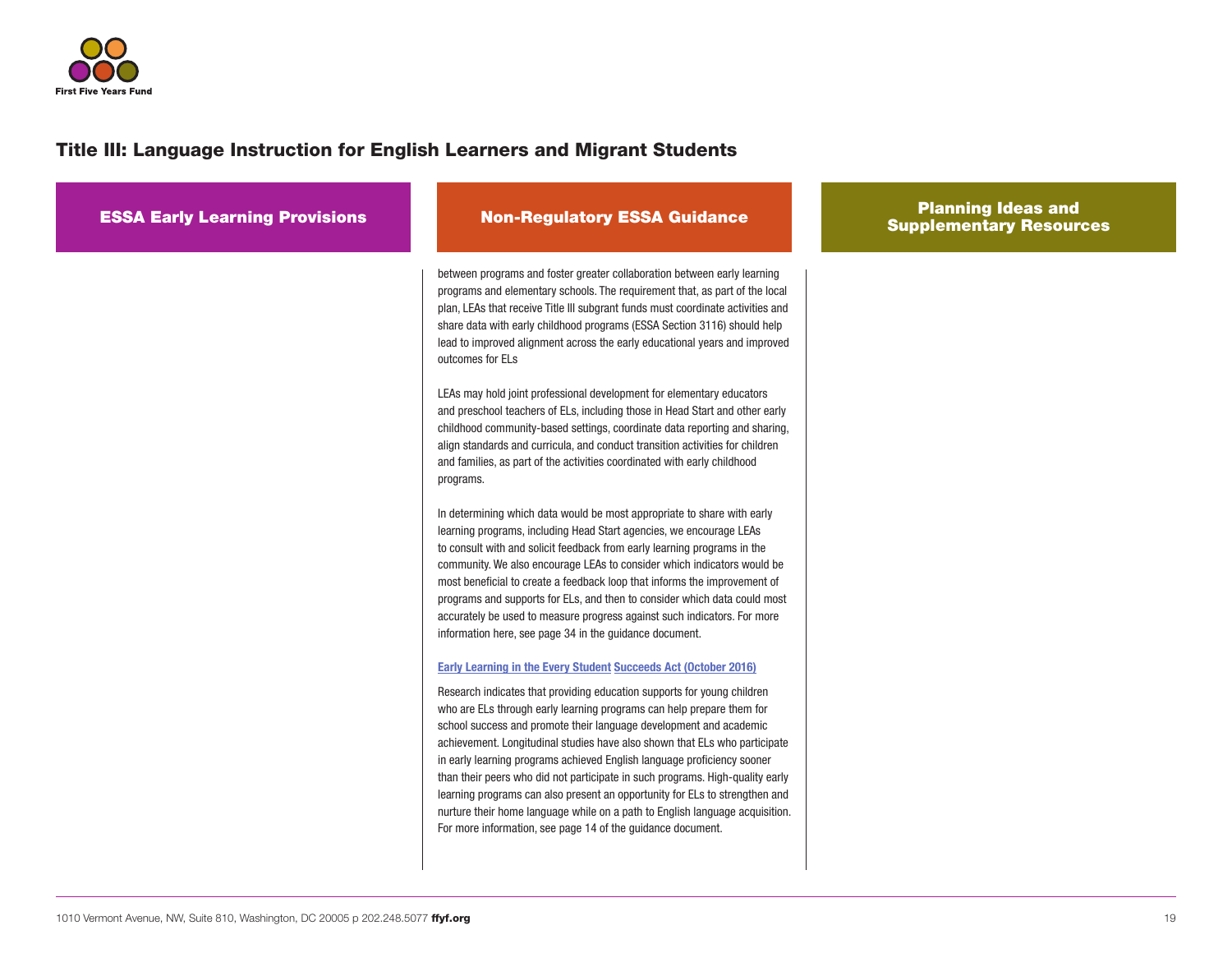

| <b>ESSA Early Learning Provisions</b> | <b>Non-Regulatory ESSA Guidance</b>                                                                                                                                                                                                                                                                                                                                                                                                                                                                                                                                                                                                                                                                                                                                                                                                                                                                                                                                                                                                                                                                                                   | <b>Planning Ideas and</b><br><b>Supplementary Resources</b> |
|---------------------------------------|---------------------------------------------------------------------------------------------------------------------------------------------------------------------------------------------------------------------------------------------------------------------------------------------------------------------------------------------------------------------------------------------------------------------------------------------------------------------------------------------------------------------------------------------------------------------------------------------------------------------------------------------------------------------------------------------------------------------------------------------------------------------------------------------------------------------------------------------------------------------------------------------------------------------------------------------------------------------------------------------------------------------------------------------------------------------------------------------------------------------------------------|-------------------------------------------------------------|
|                                       | Title III of the ESSA includes a strengthened focus on providing services to<br>support young ELs and immigrant children.<br>In order to ensure ELs receive effective language instruction educational<br>programs, Title III funds may be used for professional development to<br>improve the skills and knowledge of teachers of ELs, including preschool<br>teachers and school leaders (ESSA sections 3102, 3115(c)(2), 3115(d)(4)).<br>Title III subgrantees must, as applicable, coordinate activities and share data<br>with Head Start agencies and other early childhood providers (ESSA section<br>3116(b)(4)); one such activity that may be coordinated with early childhood<br>programs is professional development for educators to support preschool-<br>aged ELs. See page 25 in the guidance document for further information.<br>Grants may also support the teaching, learning, and studying of Native<br>American/Alaska Native languages while also increasing the English<br>language proficiency of students in preschool, elementary, secondary, and<br>postsecondary levels or combinations of these levels. |                                                             |
|                                       |                                                                                                                                                                                                                                                                                                                                                                                                                                                                                                                                                                                                                                                                                                                                                                                                                                                                                                                                                                                                                                                                                                                                       |                                                             |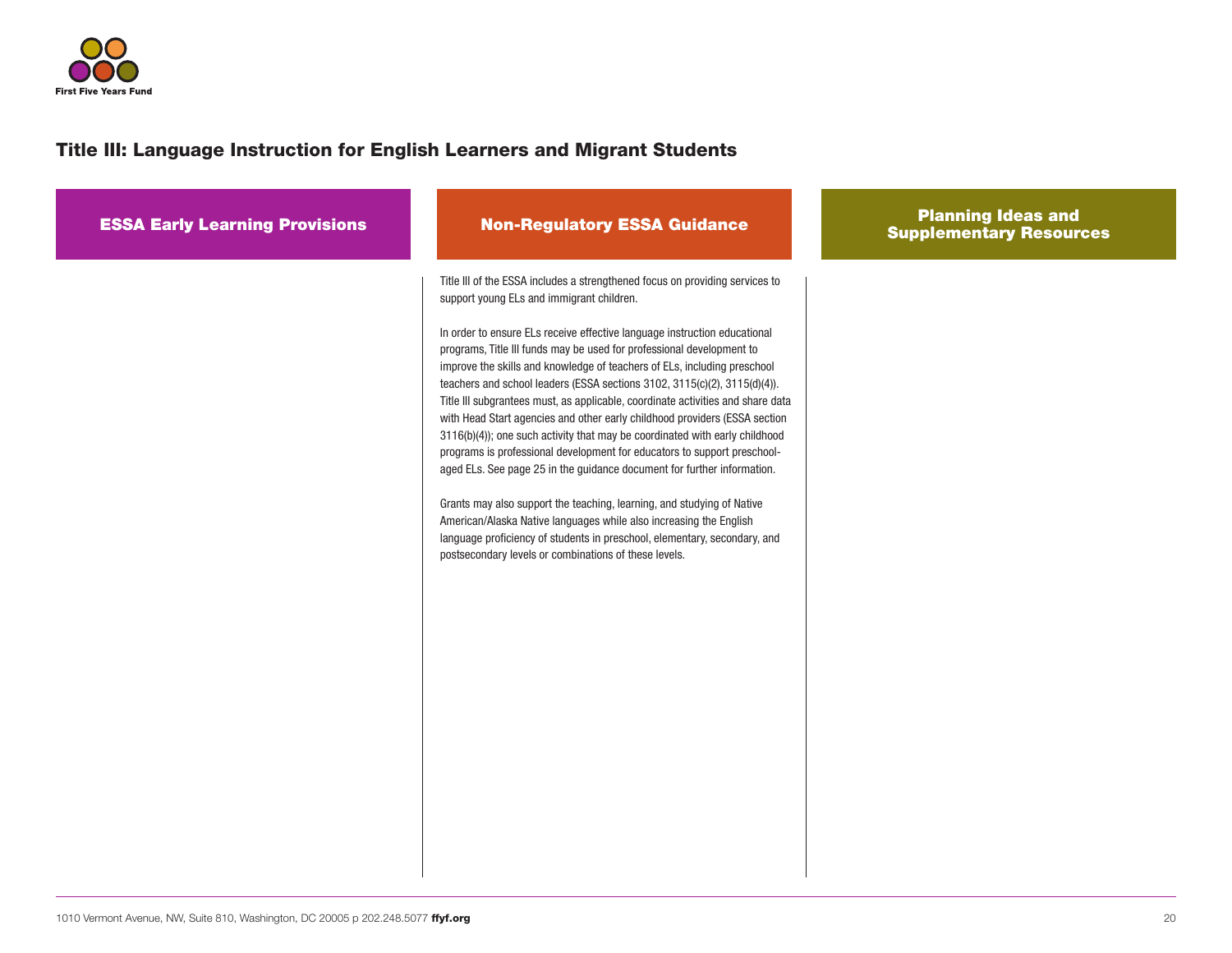

### ESSA's Student Support And Academic Enrichment Grant Program Offers A Flexible Source Of Financial Support For Initiatives In Three Areas:

(1) Well rounded students (enrichment); (2) Safe and healthy students; and (3) Effectively using technology. PreK-3rd Grade settings are eligible for support under these initiatives, but may best align with elements (1) and (2).

#### Well-Rounded Educational Opportunities

• Offering well-rounded educational experiences to all students, including low-income students who are often underrepresented in critical and enriching subjects, which may include: high-quality STEM initiatives, activities and programs in music and the arts, and other courses, activities, or programs that contribute to a well-rounded education.

#### Support Safe and Healthy Students

• Establishing learning environments and enhancing students' effective learning skills that are essential for school readiness and academic success, such as by providing integrated systems of student and family supports, improving instructional practices for developing relationshipbuilding skills and learning environments that enhance students' effective learning skills.

#### ESSA Sections:

• Title IV, Part A

### [Title IV, Part A Guidance - Student Support and Academic Enrichment](https://www2.ed.gov/policy/elsec/leg/essa/essassaegrantguid10212016.pdf)  [Grants \(October 2016\)](https://www2.ed.gov/policy/elsec/leg/essa/essassaegrantguid10212016.pdf)

A well-rounded education starts with early learning opportunities that make time for exploration and continues with K-12 education that helps students make important connections among their studies, their curiosities, their passions, and the skills they need to become critical thinkers and productive members of society.

Environmental Education. Many schools across the nation provide environmental education classes for students. Project Learning Tree® (PLT) is one example of an award-winning environmental education program designed for teachers and other educators, parents, and community leaders working with youth from preschool through grade 12. For more information on this program, see page 24 in the guidance document.

### ESSA Early Learning Provisions Non-Regulatory ESSA Guidance Planning Ideas and Supplementary Resources

States and districts should consider using the Student Support and Academic Enrichment Program to support PreK-3rd Grade settings. Suggested steps for leveraging the program for early learning include:

- Including early learning as a focus area in the program's mandatory needs assessment, which must be conducted before the districts apply for state program funding.
- Structuring the state SSAEG funding application to require or encourage districts to include early learning in needs assessments and ensuring SSAEG investments in early learning align with relevant state standards and policies.
- Using SSAEG funding for developmentally appropriate early learning projects that are aligned with the program's well-rounded educational element, such as STEM, music, cultural competency, language, and other enrichment activities beneficial to young learners.
- Using SSAEG funding for developmentally appropriate early learning projects that are aligned with the program's safe and healthy students element, such as school based mental and behavioral health; health and safety practices; promoting active lifestyles; improving instructional practices for developing relationship-building skills; establishing learning environments and enhancing effective learning skills that are essential for school readiness and academic success, such as providing integrated systems of student family supports.
- Ensure that the Rural Education Initiative under Title IV, Part B has been addressed.

#### Related Resources:

- [National Head Start Association. The Head Start Model](https://www.nhsa.org/why-head-start/head-start-model)
- [Jobs for the Future. Two-Generation Approaches. U.S. Department of](http://www.jff.org/sites/default/files/publications/materials/Two%20Generation%20Approaches%20Paper%20052716.pdf)  [Education \(May 2016\)](http://www.jff.org/sites/default/files/publications/materials/Two%20Generation%20Approaches%20Paper%20052716.pdf)
- [National Association of State Boards of Education. Opportunities in ESSA](http://www.nasbe.org/wp-content/uploads/Dichter_ESSAECE-Final.pdf)  [for Improving Early Education \(2016\)](http://www.nasbe.org/wp-content/uploads/Dichter_ESSAECE-Final.pdf)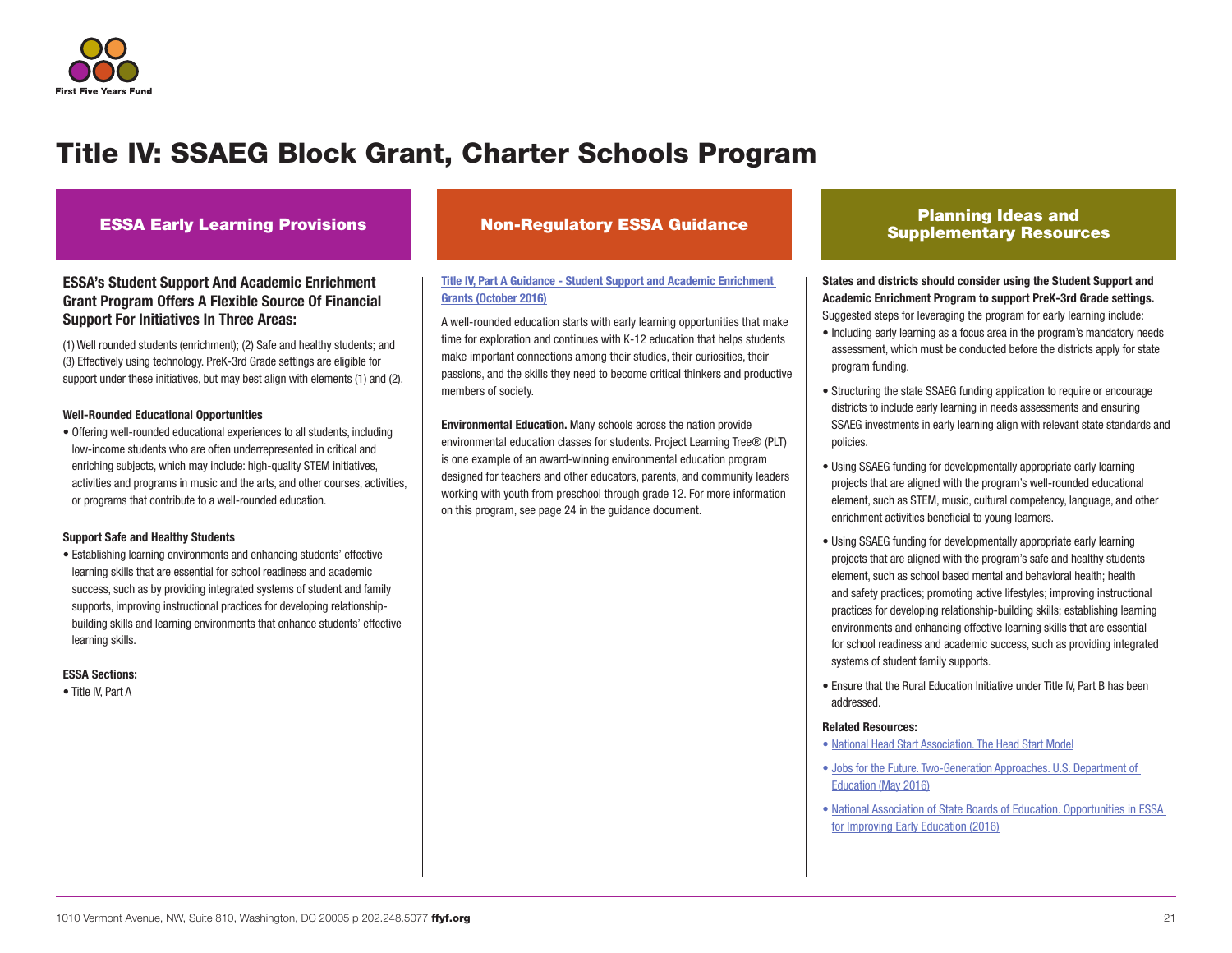

| <b>ESSA Early Learning Provisions</b>                                                                                                                                                                                                                                                                                                                                                                                                                                                                                                                      | <b>Non-Regulatory ESSA Guidance</b>                                                                                                                                                                                                                                                                                                                                                                                                                                                                                                                                                                                                                                                                                                                                                                                                                                                                                                                                                                                                               | <b>Planning Ideas and</b><br><b>Supplementary Resources</b>                                                                                                                                                                                                                                                                                                                                                                                                                                                                                                                                                                                                                                                                                                                                                                                                                                                                                                                                                       |
|------------------------------------------------------------------------------------------------------------------------------------------------------------------------------------------------------------------------------------------------------------------------------------------------------------------------------------------------------------------------------------------------------------------------------------------------------------------------------------------------------------------------------------------------------------|---------------------------------------------------------------------------------------------------------------------------------------------------------------------------------------------------------------------------------------------------------------------------------------------------------------------------------------------------------------------------------------------------------------------------------------------------------------------------------------------------------------------------------------------------------------------------------------------------------------------------------------------------------------------------------------------------------------------------------------------------------------------------------------------------------------------------------------------------------------------------------------------------------------------------------------------------------------------------------------------------------------------------------------------------|-------------------------------------------------------------------------------------------------------------------------------------------------------------------------------------------------------------------------------------------------------------------------------------------------------------------------------------------------------------------------------------------------------------------------------------------------------------------------------------------------------------------------------------------------------------------------------------------------------------------------------------------------------------------------------------------------------------------------------------------------------------------------------------------------------------------------------------------------------------------------------------------------------------------------------------------------------------------------------------------------------------------|
| <b>21st Century Community Learning Centers.</b><br>The purpose of this section is to provide opportunities for communities<br>to establish or expand activities in community learning centers that<br>provide opportunities for academic enrichment, offer students a broad<br>array of additional services, programs, and activities, and offer families of<br>students served by these centers the opportunity for active and meaningful<br>engagement in their children's education.<br><b>ESSA Sections:</b><br>• Title IV, Part B                     | Early Learning in the Every Student Succeeds Act (October 2016)<br>Grants under Title IV, Part B, may support students in all grades, including<br>early childhood education.<br><b>Title IV, Part A Guidance - Student Support and Academic Enrichment</b><br>Grants (October 2016)<br>Leveraging Federal, State and Local Resources. In order to maximize<br>the use of SSAE program resources, SEAs, LEAs and schools may partner<br>with organizations such as nonprofits, IHEs, and museums and community<br>organizations to offer programs and services to students. At the local level,<br>schools may use other ESSA program funds to coordinate and strengthen<br>complimentary services.<br>Title IV, Part B funding for 21st Century Community Learning Centers also<br>provide opportunities for academic enrichment through an array of programs<br>and activities.                                                                                                                                                                 | States and districts should consider using the 21st Century<br><b>Community Learning Centers to support PreK-3rd Grade settings.</b><br>Suggested steps for leveraging the program for early learning include:<br>• Applying for these grants under Title IV Part B, with the express purpose<br>of using the program for early learning.<br>• Maintain the focus of parental involvement in the early childhood<br>learning programs through these centers.<br>• Partner with local organizations, such as nonprofits, IHEs, museums,<br>and other community organizations to offer more variety in the<br>programs and services that are offered to young students under this<br>program.<br>• Ensure that the Rural Education Initiative under Title IV, Part B has been<br>addressed.<br><b>Related Resources:</b><br>• National Head Start Association. The Head Start Model<br>. Jobs for the Future. Two-Generation Approaches. U.S. Department of<br>Education (May 2016)                                 |
| <b>ESSA, Title IV Authorizes Federal Charter School</b><br>Programs.<br>Among other purposes, these provisions focus on charter schools' program<br>design and implementation; quality; evaluating impact; access to facilities;<br>work with children with disabilities; and work with English learners, and<br>other underserved students. ESSA authorizes the Secretary to use program<br>funds to support charter schools that serve early childhood students, and<br>not just elementary and secondary schools.<br><b>ESSA Sections:</b><br>• 4302(a) | Early Learning in the Every Student Succeeds Act (October 2016)<br>High-quality public charter schools can play a strong role in promoting<br>education equity for our youngest learners. Title IV, Part X of the ESSA provides<br>continued opportunities to serve preschool children through the Charter<br>Schools Program (CSP), which is aimed at expanding the number of high-<br>quality charter schools available to students across the nation. Building on<br>appropriations acts that, since fiscal year 2014, have allowed CSP funds to be<br>used to support preschool education, the ESSA explicitly authorizes support<br>for charter schools that enroll early childhood students (ESSA section 4302(a))<br>so long as these schools also offer a program in elementary or secondary<br>education. The law amends the CSP definition of "charter school" to include<br>schools that serve students in early childhood education programs, in addition<br>to providing a program in elementary or secondary education, or both, as | Similar to other public schools, charter schools and charter<br>management organizations should use federal funds, including<br>those available through ESSA's Charter Schools Program, to support<br>well designed early learning initiatives. Charters interested in<br>launching or strengthening their early learning programs could consider:<br>• Developing strategies for promoting PreK-3rd Grade alignment and<br>supporting capacity building focused on the following early learning<br>areas: (1) educator effectiveness; (2) instructional tools (standards,<br>curriculum and assessments); (3) learning environments (culturally<br>inclusive, promote relationships, and structured to support diverse<br>learners); (4) data-driven improvements (child based data and school/<br>program data); (5) family engagement (prioritizing it, promoting<br>two-way communication, and cultivating shared decision making); (6)<br>continuity and pathways (access and continuity of services, PreK-3 |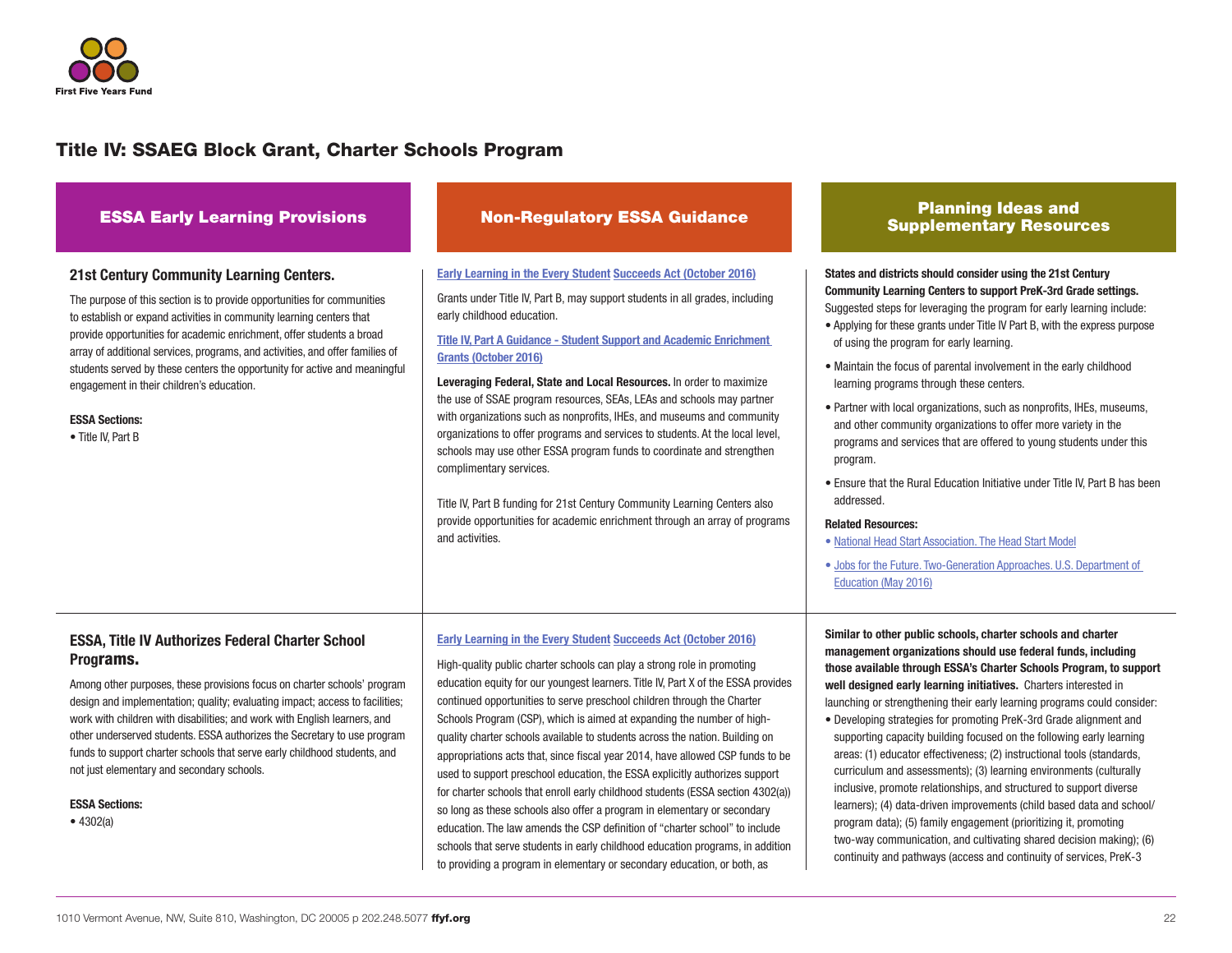

| <b>ESSA Early Learning Provisions</b>                                                                                                                                                                                                                                                                                                                          | <b>Non-Regulatory ESSA Guidance</b>                                                                                                                                                                                                                                                                                                                                                                                                                                                                                                                                                                                                                                                                                                                                                                                                                                                                           | <b>Planning Ideas and</b><br><b>Supplementary Resources</b>                                                                                                                                                                                                                                                                                                                                                                                                                                                                                                                                                                                                                                                                                                                                                                                                                                                                                                                                                               |
|----------------------------------------------------------------------------------------------------------------------------------------------------------------------------------------------------------------------------------------------------------------------------------------------------------------------------------------------------------------|---------------------------------------------------------------------------------------------------------------------------------------------------------------------------------------------------------------------------------------------------------------------------------------------------------------------------------------------------------------------------------------------------------------------------------------------------------------------------------------------------------------------------------------------------------------------------------------------------------------------------------------------------------------------------------------------------------------------------------------------------------------------------------------------------------------------------------------------------------------------------------------------------------------|---------------------------------------------------------------------------------------------------------------------------------------------------------------------------------------------------------------------------------------------------------------------------------------------------------------------------------------------------------------------------------------------------------------------------------------------------------------------------------------------------------------------------------------------------------------------------------------------------------------------------------------------------------------------------------------------------------------------------------------------------------------------------------------------------------------------------------------------------------------------------------------------------------------------------------------------------------------------------------------------------------------------------|
|                                                                                                                                                                                                                                                                                                                                                                | determined under State law (ESSA section 4310(2)). Whether a recipient may<br>use funds to support charter schools that only enroll preschool-age children<br>depends on whether the recipient's State defines "elementary education" to<br>include preschool.<br>The Department encourages CSP grantees and subgrantees to support<br>expanding early learning opportunities, if appropriate, as part of the following<br>charter school efforts:<br>• Starting up new charter schools.<br>• Replicating and expanding high-quality charter schools.<br>• Assisting charter schools with financing facility acquisition, construction, and<br>renovation efforts.<br>• Disseminating best practices.<br>• Improving authorizing quality and oversight of charter schools.<br>Additional CSP Guidance on the Use of Funds to Support Preschool Education<br>continues to be valid in the 2016-17 school year. | pathway); (7) cross-sector work (governance, strategic planning, funding);<br>and (8) administration (leader effectiveness).<br><b>Related Resources</b><br>• Kauerz, K. & Coffman, J. Framework for Planning, Implementing, and<br>Evaluating PreK-3rd Grade Approaches. Seattle, WA: College of Education,<br>University of Washington (2013)<br>· Head Start Program Performance Standards (2016)<br>• QRIS Resource Guide<br>• Ounce of Prevention. Valuing the Early Years in State Accountability Systems<br>Under the Every Child Succeeds Act<br>• School Readiness T/TA Resource. Office of Head Start<br>• NAEYC. Choosing an Appropriate Assessment System<br>• Accreditation Resource at the National Association for the Education of<br><b>Young Children</b><br>• Bellwether. Pre-K and Charter Schools: Where State Policies Create Barriers<br>to Collaboration                                                                                                                                          |
| <b>Magnet Schools Assistance.</b><br>The primary purpose of including Magnet Schools in ESSA is to assist in the<br>desegregation of schools served by LEAs by providing financial assistance<br>for certain activities in public elementary schools, public secondary schools,<br>and public educational programs.<br><b>ESSA Sections</b><br>$• 4401 - 4407$ | Early Learning in the Every Student Succeeds Act (October 2016)<br>Grant funds may be used by an LEA, or LEA consortium, for:<br>• Planning and promotional activities at magnet schools.<br>• For the acquisition of books, materials, and equipment.<br>• The compensation, or subsidization of the compensation, of elementary<br>school and instructional staff to conduct programs in magnet schools.<br>• To enable the school to have more flexibility in the administration of the<br>programs and flexibility in the design of magnet schools for students in<br>all grades.                                                                                                                                                                                                                                                                                                                         | Similar to other schools, magnet schools should use federal funds to<br>support well designed early learning initiatives. Magnets interested in<br>launching or strengthening their early learning programs could consider:<br>• Developing strategies for promoting PreK-3rd Grade alignment and<br>supporting capacity building focused on the following early learning areas:<br>(1) educator effectiveness; (2) instructional tools (standards, curriculum<br>and assessments); (3) learning environments (culturally inclusive, promote<br>relationships, and structured to support diverse learners); (4) data-driven<br>improvements (child based data and school/program data); (5) family<br>engagement (prioritizing it, promoting two-way communication, and<br>cultivating shared decision making); (6) continuity and pathways (access<br>and continuity of services, PreK-3 pathway); (7) cross-sector work<br>(governance, strategic planning, funding); and (8) administration (leader<br>effectiveness). |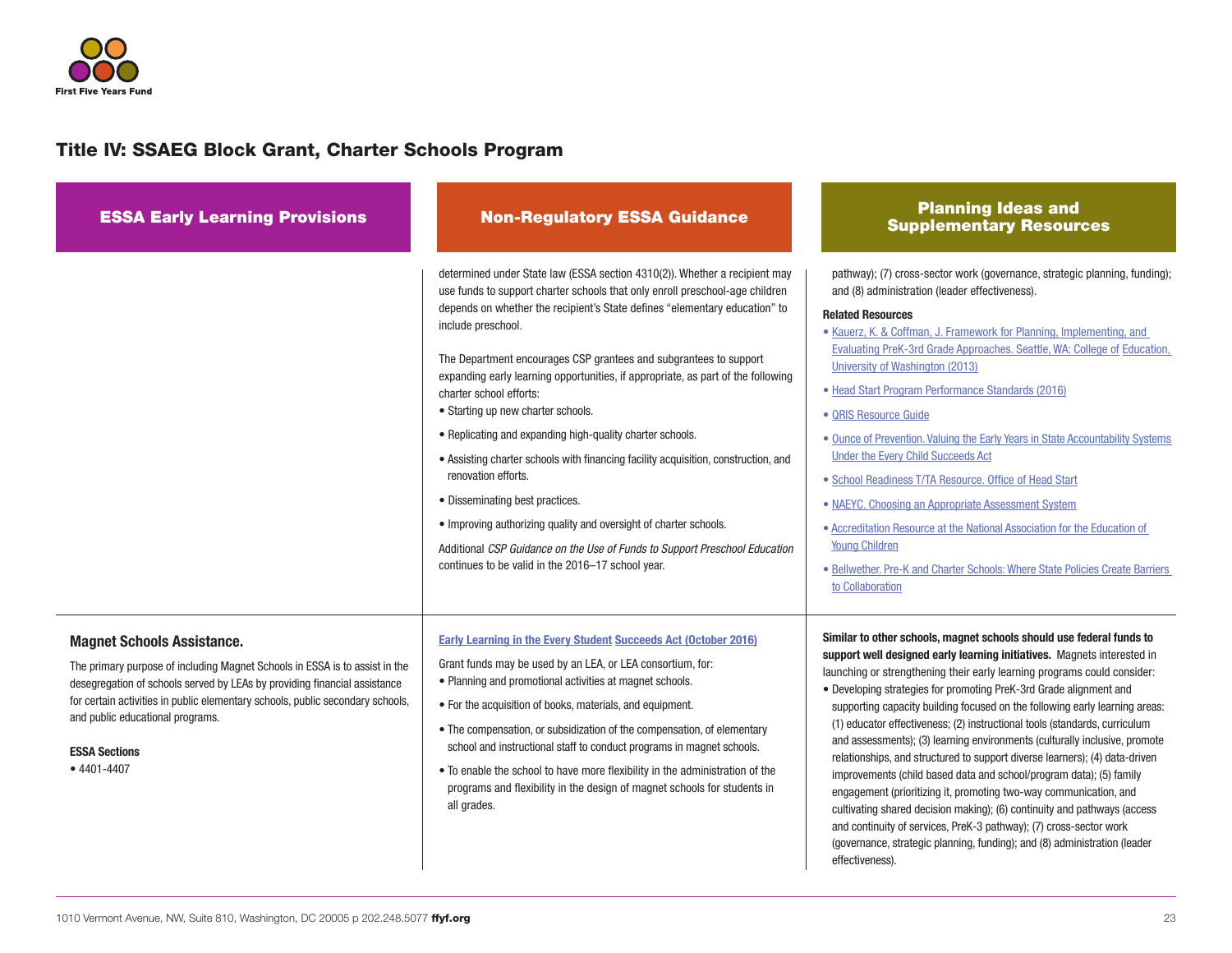

| <b>ESSA Early Learning Provisions</b>                                                                                                                                                                                                                                                                                                                                          | <b>Non-Regulatory ESSA Guidance</b>                                                                                                                                                                                           | <b>Planning Ideas and</b><br><b>Supplementary Resources</b>                                                                                                                                                                                                                                                                                                                                                                                                                                                                                                                                                                                                                                                                                     |
|--------------------------------------------------------------------------------------------------------------------------------------------------------------------------------------------------------------------------------------------------------------------------------------------------------------------------------------------------------------------------------|-------------------------------------------------------------------------------------------------------------------------------------------------------------------------------------------------------------------------------|-------------------------------------------------------------------------------------------------------------------------------------------------------------------------------------------------------------------------------------------------------------------------------------------------------------------------------------------------------------------------------------------------------------------------------------------------------------------------------------------------------------------------------------------------------------------------------------------------------------------------------------------------------------------------------------------------------------------------------------------------|
|                                                                                                                                                                                                                                                                                                                                                                                |                                                                                                                                                                                                                               | <b>Related Resources</b><br>• Kauerz, K. & Coffman, J. Framework for Planning, Implementing, and<br>Evaluating PreK-3rd Grade Approaches. Seattle, WA: College of Education<br>University of Washington (2013)<br>· Head Start Program Performance Standards (2016)<br>• QRIS Resource Guide<br>. Ounce of Prevention. Valuing the Early Years in State Accountability Systems<br>Under the Every Child Succeeds Act<br>• School Readiness T/TA Resource. Office of Head Start<br>• NAEYC. Choosing an Appropriate Assessment System<br>• Accreditation Resource at the National Association for the Education of<br><b>Young Children</b><br>· Bellwether. Pre-K and Charter Schools: Where State Policies Create Barriers<br>to Collaboration |
| <b>Grants For Education Innovation And Research.</b><br>This section encourages the creation, development, implementation, or<br>replication of entrepreneurial, evidence-based, field-initiated innovations<br>to improve student achievement and attainment for high need students, as<br>well as rigorous evaluation of such innovations.<br><b>ESSA Sections:</b><br>•4611 | <b>Early Learning in the Every Student Succeeds Act (October 2016)</b><br>Grants may be used to support early learning.<br>No less than 25 percent of the funds made available must be awarded to<br>programs in rural areas. | States and districts should consider using the Grants for Education<br>Innovation and Research under ESSA Section 4611 to support PreK-3rd<br>Grade settings. Suggested steps for leveraging the program for early<br>learning include:<br>. Using grants for education innovation and research for early learning<br>purposes.<br>. Working together with non-profit organizations, businesses, IHEs, etc., to<br>pool resources and funds to focus on early learning.<br>. Using funding for developmentally appropriate early learning projects that<br>are aligned with the program's high needs students' requirement.                                                                                                                     |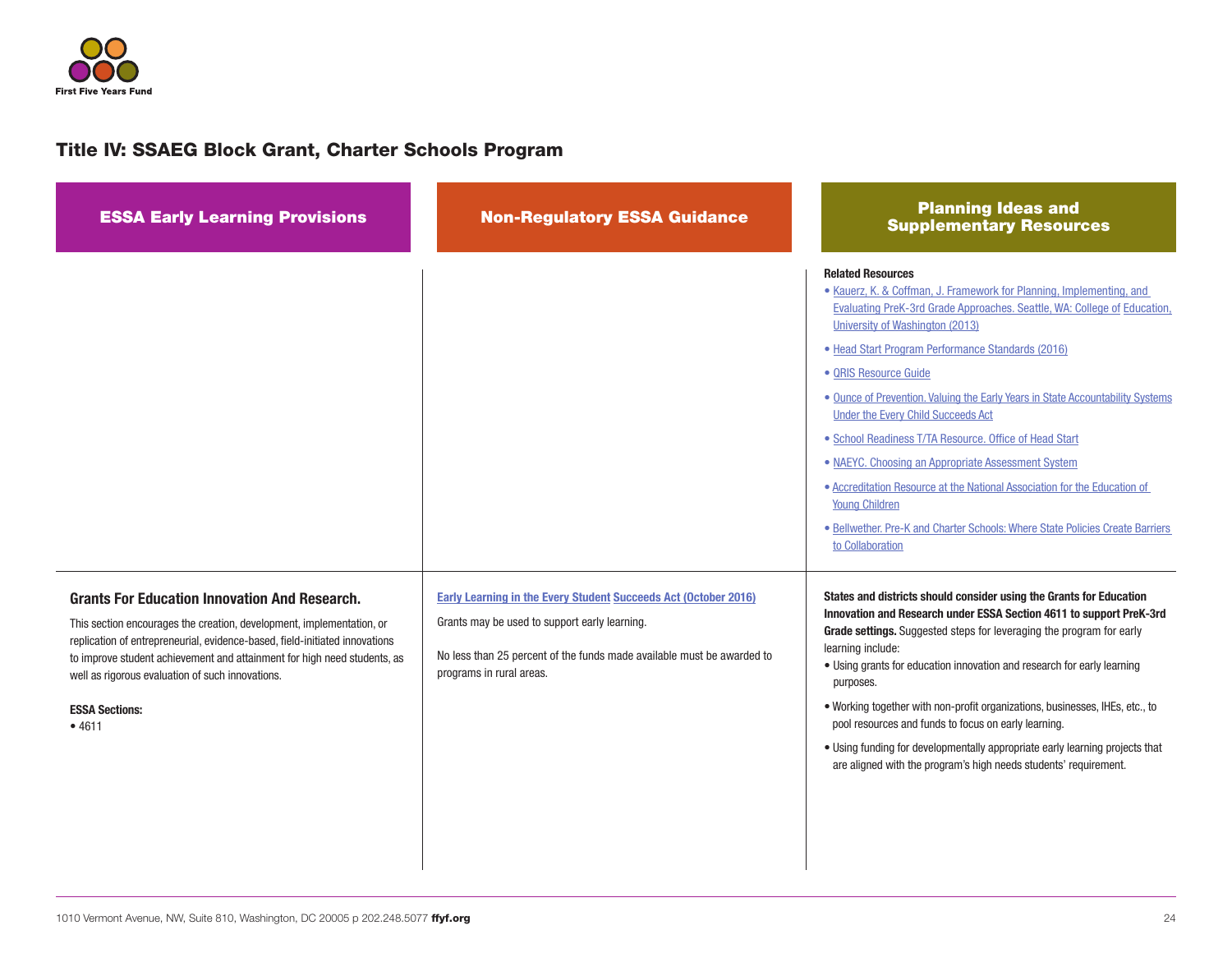

| <b>ESSA Early Learning Provisions</b>                                                                                                                                                                                                                                                                                                                                                                                                                                                                                                                                                                                                                                                                                                                                                                           | <b>Non-Regulatory ESSA Guidance</b>                                                                                                                                                                                                                                                                                                                                                                                                                                                                                                                                                                                                                                                                                                              | <b>Planning Ideas and</b><br><b>Supplementary Resources</b>                                                                                                                                                                                                                                                                                                                                                                                                                                                                                                                                                                                                                                                                                                                                                                                                                                                                                                                                                                                                                          |
|-----------------------------------------------------------------------------------------------------------------------------------------------------------------------------------------------------------------------------------------------------------------------------------------------------------------------------------------------------------------------------------------------------------------------------------------------------------------------------------------------------------------------------------------------------------------------------------------------------------------------------------------------------------------------------------------------------------------------------------------------------------------------------------------------------------------|--------------------------------------------------------------------------------------------------------------------------------------------------------------------------------------------------------------------------------------------------------------------------------------------------------------------------------------------------------------------------------------------------------------------------------------------------------------------------------------------------------------------------------------------------------------------------------------------------------------------------------------------------------------------------------------------------------------------------------------------------|--------------------------------------------------------------------------------------------------------------------------------------------------------------------------------------------------------------------------------------------------------------------------------------------------------------------------------------------------------------------------------------------------------------------------------------------------------------------------------------------------------------------------------------------------------------------------------------------------------------------------------------------------------------------------------------------------------------------------------------------------------------------------------------------------------------------------------------------------------------------------------------------------------------------------------------------------------------------------------------------------------------------------------------------------------------------------------------|
| <b>Promise Neighborhoods.</b><br>These competitive grants must be used to implement pipeline services -<br>that is, a continuum of coordinated supports, services, and opportunities<br>for children from birth through entry into and success in postsecondary<br>education, and career attainment, that must include, at a minimum, high-<br>quality early childhood education programs (Early Learning in the Every<br>Student Succeeds Act (October 2016)).<br>Full-Service Community Schools. These schools must have plans to<br>ensure that each school site has a full-time coordinator of pipeline services,<br>and plans for professional development for the personnel managing,<br>coordinating, and delivering those pipeline services.<br><b>ESSA Sections:</b><br>• 4624(d)(2)<br>• $4625(e)(1)$ | Early Learning in the Every Student Succeeds Act (October 2016)<br><b>Examples of Alignment, Coordination, and Collaboration of P-12</b><br>Programs. Partner with Promise Neighborhoods and Full-Service Schools<br>grantees to ensure early learning is part of a coordinated system of supports<br>for families.<br>Building Strong Communities. Another way to support the coordination of<br>programs and services for children at the local level is through place-based<br>initiatives, such as Promise Neighborhoods, which is authorized in Title<br>IV, Part X of the ESSA. This program provides a continuum of coordinated<br>supports, services, and opportunities for children and families, including<br>early learning programs. | States and districts should consider using the Promise Neighborhoods<br>and Full Service Community Schools funding to support PreK-3rd Grade<br>settings. Suggested steps for leveraging these programs for early learning<br>include:<br>• Partner with Promise Neighborhoods and Full-Service Schools to ensure a<br>focus on early learning.<br>. Working together with non-profit organizations, businesses, IHEs, etc., to pool<br>resources and funds to focus on early learning.<br>• Using funding for developmentally appropriate early learning projects that are<br>aligned with the programs' high needs students' requirement.<br>• Including early learning as a focus area in the program's mandatory needs<br>assessment, which must be conducted before the districts apply for state<br>program funding.<br><b>Related Resources:</b><br>. Jobs for the Future. Two-Generation Approaches. U.S. Department of Education<br>(May 2016)<br>. National Association of State Boards of Education. Opportunities in ESSA for<br><b>Improving Early Education (2016)</b> |
| <b>Assistance For Arts Educators.</b><br>Section 4107 discusses activities to support well-rounded educational<br>opportunities, which may include programs and activities that use music<br>and the arts as tools to support student success through the promotion of<br>constructive student engagement, problem solving, and conflict resolution.<br>Section 4642 awards funding to programs to promote arts education for<br>students, including disadvantaged students and students who are children<br>with disabilities.<br><b>ESSA Sections:</b><br>• 4107<br>•4642                                                                                                                                                                                                                                     | <b>Early Learning in the Every Student Succeeds Act (October 2016)</b><br>Awards may, for example, be used to promote school readiness through the<br>development and dissemination of accessible instructional materials and<br>art-based educational programming.<br><b>Title IV, Part A Guidance - Student Support and Academic Enrichment</b><br>Grants (October 2016)<br>Studies show that prekindergarten and kindergarten students whose<br>teachers integrated music and arts with STEM curricular and lessons<br>experienced significant increases in math learning.                                                                                                                                                                    | States and districts should consider using the Well-Rounded Educational<br>Opportunities funding to support PreK-3rd Grade settings. Suggested steps<br>for leveraging these programs for early learning include:<br>• Partner with local organizations that focus on arts, which can lead to more<br>detailed arts education classes, arts field trips, and exposure to art within local<br>communities.<br>. Working together with non-profit organizations, businesses, IHEs, etc., to pool<br>resources and funds to focus on early learning.<br>• Use funding for arts programs within preschools, including music education<br>and arts classes.<br>• Using funding for developmentally appropriate early learning projects that<br>are aligned with well-rounded educational programs, such as music, cultural<br>competency, language, and other enrichment activities beneficial to young<br>learners.                                                                                                                                                                      |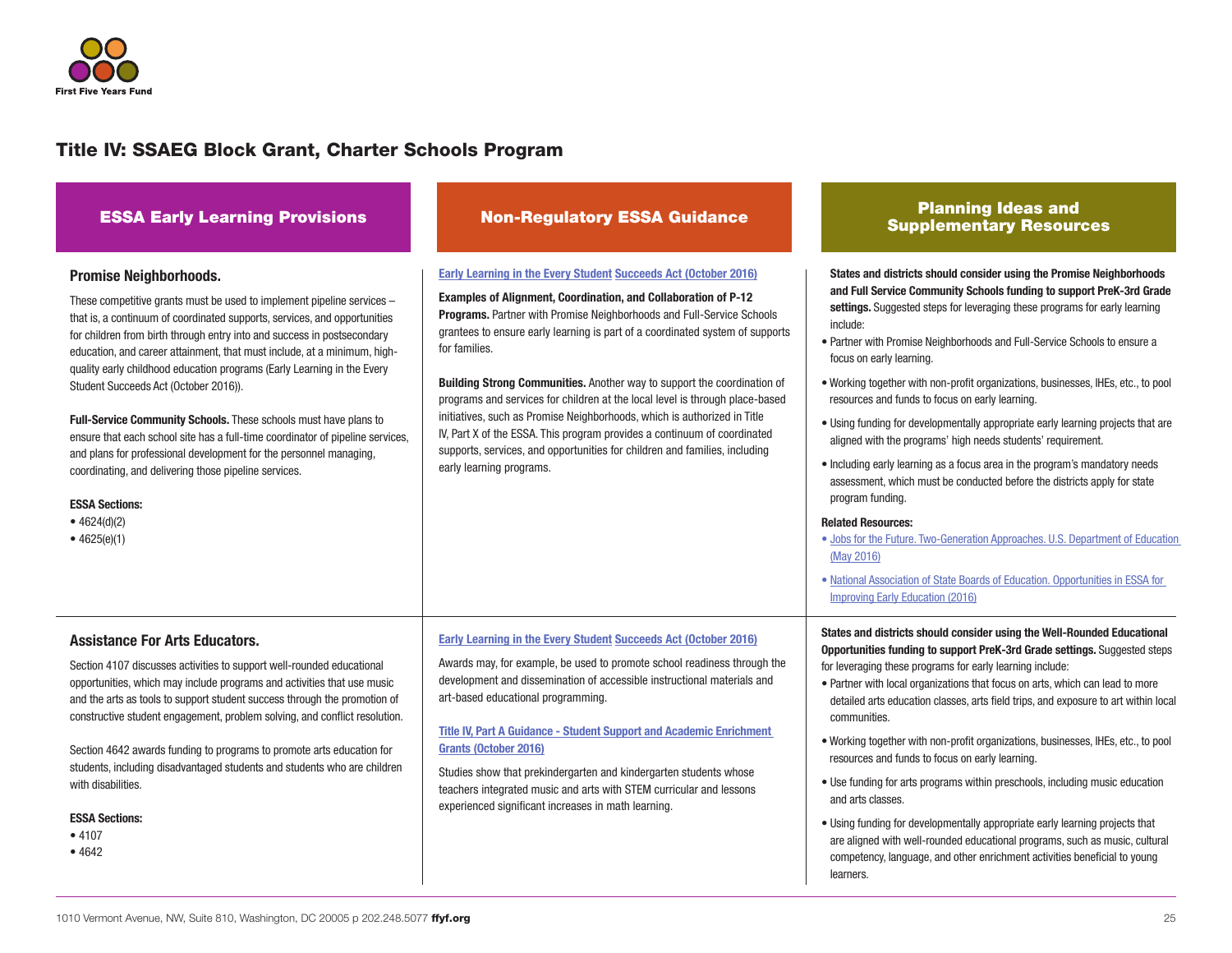

| <b>ESSA Early Learning Provisions</b>                                                  | <b>Non-Regulatory ESSA Guidance</b>                                                                                                                                                                                                                                                  | <b>Planning Ideas and</b><br><b>Supplementary Resources</b>                                                                                                                                                                                                                                                                                                                                                                                                                                                                                                                                                                                                                                                                          |
|----------------------------------------------------------------------------------------|--------------------------------------------------------------------------------------------------------------------------------------------------------------------------------------------------------------------------------------------------------------------------------------|--------------------------------------------------------------------------------------------------------------------------------------------------------------------------------------------------------------------------------------------------------------------------------------------------------------------------------------------------------------------------------------------------------------------------------------------------------------------------------------------------------------------------------------------------------------------------------------------------------------------------------------------------------------------------------------------------------------------------------------|
| <b>Ready To Learn Television.</b><br><b>ESSA Sections:</b><br>•4643                    | Early Learning in the Every Student Succeeds Act (October 2016)<br>These competitive grants are to promote school readiness through the<br>development and dissemination of accessible instructional programming for<br>preschool and elementary school children and their families. | States and districts should consider using the Ready to Learn funding<br>to support PreK-3rd Grade settings. Suggested steps for leveraging these<br>programs for early learning include:<br>· Partner with video programming companies that can develop, produce, and<br>distribute educational videos for preschool and elementary school children.<br>. Working together with parents to ensure they are aware of the<br>programming resources that are available, with a focus on those they can<br>use at home.                                                                                                                                                                                                                 |
| <b>Supporting High-Ability Learners And Learning</b><br><b>ESSA Sections:</b><br>•4644 | <b>Early Learning in the Every Student Succeeds Act (October 2016)</b><br>This section of the ESSA addresses awards to promote support for high-<br>ability learners and high-ability learning.                                                                                      | States should apply for the High Ability Learners and Learning Program<br>funding and leverage its early learning focus. Investing early in children's<br>learning development will positively impact their progress and success in<br>multiple other areas of learning. Suggested actions include:<br>. Reflecting early language and literacy skills in the state adopted learning<br>standards.<br>• Supporting parents' engagement and capacity to develop their children's<br>early learning skills through programs such as home visiting.<br>• Developing comprehensive early learning assessment systems to track<br>children's progress, inform instruction, and target high ability interventions<br>as early as possible. |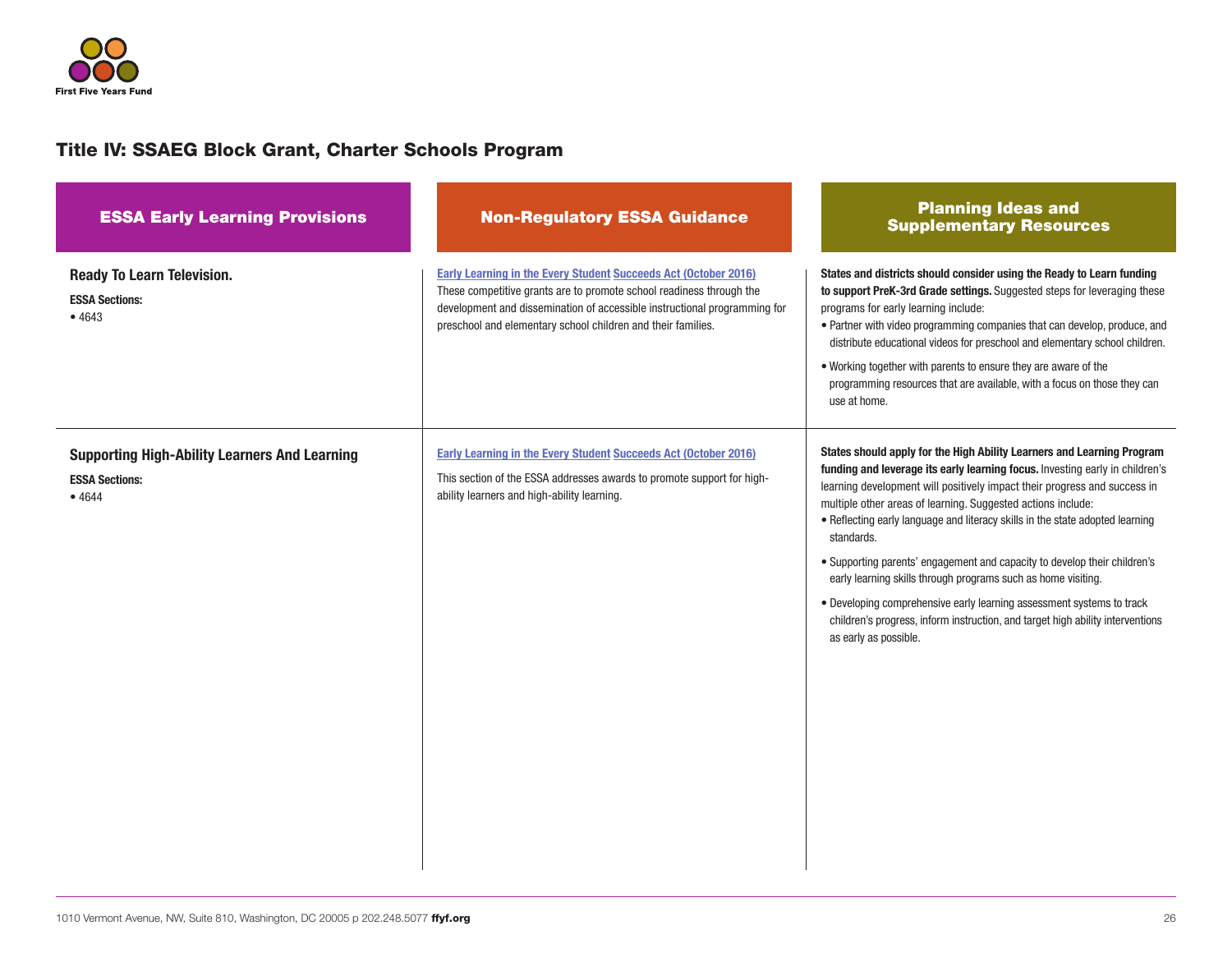

## Title V: Rural Schools

### Rural Schools

- Review Relating to Rural Local Educational Agencies
- Small, Rural School Achievement Program
- Rural and Low-Income School Program

#### ESSA Sections:

- 5005
- 5211
- 5221

#### [Early Learning in the Every Student](https://www2.ed.gov/policy/elsec/leg/essa/essaelguidance10202016.pdf) Succeeds Act (October 2016)

An LEA may use funding to carry out local activities authorized under any of the following provisions, including early learning activities to the extent they are authorized:

- Part A of Title I
- Part A of Title II
- Title III
- Part A or B of Title IV

An LEA may use funds for any of the following, including early learning activities to the extent they are authorized:

- Activities authorized under Part A of Title I
- Activities authorized under Part A of Title II
- Activities authorized under Title III
- Activities authorized under Part A of Title IV
- Parental involvement activities

### ESSA Early Learning Provisions Non-Regulatory ESSA Guidance Planning Ideas and Supplementary Resources

Rural schools and districts are encouraged to find similar ways to use funding for rural education.

Please refer to previous columns regarding Title I, Title II, Title III and Title IV for further planning ideas and supplementary resources consistent with ESSA.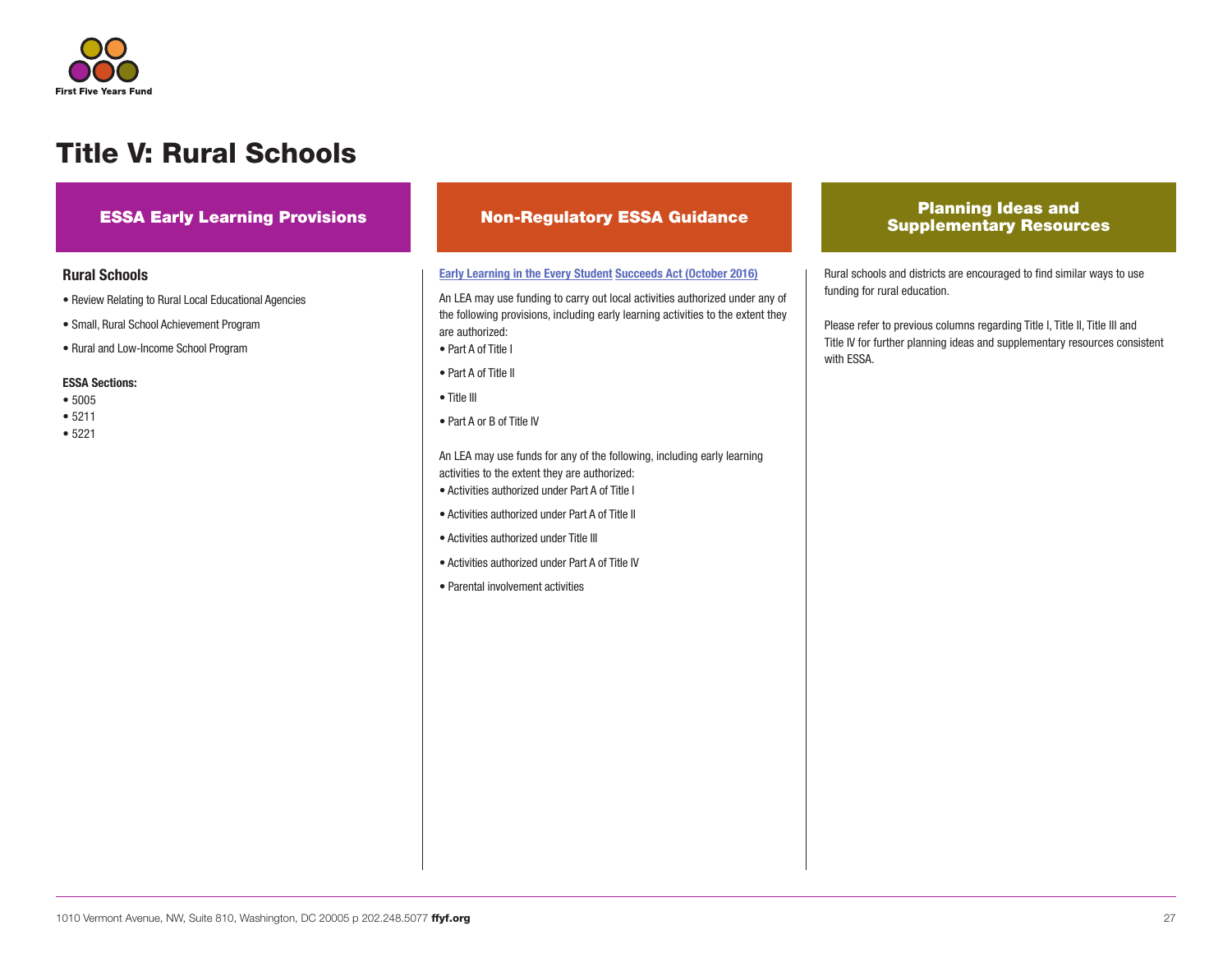

## Title VI: Indian Education, Native Hawaiian and Alaska Native Education

### Indian Education

- Indian Education Grants
- Demonstration Grants for Indian Children
- Indian Education—Professional Development for Teachers and Education Professionals

#### ESSA Sections:

- 3112
- 6115(b)(3)
- 6121(c)(7)
- 6122

#### **Early Learning in the Every**

ESSA Early Learning Provisions Non-Regulatory ESSA Guidance Planning Ideas and Supplementary Resources

to support early learning only if the State in which the grant participant is

| Early Learning in the Every Student Succeeds Act (October 2016)<br><b>American Indians.</b> Many American Indians have been affected by poverty and<br>scarce resources and therefore may greatly benefit from high-quality early<br>learning programs. The ESSA explicitly includes early learning as an allowable<br>activity in several Title VI programs that support these special populations.<br>Title VI, Part A (Indian Education Grants to LEAs) allows funds to be used for<br>"early childhood programs." This formula grant program allows for funds to be<br>used for early childhood programs that emphasize school readiness. Further,<br>grants are authorized to support preschool and kindergarten programs as long as<br>those programs are effective in preparing children to make sufficient academic<br>growth by third grade. | Schools with populations of American Indian students should consider<br>the following:<br>• Providing grants to IHEs to provide training to qualified American Indians to<br>become teachers, administrators, social workers, and specialized instructional<br>support personnel; and improve the skills of those qualified American Indians<br>who already serve in these capacities. Note that professional development<br>grants may be used to support early learning only if the State in which the<br>grant participant is seeking teacher certification has a requirement that early<br>learning teachers be certified.<br>• Funding can be used for family-based education centers, focusing particularly<br>on services to parents and children from birth to age 3 and preschool<br>programs.<br>• States can also position early learning as a key component of addressing<br>school needs of American Indian students.<br>• Support schools and nonprofit organizations in providing professional<br>development and family engagement strategies for early childhood educators,<br>school leaders, and other educators.<br>• Establish family engagement as a primary goal/priority for American Indian<br>students.<br><b>Related Resources:</b><br>• Native Language Preservation, Revitalization, Restoration, and Maintenance<br>in Head Start and Early Head Start Programs. Information Memorandum, U.S.<br>Department of Health & Human Services (2015) |
|-------------------------------------------------------------------------------------------------------------------------------------------------------------------------------------------------------------------------------------------------------------------------------------------------------------------------------------------------------------------------------------------------------------------------------------------------------------------------------------------------------------------------------------------------------------------------------------------------------------------------------------------------------------------------------------------------------------------------------------------------------------------------------------------------------------------------------------------------------|-----------------------------------------------------------------------------------------------------------------------------------------------------------------------------------------------------------------------------------------------------------------------------------------------------------------------------------------------------------------------------------------------------------------------------------------------------------------------------------------------------------------------------------------------------------------------------------------------------------------------------------------------------------------------------------------------------------------------------------------------------------------------------------------------------------------------------------------------------------------------------------------------------------------------------------------------------------------------------------------------------------------------------------------------------------------------------------------------------------------------------------------------------------------------------------------------------------------------------------------------------------------------------------------------------------------------------------------------------------------------------------------------------------------------------------------------------------------------------|
| Early Learning in the Every Student Succeeds Act (October 2016)<br>American Indians, Alaska Natives, and Native Hawaiians. Title VI, Part<br>B (Native Hawaiian Education) allows funds to support services for children<br>starting at birth. Funds under this section can be used to support a Statewide<br>Native Hawaiian early education and care system, and to operate family-based<br>education centers, including those that provide services for parents and children<br>from birth to age 3, preschool programs, and research on such programs.                                                                                                                                                                                                                                                                                            | Schools with populations of Native Hawaiian/Alaska Native students<br>should consider the following:<br>• Providing grants to IHEs to provide training to qualified Native Hawaiians<br>and Alaska Natives to become teachers, administrators, social workers,<br>and specialized instructional support personnel; and improve the skills<br>of those qualified Native Hawaiian/Alaska Natives who already serve in<br>these capacities. Note that professional development grants may be used                                                                                                                                                                                                                                                                                                                                                                                                                                                                                                                                                                                                                                                                                                                                                                                                                                                                                                                                                                              |

#### Native Hawaiian/Alaska Native Education

- Native Hawaiian Education Program
- Alaska Native Education Program

#### ESSA Sections:

- 3112
- 6205(3)(A), (B), (C)
- 6304(a)(3)(C)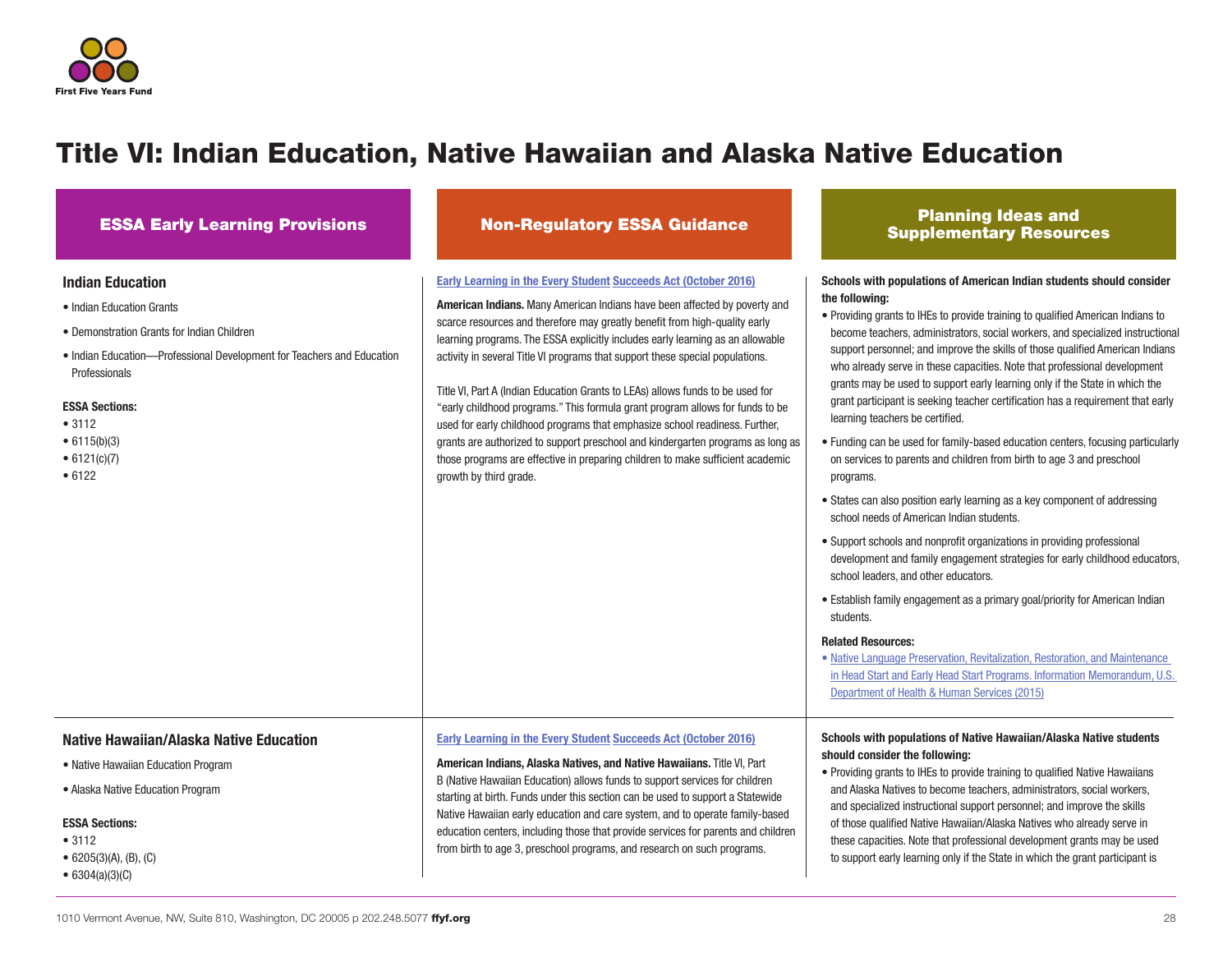

## Title VI: Indian Education, Native Hawaiian and Alaska Native Education

| <b>ESSA Early Learning Provisions</b> | <b>Non-Regulatory ESSA Guidance</b>                                                                                                                                                                                                                                                                                                                                                                                                                                                                                                                                                                                                                                                                                                                                                                                                                                                                                                                                          | <b>Planning Ideas and</b><br><b>Supplementary Resources</b>                                                                                                                                                                                                                                                                                                                                                                                                                                                                                                                                                                                                                                                                                                                                                                                                                                                                                                             |
|---------------------------------------|------------------------------------------------------------------------------------------------------------------------------------------------------------------------------------------------------------------------------------------------------------------------------------------------------------------------------------------------------------------------------------------------------------------------------------------------------------------------------------------------------------------------------------------------------------------------------------------------------------------------------------------------------------------------------------------------------------------------------------------------------------------------------------------------------------------------------------------------------------------------------------------------------------------------------------------------------------------------------|-------------------------------------------------------------------------------------------------------------------------------------------------------------------------------------------------------------------------------------------------------------------------------------------------------------------------------------------------------------------------------------------------------------------------------------------------------------------------------------------------------------------------------------------------------------------------------------------------------------------------------------------------------------------------------------------------------------------------------------------------------------------------------------------------------------------------------------------------------------------------------------------------------------------------------------------------------------------------|
|                                       | Title VI, Part C (Alaska Native Education) supports "early childhoodeducation<br>activities" as well as "programs for infants." Under this section, funds may be<br>used to support early childhood and parent education programs that improve the<br>school readiness of Alaska Native children.<br>Note: Recipients of discretionary grants under Title III, section 3112 (programs<br>serving American Indian/Alaska Native children who are ELs) may use funds to<br>support early learning.<br>Allowable/Possible Opportunities (Appendix A). Nonprofit or other<br>organizations and agencies may use funds to support a Statewide Native<br>Hawaiian early education and care system, and to operate family-based<br>education centers, and for research.<br>Allowable/Possible Opportunities (Appendix A). Nonprofit or other<br>organizations and agencies may use funds to support early childhood and parent<br>education programs that improve school readiness. | seeking teacher certification has a requirement that early learning teachers<br>be certified.<br>• Funding can be used for family-based education centers, focusing particularly<br>on services to parents and children from birth to age 3 and preschool<br>programs.<br>• States can also position early learning as a key component of addressing<br>school needs of Native Hawaiian/Alaska Native students.<br>• Establish family engagement as a primary goal/priority for Native Hawaiian/<br>Alaska Native students.<br>• Support schools and nonprofit organizations in providing professional<br>development and family engagement strategies for early childhood educators,<br>school leaders, and other educators.<br><b>Related Resources:</b><br>. Native Language Preservation, Revitalization, Restoration, and Maintenance<br>in Head Start and Early Head Start Programs. Information Memorandum, U.S.<br>Department of Health & Human Services (2015) |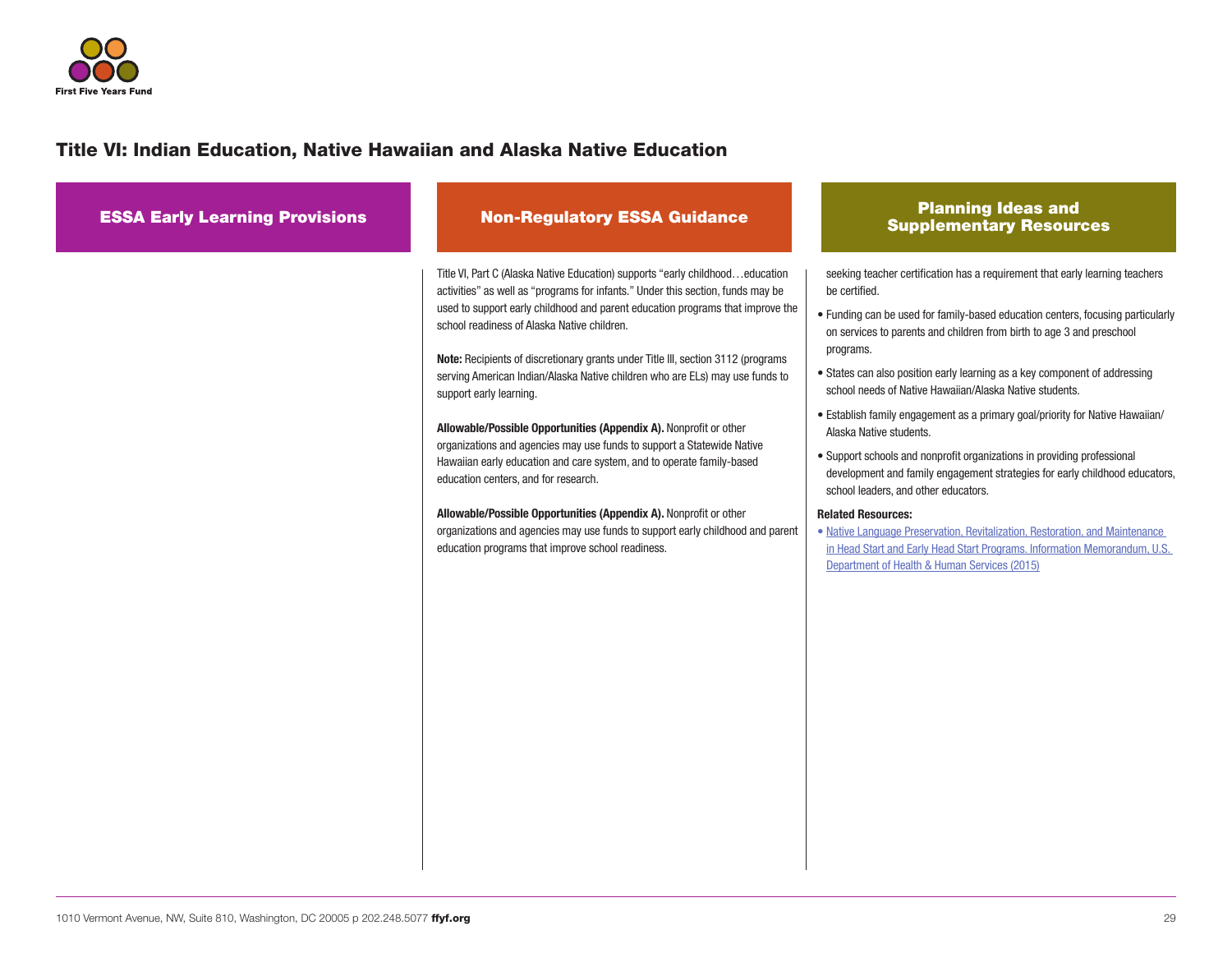

## Title VIII: Private Schools and Homeless Students

### **ESSA Early Learning Provisions Non-Regulatory ESSA Guidance**

### Participation Of Students Enrolled In Private Schools.

SEAs, LEAs, or other entities receiving federal financial assistance under applicable programs must provide equitable services to eligible private school participants in elementary and secondary schools. This includes preschool children in States that consider preschool to be part of elementary education under State law. Applicable programs include:

- Title I, Part C, Education of Migratory Children
- Title II, Part A, Supporting Effective Instruction
- Title III, Part A, English Language Acquisition, Language Enhancement, and Academic Achievement
- Title IV, Part A, Student Support and Academic Enrichment Grants
- Title IV, Part B, 21st Century Community Learning Centers

#### ESSA Sections:

- 1117
- 4106(e)(2)(B)
- 8501-8504

#### [Early Learning in the Every Student](https://www2.ed.gov/policy/elsec/leg/essa/essaelguidance10202016.pdf) Succeeds Act (October 2016)

#### Allowable/Possible Opportunities

(Appendix A). Although preschool children generally are not entitled to receive equitable services, if preschool children attend a private elementary school in which school-age children are entitled to equitable services, the preschool children, their teachers, and other educational personnel may receive services. Whether such preschool children, their teachers, and other educational personnel will receive services is based on timely and meaningful consultation between the LEA and private school officials, taking into consideration the needs of preschool children and eligible educational personnel in the private school and the amount of funding available to provide services.

[Title IV, Part A Guidance - Student Support and Academic Enrichment](https://www2.ed.gov/policy/elsec/leg/essa/essassaegrantguid10212016.pdf)  [Grants \(October 2016\)](https://www2.ed.gov/policy/elsec/leg/essa/essassaegrantguid10212016.pdf)

Local Application Requirements for Grants. LEAs must also consult with private school officials to identify the needs of eligible private school students and teachers consistent with the requirements in Section 8501 of the ESEA. This process is different from the consultation related to the development of an LEA application described above.

### Planning Ideas and Supplementary Resources

#### Private schools should consider the following:

- Ensuring that preschool children are able to receive services by ensuring consultation with the LEA to receive the full extent of the funds available. This will require the consultation to specifically address and request funds for early childhood education/preschools.
- If the school is located in a State that does not consider preschool to be part of elementary education, continue to search for support and ways to receive alternate funding.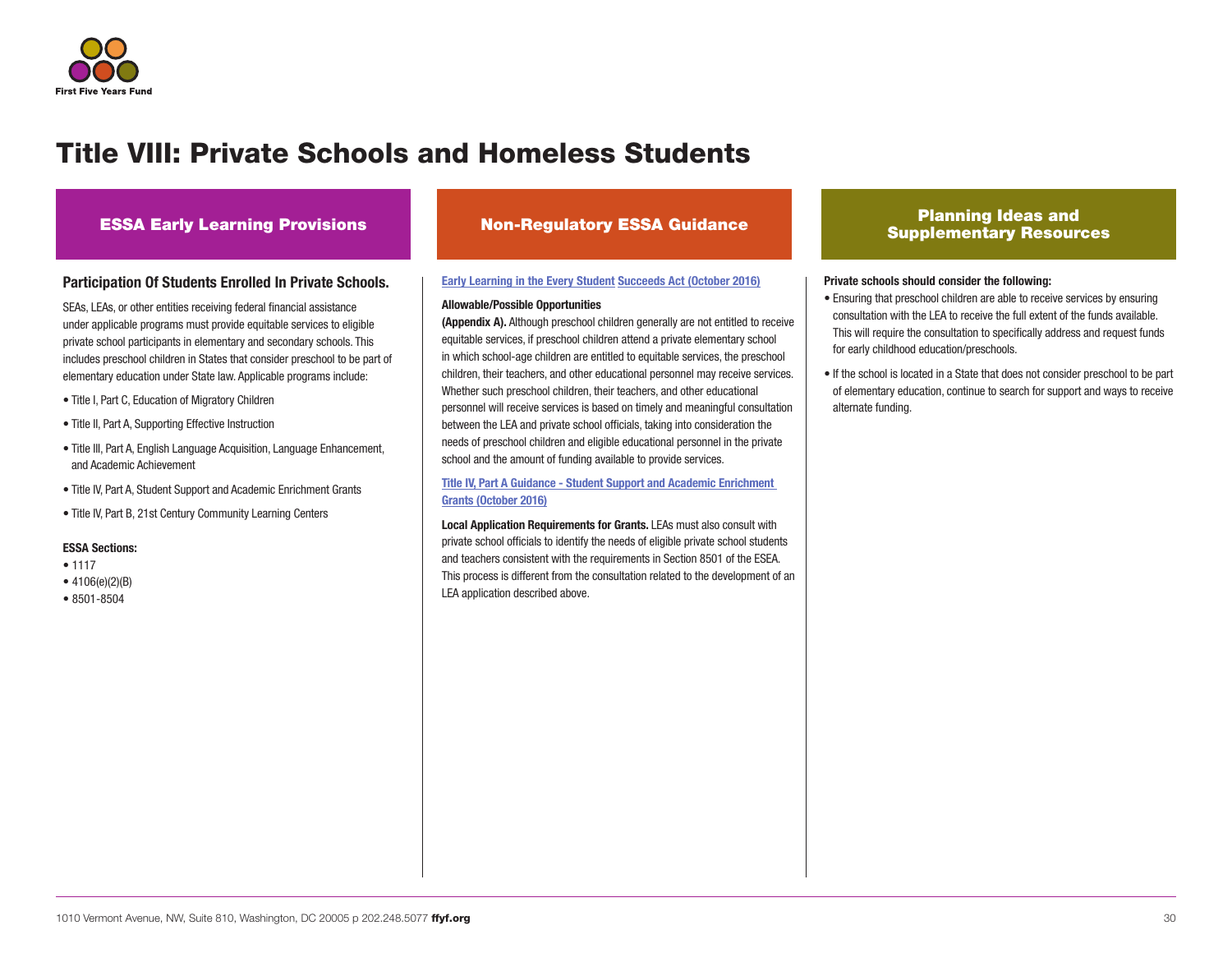

## Title IX: Preschool Development Grants and Other Laws

#### Preschool Development Grants.

ESSA, Title IX authorizes \$250 million for each of fiscal years 2017 through 2020 to help low- income families gain access to high-quality early learning opportunities by supporting states to:

- Implement a strategic plan for high quality early learning.
- Encourage partnerships with Head Start, states, and local agencies.
- Maximize parental choice within a mixed delivery system better braiding within a system of multiple funding sources.

#### ESSA Sections:

• 9212

#### [Early Learning in the Every Student](https://www2.ed.gov/policy/elsec/leg/essa/essaelguidance10202016.pdf) Succeeds Act (October 2016)

The ESSA includes a new discretionary grant program for States to expand access to and improve the coordination and quality of early childhood education programs for children from birth to age 5. The new PDG competitive grant program, as authorized in ESSA section 9212, supports States through two types of competitive grants: initial grants and renewal grants. Initial grants support States in assessing their overall needs regarding the availability and quality of existing early learning programs in the State and the number of children as well as facilitate coordination and collaboration (ESSA section 9212(c)). Renewal grants—for States that have received an initial grant under ESSA section 9212(c) or received a PDG grant as initially authorized in FY 2014, or as determined by the secretaries of ED and HHS—support States in the improvement or expansion of existing early learning programs. Renewal grants also provide funds for developing new programs to address the needs of children and families that are eligible for, but not served by, early learning programs (ESSA section 9212(g)). These grants will help States to reach more children with high-quality preschool programs.

#### [Education for Homeless Children and Youths Program \(July 2016\)](https://www2.ed.gov/policy/elsec/leg/essa/160240ehcyguidance072716.pdf)

McKinney-Vento Subgrant Fund Activities. LEAs must use McKinney-Vento funds to assist homeless children and youths in enrolling, attending, and succeeding in school. (See, e.g., Sections 722(g)(6), 723(d)). In particular, the funds may support developmentally appropriate early childhood education programs for preschool-aged homeless children that are not provided through other Federal, State, or local funds. (Section 723(d)(6)).

Strategies to Identify Homeless Children Under the Age of Five. Local liaisons can identify preschool-age homeless children by working closely with shelters in their area. In addition, liaisons should work with federally qualified health centers and social service agencies, as well as early childhood education providers and school personnel to identify homeless preschool-age children. The local liaison should also collaborate with the school district's early intervention and special education programs. See pages 41-42 in the guidance document for more information.

### ESSA Early Learning Provisions Non-Regulatory ESSA Guidance Planning Ideas and Supplementary Resources

#### Planning and Transition with Preschool Development Grants:

- The recipient of an award for a preschool development grant for development or expansion under such program as it existed on the day before the date of enactment of this Act may continue to receive funds in accordance with the terms of such existing award.
- The Secretary, jointly with the Secretary of Education, shall take such steps as are necessary to ensure an orderly transition to, and implementation of, the program under this section from the preschool development grants for development or expansion program as such program was operating prior to the date of enactment of this Act, in accordance with subsection (k).

#### Related Resources:

- [National Association of State Boards of Education. Opportunities in ESSA](http://www.nasbe.org/wp-content/uploads/Dichter_ESSAECE-Final.pdf)  [for Improving Early Education \(2016\)](http://www.nasbe.org/wp-content/uploads/Dichter_ESSAECE-Final.pdf)
- [CCSSO. Advancing Equity through ESSA: Strategies for State Leaders](http://www.ccsso.org/Documents/2016/ESSA/AdvancingEquityThroughESSA101316.pdf)  [\(2016\)](http://www.ccsso.org/Documents/2016/ESSA/AdvancingEquityThroughESSA101316.pdf)

#### Strategies for Homeless Children, specifically under the age of 5:

- Use funds for developmentally appropriate early childhood education programs, paying close attention to the use of funds from other sources.
- Fund programs where local liaisons can provide services to young homeless children, including funding programs and professional development activities to help in the identification of homeless students under the age of 5.
- Work closely with local organizations, local social service agencies, and local shelters to help identify homeless students under the age of 5.
- Use local liaisons to enroll homeless children in preschool.
- SEAs and LEAs should review and revise laws, regulations, practices, or policies that may act as barriers to the identification, enrollment, attendance, and success of children who are homeless, including those in preschool.

### Homeless Students

McKinney-Vento Homeless Assistance Act Sections:

• Title VII-B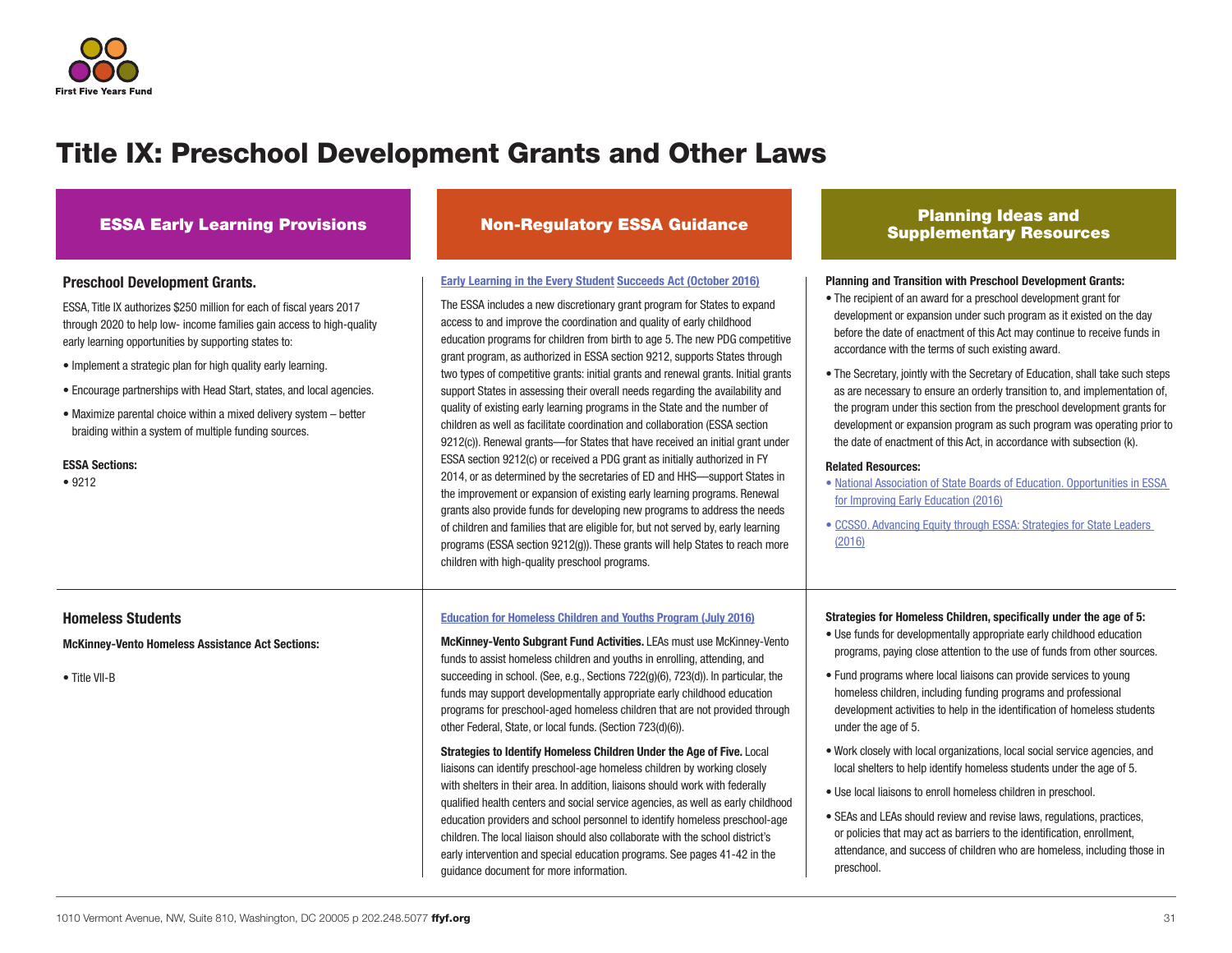

## Title IX: Preschool Development Grants and Other Laws

| <b>ESSA Early Learning Provisions</b> | <b>Non-Regulatory ESSA Guidance</b>                                                                                                                                                                                                                                                                                                                                                                                                                                                                                                                                                                                                                                                                                                                                                                                                                                                                                                                                                                                                                                                                                   | <b>Planning Ideas and</b><br><b>Supplementary Resources</b>                                                                                                                                                                                                                                                                                               |
|---------------------------------------|-----------------------------------------------------------------------------------------------------------------------------------------------------------------------------------------------------------------------------------------------------------------------------------------------------------------------------------------------------------------------------------------------------------------------------------------------------------------------------------------------------------------------------------------------------------------------------------------------------------------------------------------------------------------------------------------------------------------------------------------------------------------------------------------------------------------------------------------------------------------------------------------------------------------------------------------------------------------------------------------------------------------------------------------------------------------------------------------------------------------------|-----------------------------------------------------------------------------------------------------------------------------------------------------------------------------------------------------------------------------------------------------------------------------------------------------------------------------------------------------------|
|                                       | <b>Local Liaison Assistance.</b> Even in districts without universal preschool, local<br>liaisons should make every effort to enroll preschool-age homeless children<br>in preschool if they are not already enrolled. See page 42 of the guidance<br>document for more information.<br>Special Considerations For Determining Whether a Homeless Child<br>Should Remain in Public Preschool of Origin. For children under five, the<br>unsafe living conditions and poverty that accompany homelessness may have<br>a negative impact on their brain development and impact learning, behavior,<br>and both physical and social-emotional well-being. Nurturing and stable<br>relationships with adult caregivers is critical to the healthy social-emotional<br>development of young children. An early childhood program may be the one<br>stable and structured environment that young children who are homeless<br>can depend on, and as such, school and program stability is of the utmost<br>importance for this vulnerable population. For further information, see pages<br>42-43 in the guidance document. | <b>Related Resources:</b><br>• National Association of State Boards of Education. Opportunities in ESSA<br>for Improving Early Education (2016)<br>• U.S. Department of Education, U.S. Department of HHS, Department of HUD.<br>Policy Statement on Meeting the Needs of Families with Young Children<br><b>Experiencing and at Risk of Homelessness</b> |
|                                       | <b>McKinney-Vento Act Requirements and Homeless Children Attending</b><br><b>Preschool.</b> To the extent that an LEA offers a public education to preschool<br>children, including LEA administered Head Start programs, an LEA must meet<br>the McKinney-Vento Act requirements for homeless children in preschool,<br>including ensuring that a homeless child remains in his or her public preschool<br>of origin, unless a determination is made that it is not in the child's best<br>interest. (See sections $721(1)$ , $722(g)(1)(F)(i)$ , $722(g)(3)(i)$ ). This also includes a<br>requirement that an LEA provide transportation services to the school of origin,<br>including public preschools (section 722(g)(3)(l)(i)).                                                                                                                                                                                                                                                                                                                                                                               |                                                                                                                                                                                                                                                                                                                                                           |
|                                       | <b>Early Learning in the Every Student Succeeds Act (October 2016)</b><br>Children Who Are Experiencing Homelessness. Children whose families<br>are homeless often experience high mobility; as a result, they have a<br>lower rate of preschool enrollment when compared to other populations.<br>Yet, high-quality early learning experiences can be extremely beneficial to<br>this population, who often lack stability outside of school. The Education<br>for Homeless Children and Youths program, authorized by Title VII-B of<br>the McKinney-Vento Homeless Assistance Act (42 U.S.C. 11431 et seq.)<br>(McKinney-Vento Act), and most recently amended by the ESSA, includes<br>several new provisions related to preschool-age children. See pages 12-13<br>in the quidance document for further information.                                                                                                                                                                                                                                                                                            |                                                                                                                                                                                                                                                                                                                                                           |